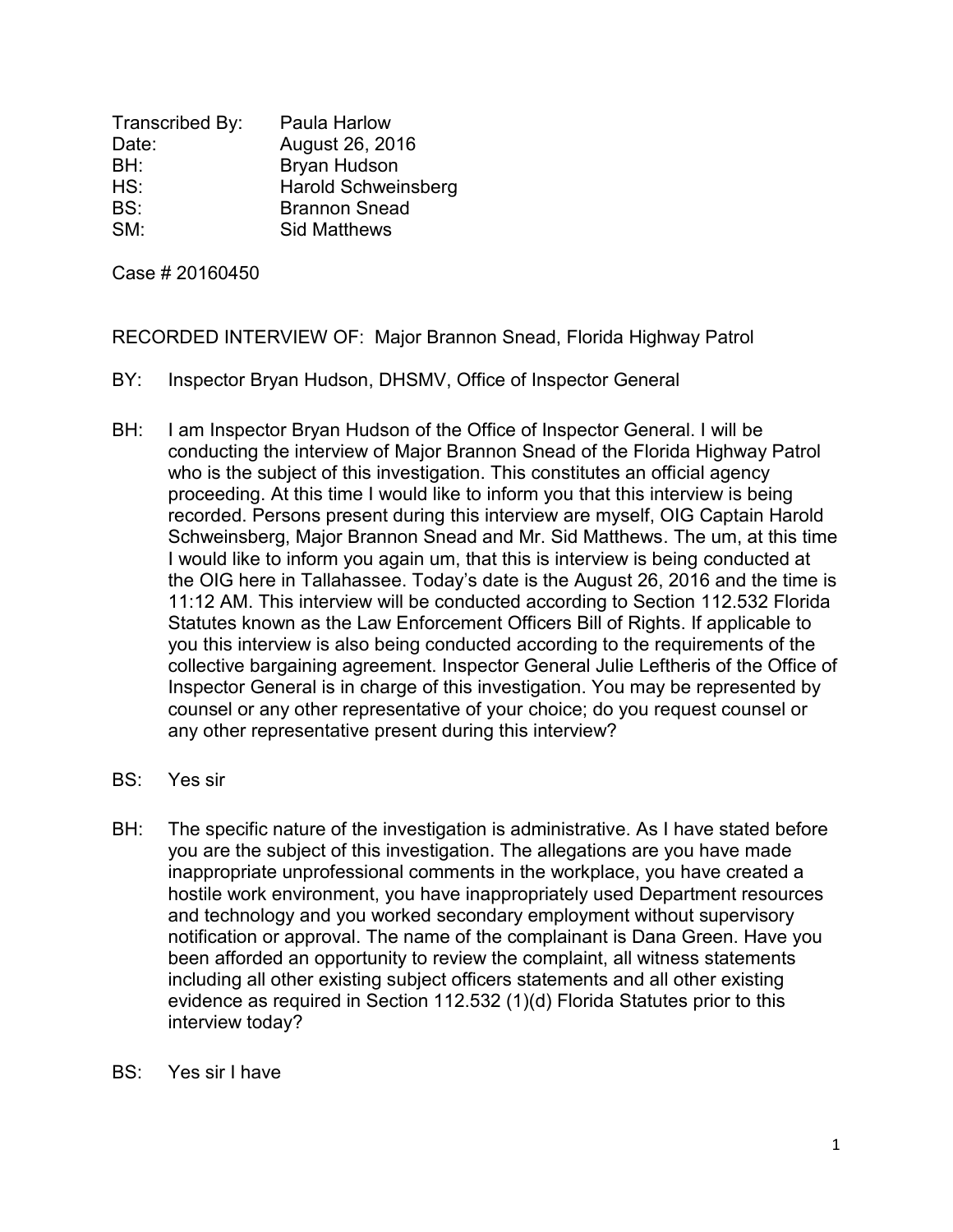- BH: As a law enforcement officer pursuant to Sections 117.10 and 92.50 Florida Statutes I have the authority to administer an oath in connection of the performance of my official duties. Any person making a false statement under oath may be guilty of perjury and be subject to penalties of law. Would you please raise your right hand? Major Brannon Snead do you swear or affirm that the statement you're about to give will be the truth, the whole truth and nothing but the truth?
- BS: Yes sir I do
- BH: Thank you. Are you now on duty sir?
- BS: Yes sir I am
- BH: The investigation concerns administrative matters only. Unless you give false testimony your statements cannot be used as evidence in any criminal proceedings against you. If you fail to answer any question directly related to your duties or your continued fitness for employment you may be subject to discipline for insubordination that may result in your dismissal from the department. Do you understand your rights under Section 112.532 and if applicable to you your rights under the collective bargaining agreement?
- BS: Yes sir I do
- BH: Has any promise or reward been offered to you as an inducement for you to make a statement?
- BS: No sir it has not
- BH: Would you please state your name and rank for the record?
- BS: Brannon Snead, S-N-A-E-D, Major Bureau Commander of Bureau of Criminal Investigations and Intelligence
- BH: Okay and what are your, how long have you been in that current position sir?
- BS: Since October 2015
- BH: Do you remember the exact date in October?
- BS: No sir I do not, I want, if I recall it was October 23<sup>rd</sup>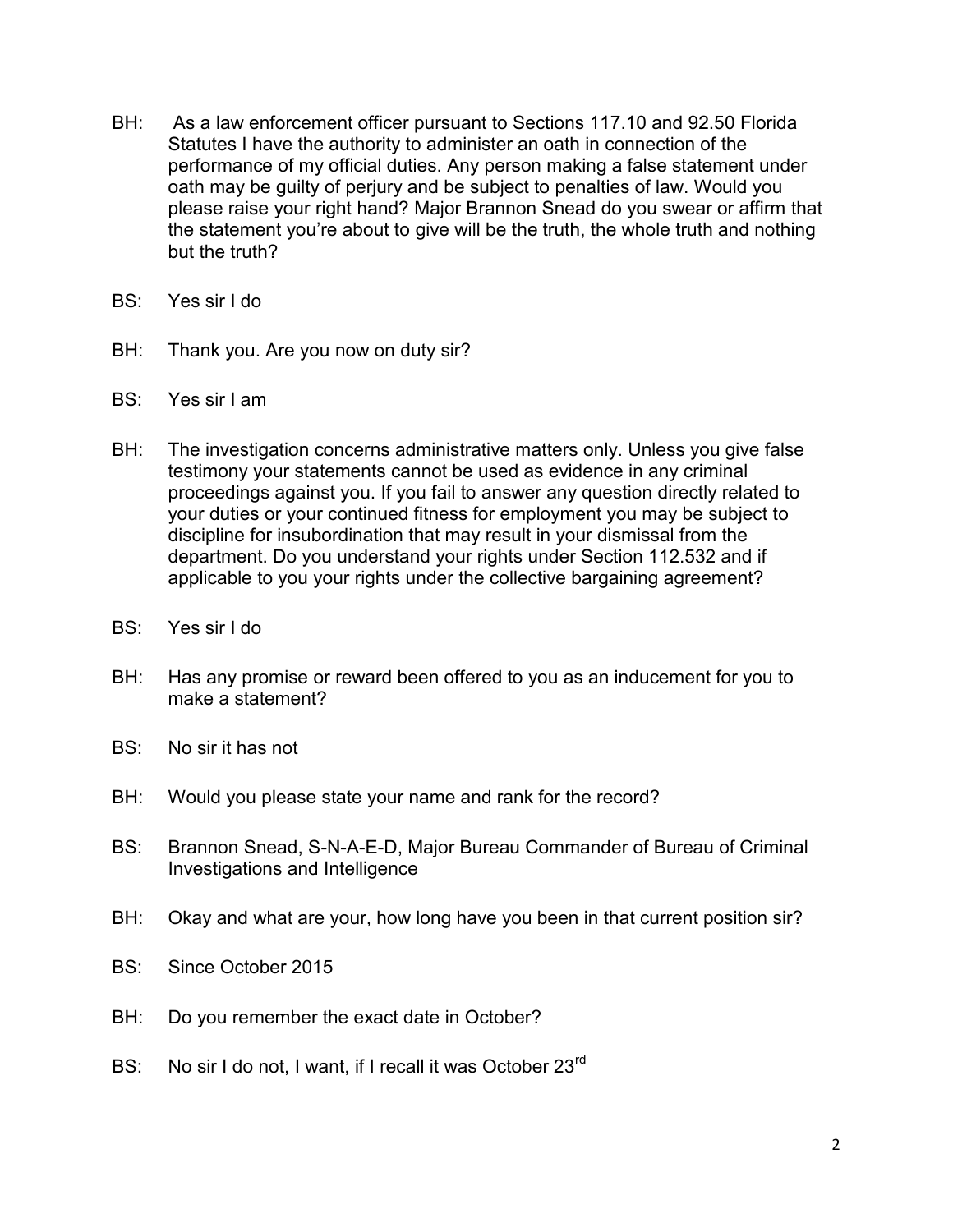- BH: Okay and what are your duties in that position?
- BS: I provide oversight and management responsibilities and leadership to the Criminal Investigations Analyst Section, the Investigators which are approximately 65 sworn investigators, the Traffic Homicide Section, the Auxiliary and Reserve as well as uh, dignitary protection details for uh, all cabinet members and the Lieutenant Governor aide to camp
- BH: And who is your immediate supervisor?
- BS: Uh, Chief Ernest Duarte
- BH: And what is your designated work schedule?
- BS: Uh, Monday through Friday from 8 AM to 5 PM
- BH: And who are your direct reports sir?
- BS: Uh, Captain Herbert Head, Northern Section Commander BCII, Captain Christopher Fletcher, Southern Section, of uh, Bureau of Criminal Investigations and Intelligence, uh, Christopher Griggs, Chief Intelligence Officer and Helen Phillips who's an Administrative Assistant
- BH: The complainant in this case Ms. Dana Green provided typed notes of dates documenting what she alleges to be inappropriate and unprofessional comments made by you in the workplace and what I'd like to do now sir is to take each of those dates and ask you specifically what has been alleged. Uh, I'd also like to repeat the allegations uh, I'm gonna direct two of the allegations at this time; one would be that you've made inappropriate unprofessional comments in the workplace and the second would be that you created a hostile work environment. Sir I want to direct your attention uh, to December  $22<sup>nd</sup>$  uh, 2015 just a couple days before Christmas. Do you recall having a discussion with Ms. Green about a bomb threat assessment?
- BS: I spoke to Ms. Green and Mr. Griggs regarding a Bomb Threat Assessment that occurred where we did not receive information and Ms. Green had a verbal altercation with FDLE personnel and that was my involvement with her regarding the uh, conversation
- BH: Was there a conversation that took place about that bomb threat assessment with Ms. Green just you and her one on one before it involved the three of you?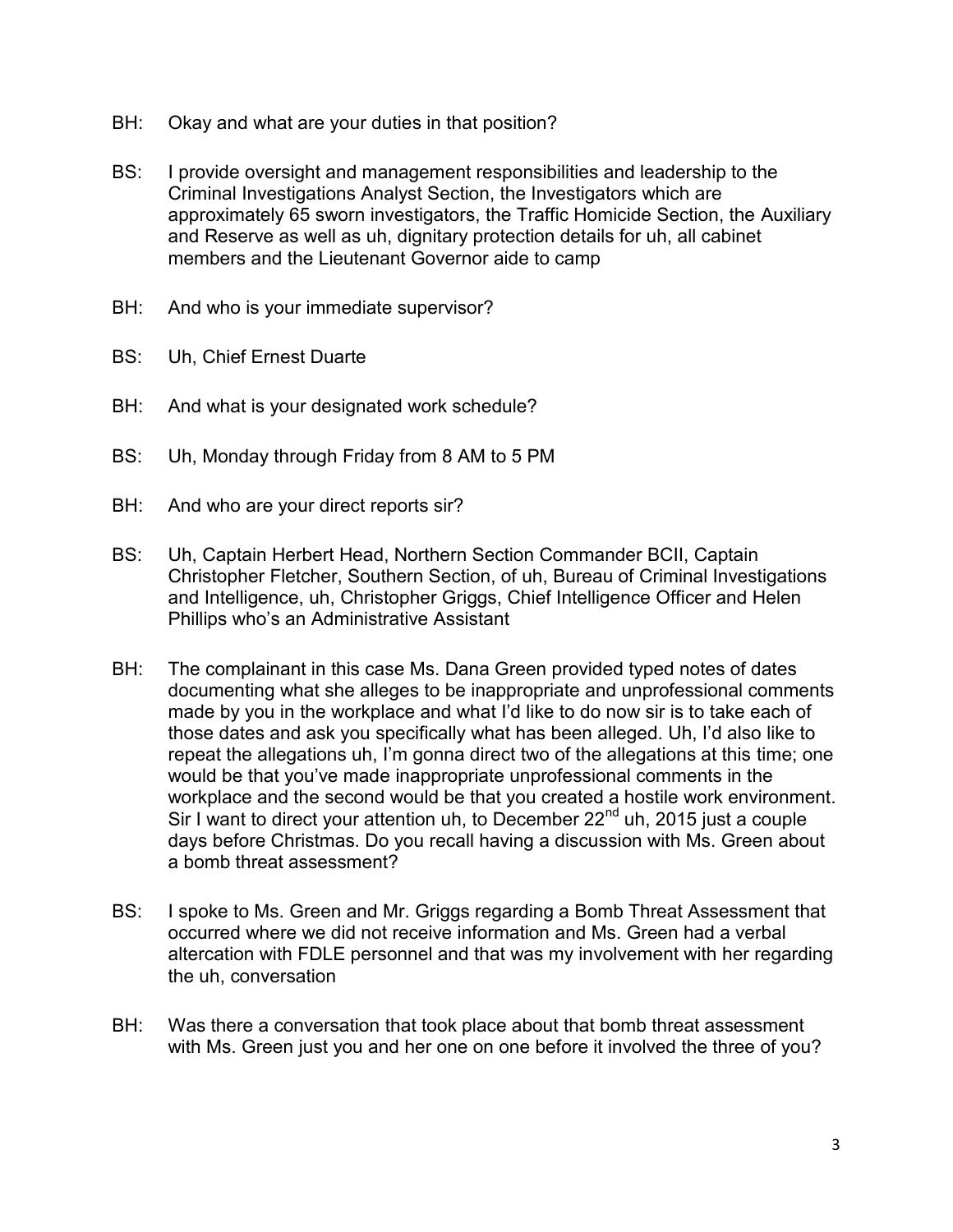- BS: Uh, yes sir it was. Ms. Green had told me that she had an issue with the Chief Intelligence Officer at FDLE which was Christy Gordon and she gave me some background information of why her and Ms. Gordon did not get along because uh, basically they worked together in the past and they had issues while they were employees at FDLE
- BH: Did you make any comments to Ms. Green regarding the FDLE supervisor Ms. Gordon that you just mentioned?
- BS: The only comments I made to her was trying to get a background from her of the history because I did not know Ms. Gordon and I was asking her what Ms. Gordon was like, what was her personality, what was her demeanor, how did she present herself, what was her management style, anything I could do because I wanted to give Ms. Gordon a call and speak with her and introduce myself since we hadn't had a chance to talk and I had also the reason why I wanted to do that is because I felt like what Mr. Griggs was doing he was being very passive and he wasn't handling the situation
- BH: Okay did you ask Ms. Green or did you make a comment to Ms. Green referring to Ms. Gordon? Did you use the word dyke, is she a dyke?
- BS: No sir
- BH: Did you say to Ms. Green uh, what's her problem is it because you're hot and she's not?
- BS: Uh, I might have asked what her problem was but I do not recall and I would say I never made that about was she hot or not, no sir
- BH: Okay and then you mentioned that you moved uh, this conversation about the bomb threat assessment eventually on that same day it moved to uh, Chris Griggs' office is that correct?
- BS: Uh, yes sir if I recall I think we did have a conversation in Chris Griggs office about it
- BH: And would that be the three of you? Yourself, Ms. Green and Mr. Griggs?
- BS: Yes sir
- BH: Okay and was a phone call made to FDLE?
- BS: Yes it was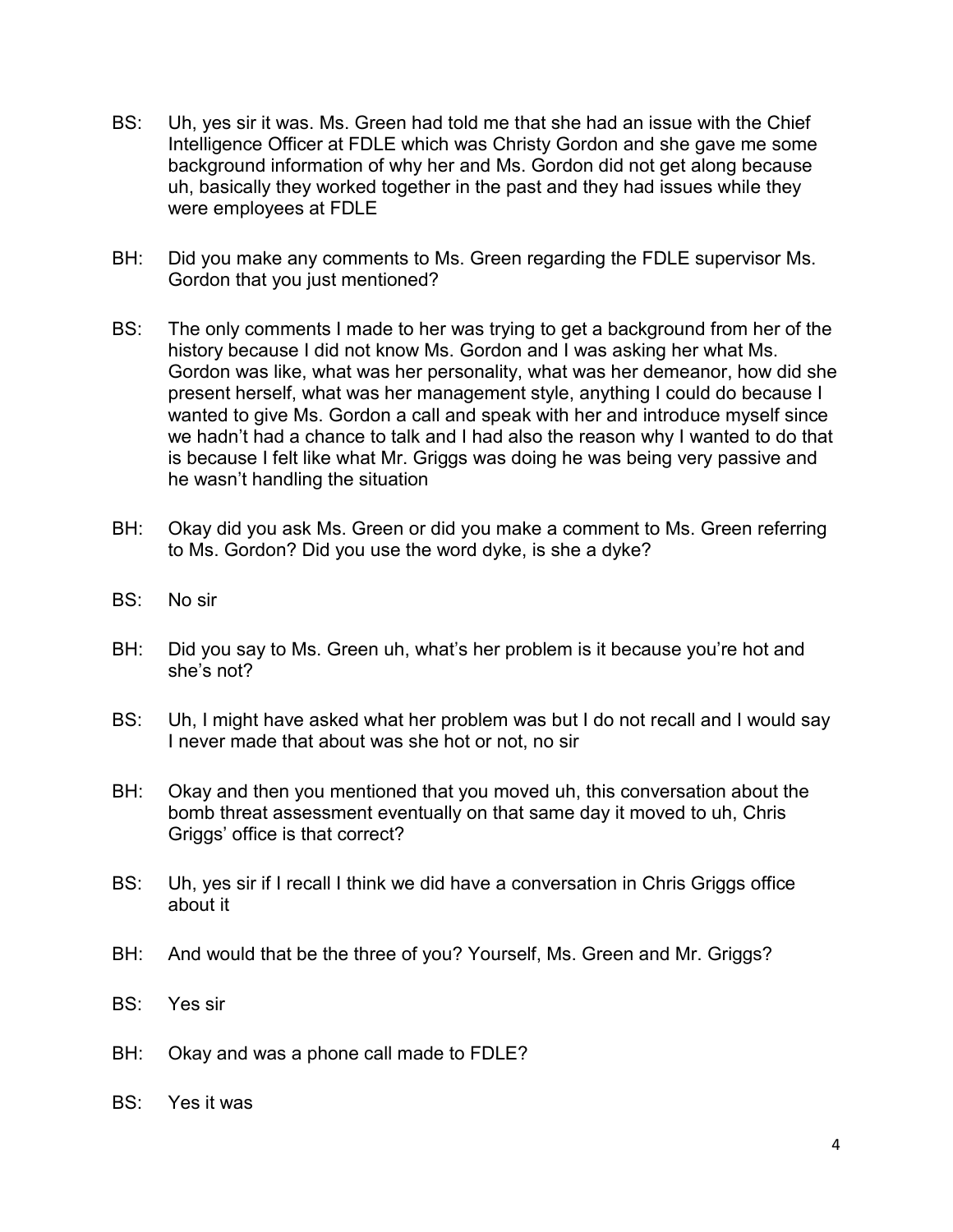- BH: Okay and what was that phone call about?
- BS: Uh, I called FDLE, spoke to Ms. Gordon, uh, asked Ms. Gordon basically uh, to provide me with what was going on she told me uh, how Ms. Green had called over there and was rude and inconsiderate to her employees. I then basically found some way to talk to Ms. Gordon to come to a mutual understanding and arrange for us to have a meeting so that we could discuss the situation and alleviate this problem
- BH: Okay and at any time before or after that conversation did you ask Mr. Griggs if he was afraid of Ms. Gordon?
- BS: Um, I don't recall asking him if he was afraid I know I wanted to ask him what the background was like and what she was like because I personally wanted to go over and sit down and speak with her
- BH: Okay and was there any comments made to Mr. Griggs by you that uh, insinuated or were sexual in some nature that uh, referred to Ms. Gordon putting on a strap on and manhandling Mr. Griggs?
- BS: No sir
- BH: So if Ms. Green and Mr. Griggs both said that that statement occurred would both of those individuals uh, be giving a false statement?
- BS: That's correct yes sir
- BH: On February  $2^{nd}$  uh, in passing just prior, as some point prior to that uh, Ms. Green alleges that she had submitted a travel request to attend some intelligence training in Hilton, South Carolina, are you aware of that request?
- BS: Uh…don't really recall the request but I do remember her submitting a request several, she submitted several requests for training
- BH: Okay did were some of them approved? Did you approve the one in Hilton Head, South Carolina?
- BS: I'm not sure I don't recall
- BH: Okay. So do you recall telling her that it had been approved?
- BS: No sir I don't recall telling her that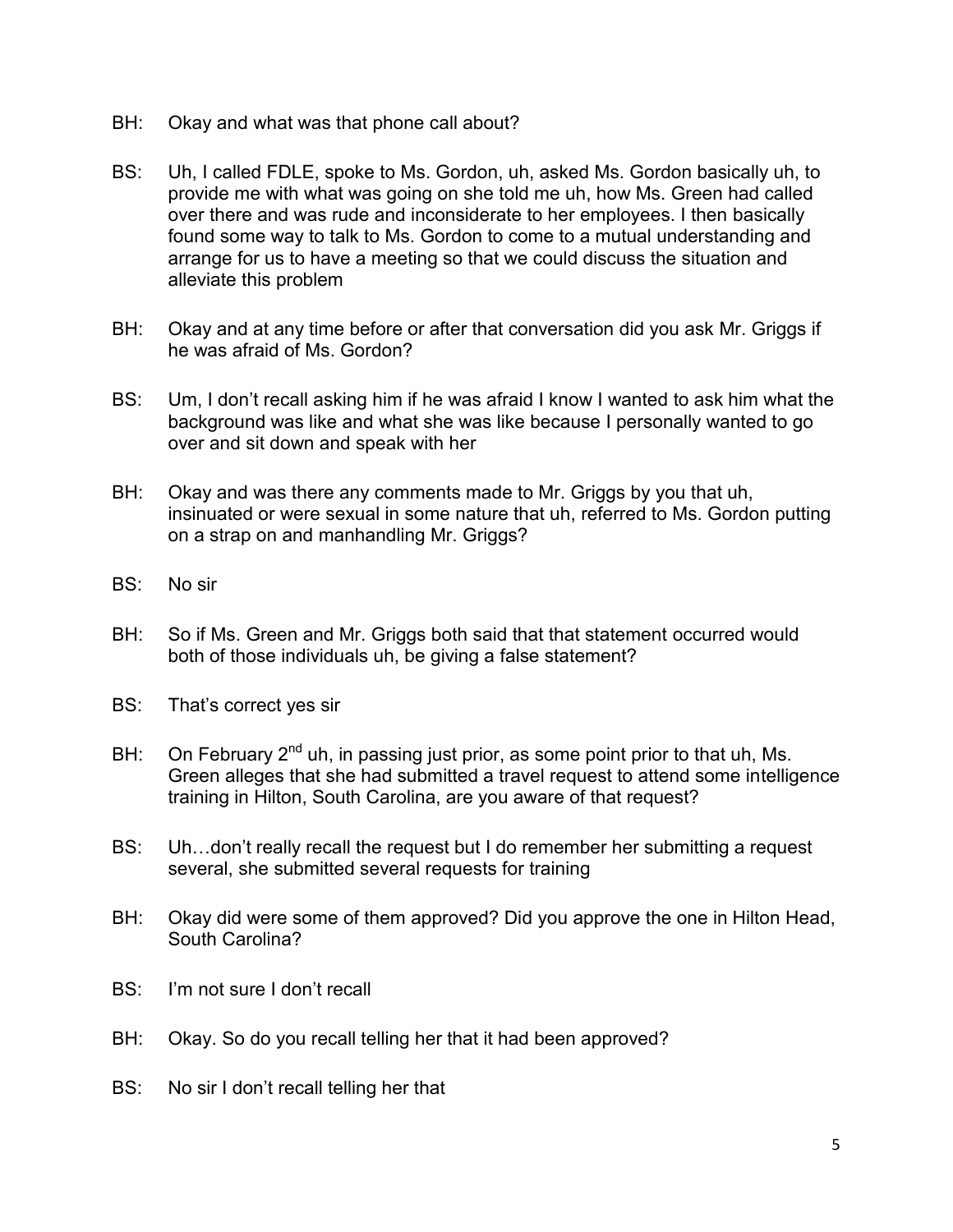- BH: Okay so would you recall that based on her allegation that you did tell her on February  $2^{nd}$  that her training had been approved and that you made the comment that uh, she owed you for approving that?
- BS: I never made a comment to Ms. Green about her owing me anything um…she doesn't owe me anything except to do a good job
- BH: Uh, February 25, 2016 Ms. Green alleges that you summonsed her to her office and she even gives a time of 10:34 um and that when she got there the reason that she was there was that you were asking her to pick up some travel papers for members of uh, Elizabeth Brinkley's squad and the reason that she was asked up there is because Chris and Beth, when I say Beth I'm referring to Elizabeth, that uh, they were both gone for that day, do you remember calling her to your office?
- BS: Typically I don't call anybody to the office, my administrative secretary does so she might have called her and she said for her to come see me so she could get them because it might have been something that was timely due to the turn around
- BH: Okay
- BS: If I'm not mistaken this might have been before we went to DocuSign and time was of the, some time because when they submit training it's last minute training that needs to be expedited
- BH: Okay let me rephrase my question. On February  $25<sup>th</sup>$  whether you summonsed Ms. Green or your administrative assistant summonsed Ms. Green, was Ms. Green summonsed to your office for the purpose of picking up travel papers?
- BS: I don't recall if she was that date or not
- BH: Okay. Do you recall
- BS: It's not, it's not uncommon for me to have them come up there and pick stuff up
- BH: Okay. While she was up there, did she stay for a few minutes and did y'all have a discussion?
- BS: I leave my door open um, my administrative secretary is there uh, any conversations I have with anybody that comes to my office is with the door open
- BH: Okay.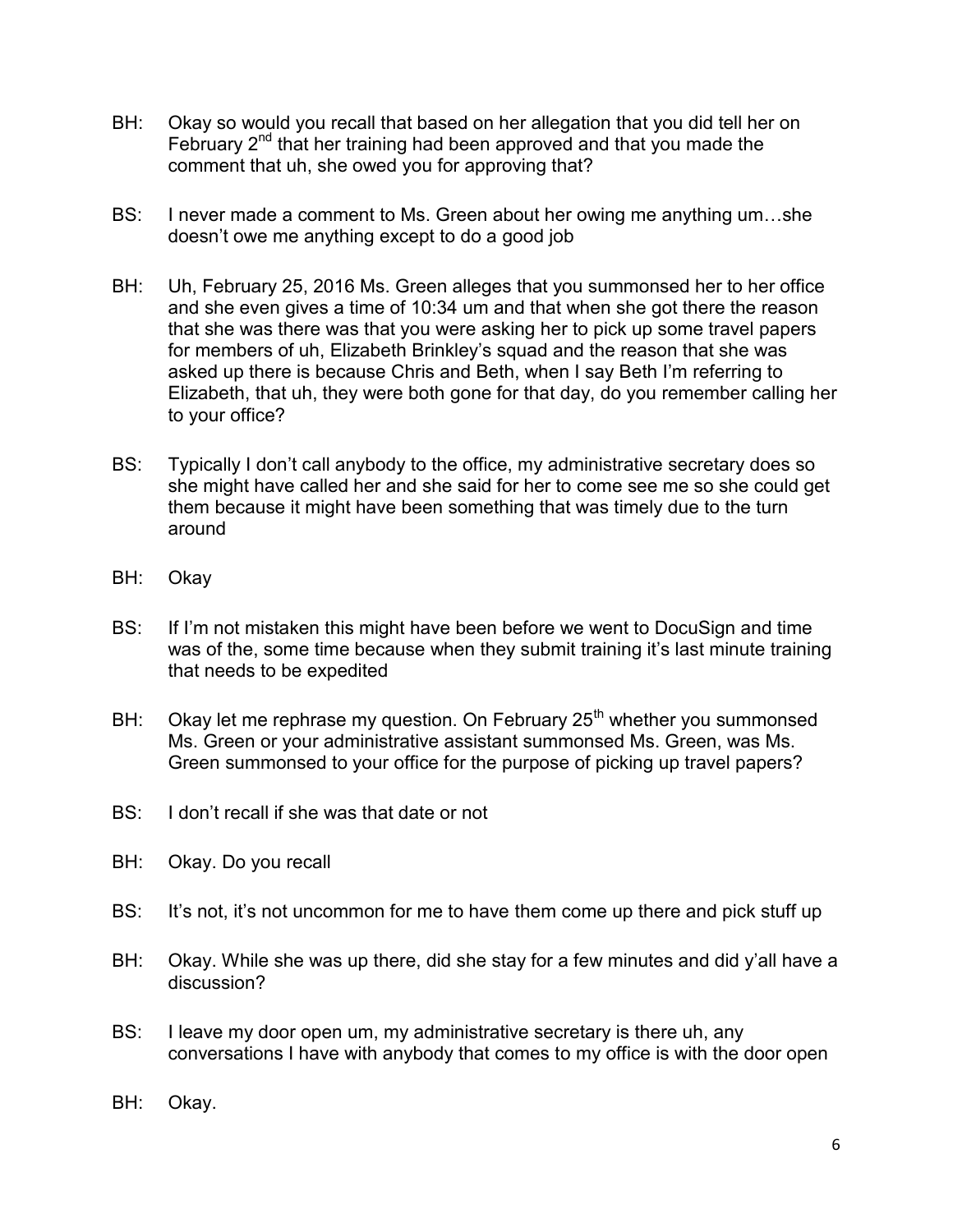- BS: And if I had any conversations with her my administrative secretary Ms. Helen Phillips would have been present and could have overheard any conversations I had
- BH: Okay. So I'll ask you this...on that date when she came to your office to pick up travel papers for members of Ms. Brinkley's team, did you comment to her that you liked her hair because she had changed its color to blonde?
- BS: No sir
- BH: Did you comment that uh, the reason you liked it is because she smiled a lot and it makes her teeth stand out?
- BS: No sir
- BH: Did you have a conversation with her on that same date while she was up there after having been summoned to your office to pick up travel papers, did you have a discussion with her about her boyfriend and how their relationship was going?
- BS: I've had several conversations with her regarding her boyfriend; they have just been general conversations. I've known her boyfriend for years therefore I wouldn't have any conversations that were deemed what I would call inappropriate out of respect for him. He's a Tallahassee Police Officer uh, him and I worked the road together for a while and I've known him for an extremely long time um, I would probably say 20 years
- BH: Did you have a discussion with her about how you were stressed and how's it's difficult to find Mrs. Snead?
- BS: No sir
- BH: Did you ask her how old she was?
- BS: No sir
- BH: Did you ask her how many children she has?
- BS: Uh, she has pictures in her office and makes it very well known that she has one child so at that time I would say I never asked her maybe in the past we've had a conversation about how many kids she has cause she often refers to her daughter
- BH: Okay at that time did you ask her how old her child was?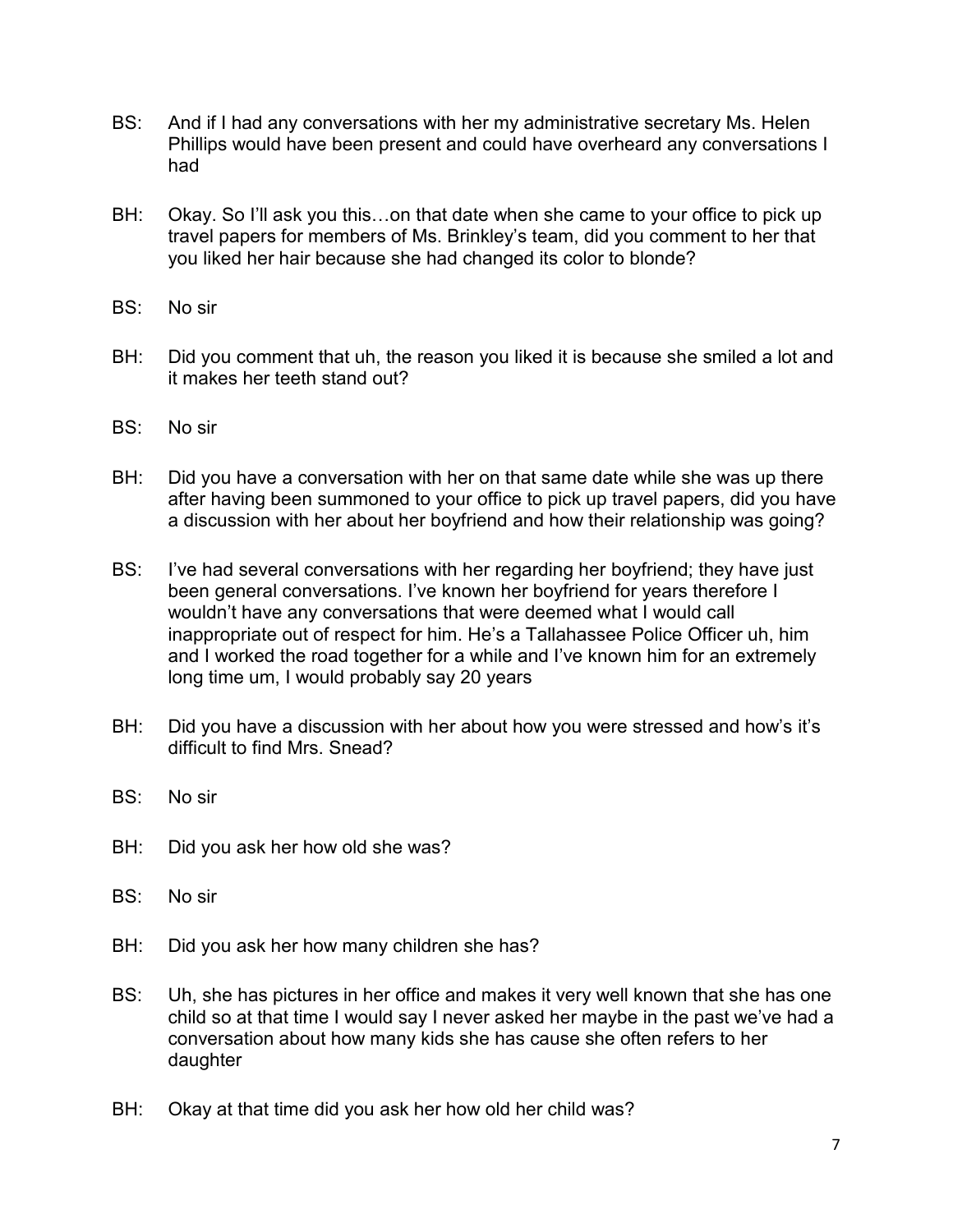- BS: No sir
- BH: On February 29<sup>th</sup> talk about an incident, were you summoned to have a meeting with Griggs and Brinkley in the back parking lot on the DHSMV headquarters here at the Kirkman Building?
- BS: Mr. Griggs and Ms. Brinkley said that they wanted to talk to me. We were having some issues in the um, intel analyst section with the way that uh, some of the members were dressing uh, they have a bad tendency to be gossiping in that office and they said that they would like to talk to me about that to establish a game plan on how to address those issues
- BH: Is that all you talked about in the parking lot or did you talk about other things?
- BS: Uh, we spoke about other things um….uh…we spoke about my management style and discipline of the situation and how I delivered things and they said that um, they just wanted me to be, be careful about the way that I delivered comments, no specific comments were mentioned it was just the way I delivered them. I asked for feedback as to what they were asking, what they were referring to and neither one of them provided me any feedback just that I always have my comments and talk to people with the door open, I don't ever close anything or I stand in the hallway and that's what that conversation was about
- BH: It had nothing to do with inappropriate comments that you make?
- BS: They did, that I make or that I allegedly made?
- BH: That you make
- BS: Oh no sir they basically said that it was about uh, things that were said and they never said anything about inappropriate or it being inappropriate just the way that things were being delivered and the way that they were perceived
- BH: Delivered by you?
- BS: Yes sir
- BH: and perceived by who?
- BS: I guess other people
- BH: Other people in your work unit?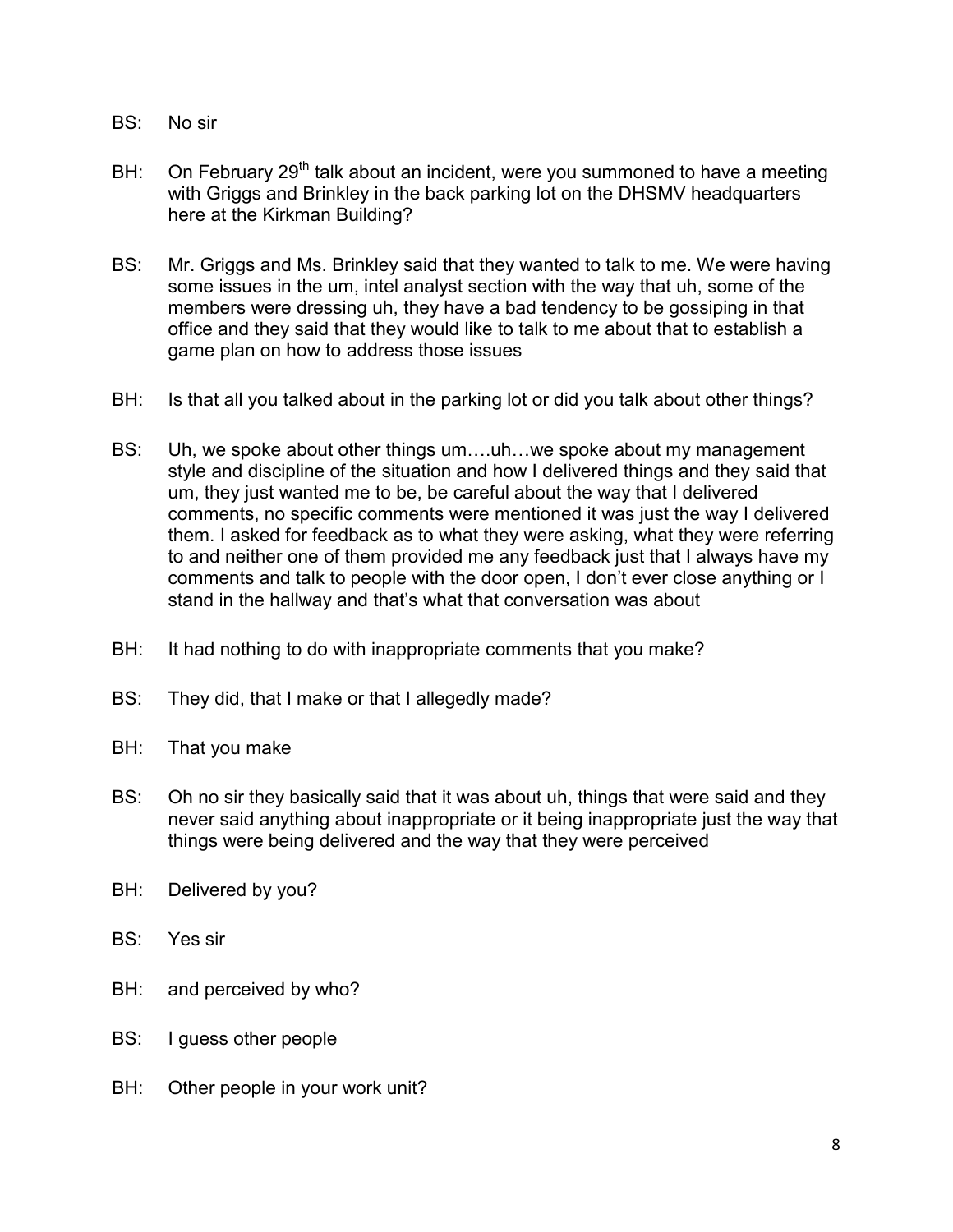- BS: Uh, they never, in the analyst section is what I would say
- BH: Okay. At the end of that conversation we're still there at the  $29<sup>th</sup>$ , did Ms. Green approach the three of you as you were in the parking lot?
- BS: She did walk up at the end of the conversation yes sir
- BH: Okay and when she walked up at the end of that conversation uh, what were you doing or what did you say to her?
- BS: I was in uniform I had my sunglasses on and all I did was say hello and that was it
- BH: Okay
- BS: At that time I was still trying to process what they were saying, what they had just said to me
- BH: Okay well, help me understand what, what is it that the conversation was only about the way that comments were made and how they were perceived what, what was it that you were trying to process?
- BS: I asked them for specifics and they didn't give me any specifics so I was trying to basically think about what the specifics were that they were talking to, I was trying to reflect back on what they were referring to
- BH: Okay and as she, as Ms. Green approached, did she ask you a question?
- BS: I don't recall her asking me any questions; maybe she might have said how's it going
- BH: Did she ask you why you were looking at her feet or her shoes?
- BS: No sir she did not
- BH: She didn't ask so you didn't make a comment, you don't recall making a comment?
- BS: No sir I do not
- BH: Okay do you recall saying that it's better than looking at your chest?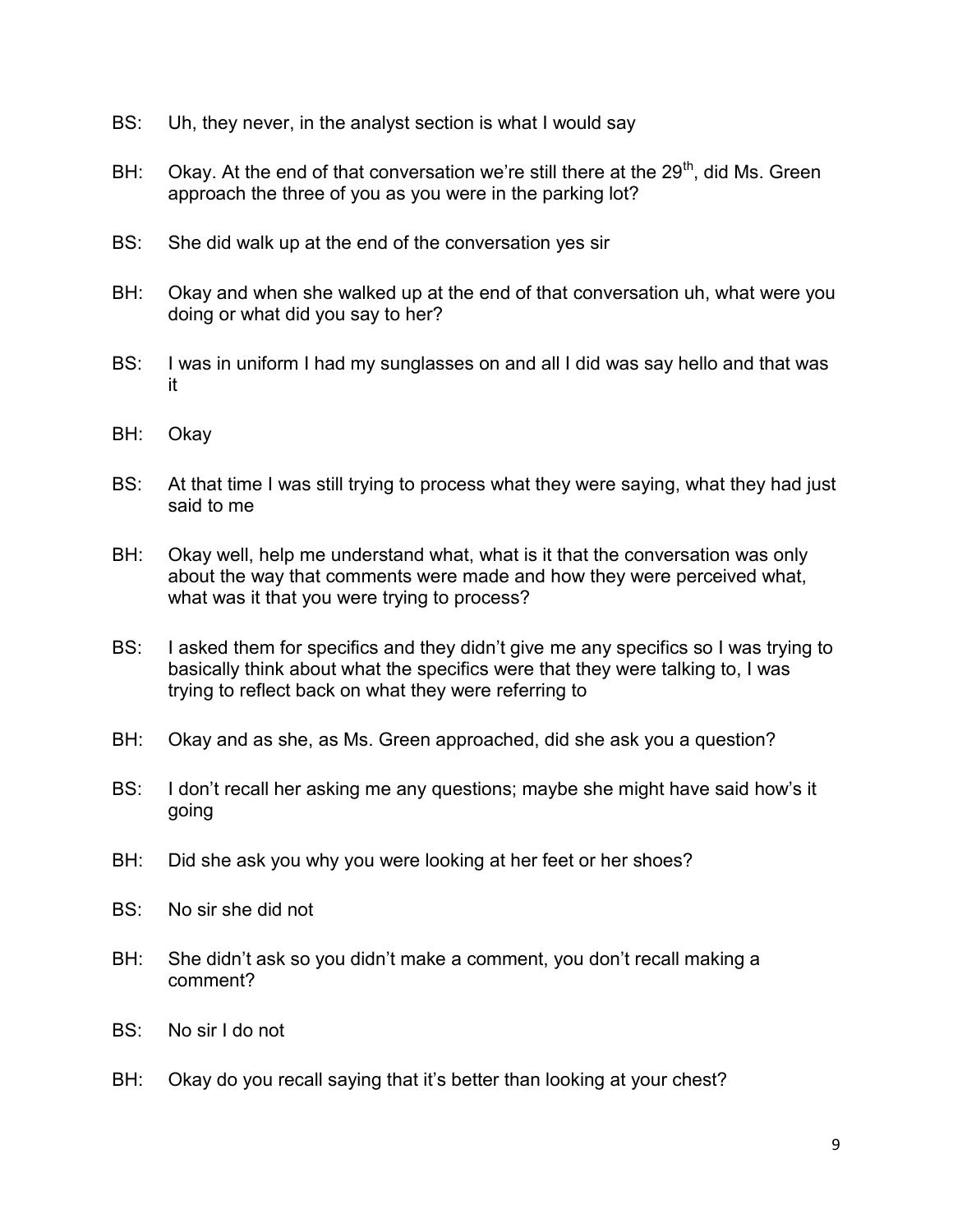- BS: No sir I did not say that
- BH: And before y'all parted did you make any other comments to Ms. Green?
- BS: Not that I recall no sir
- BH: Okay do you recall saying something to the effect that um... I guess I better be careful what I say to you because I've just been chastised
- BS: No sir I do not recall making that statement
- BH: Did you attend a CIU meeting in Chattahoochee on March 1<sup>st</sup>, 2016?
- BS: Yes sir I did
- BH: And was Chris Griggs the opening speaker at that meeting on March  $1<sup>st</sup>$ ?
- BS: No sir actually I was opening speaker and I introduced Chris Griggs
- BH: Okay. Did you speak or did you just introduce him?
- BS: I basically laid out the outline of what the day would be like and then I introduced him um, after basically laying out what our outline was gonna be and what our objective of what was gonna happen during the meeting was
- BH: Okay then after that you mentioned you introduced Mr. Griggs did you turn it over to Mr. Griggs?
- BS: Yes sir
- BH: Were you present while he was speaking?
- BS: Yes sir I was present while he was speaking um, Jessica Bangel had came in late but she was present while he was speaking and Captain Head was standing to me while he was speaking
- BH: Okay and did Mr. Griggs tell a joke while he was speaking that really didn't get much of a response?
- BS: I don't recall Mr. Griggs telling any jokes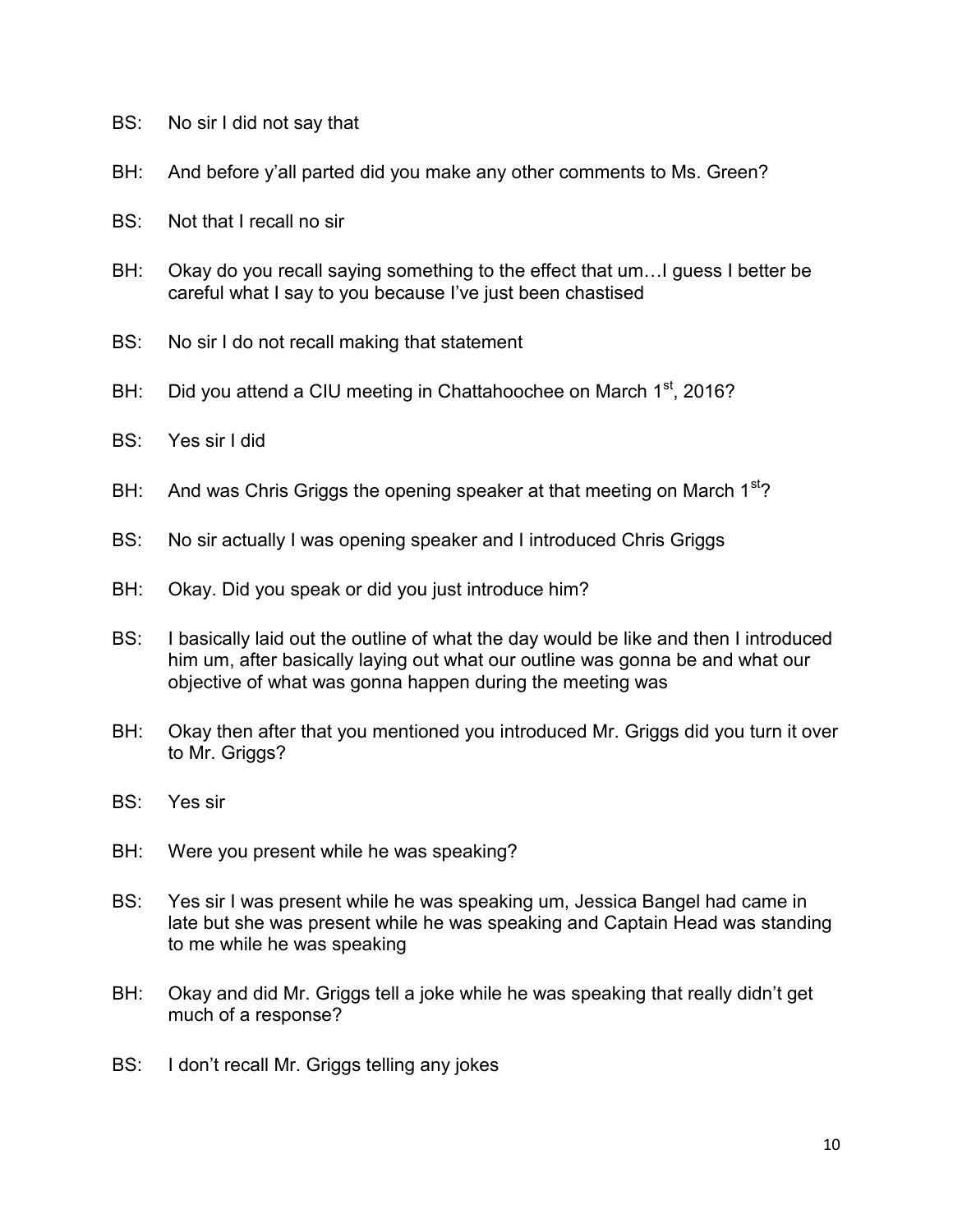- BH: Do you recall while Mr. Griggs was speaking uh, commenting while he was speaking, making a comment in regards to the joke that he told?
- BS: No sir I don't but I do, I read his statement and I know what you're referring to and I would like to comment on that
- BH: Okay well let me ask you the question uh, did you at some point take the microphone from Mr. Griggs and make a comment either that's so gay or you're so gay or something similar to that?
- BS: There wasn't a microphone for that so there was no microphone for me to take
- BH: Okay
- BS: Um and I don't recall making that statement however if I did make that statement again I would like to refer to somethings and the terminology that he used it
- BH: The terminology that he used it or that you used it?
- BS: That was referred to in Ms. Green's complaint
- BH: Okay did you read Mr. Griggs' statement?
- BS: I did read Mr. Griggs' statement
- BH: Okay well go ahead and whatever you'd like to say then
- BS: I know both of y'all are familiar with the Urban Dictionary which has slang word and phrases it's uh, has approximately 70 million of those phrases in it. Um, according to Urban Dictionary gay can mean several different things. It can be jovial, it can be happy, good spirited often used to describe something stupid or unfortunate as well. Like man these seats are gay I can't even see what's going on. Also growing up I played a game called smear the queer did it mean that anything that we played was geared towards a person that we were playing football with was gay or any kind of innuendo that they were um, many times I've attended training at the academy often at the academy you're referred to as bud which I took it as everyone's friend but bud can also refer to the women's clitoris as well so when you say hey bud is that what you're calling? You know it's a perception it's an open conversation. Have I ever said that something is gay before yes I have said that before and I will admit that
- BH: But you don't recall saying it while Mr. Griggs was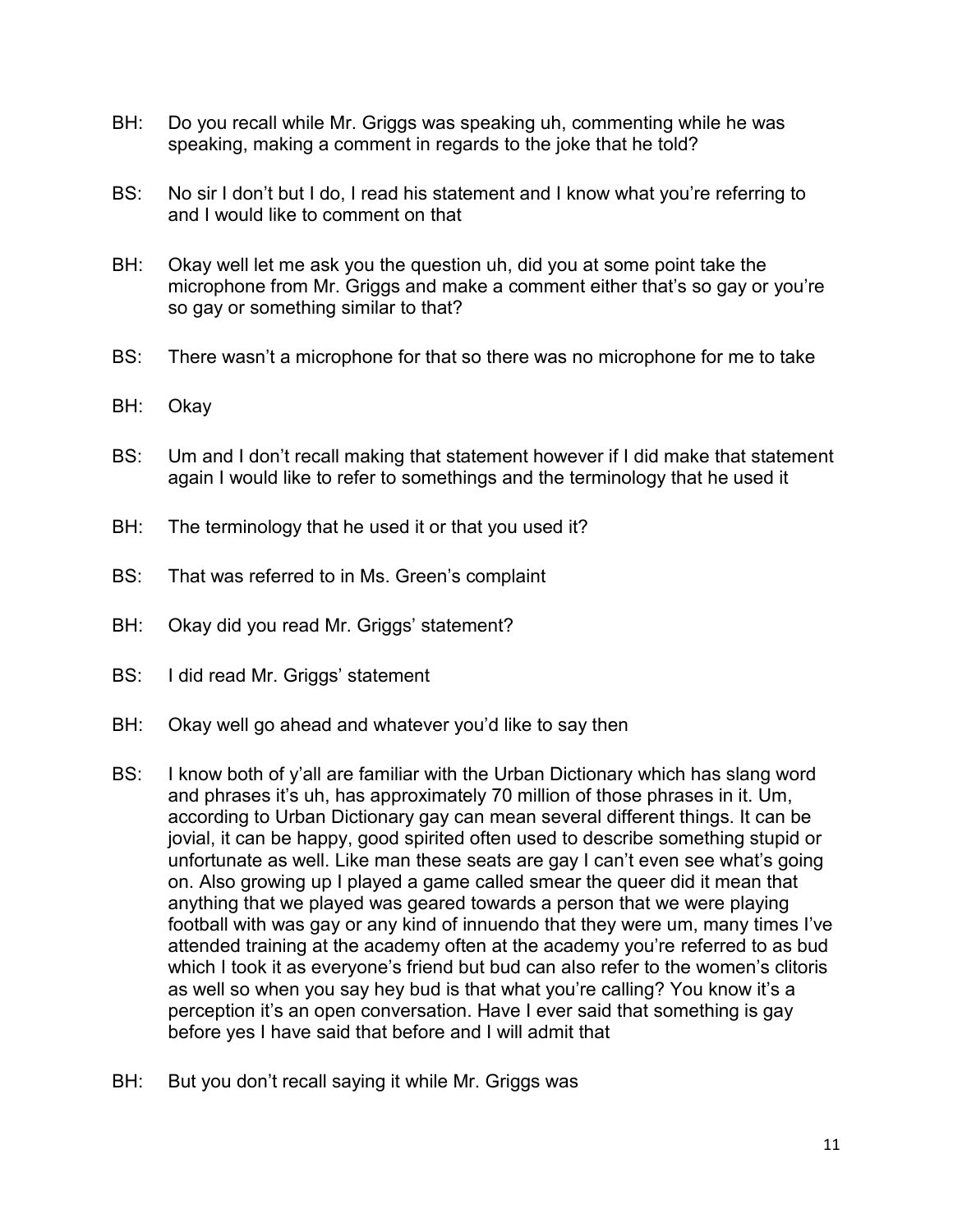- BS: No sir I don't recall saying that
- BH: So if he said that you said it while he was speaking would he be giving us a false statement?
- BS: I mean I don't want to say that anybody lies but I don't recall saying that
- BH: If you don't recall saying it why do you think it's important that I know what the Urban Dictionary defines it as? Or that anybody would know?
- BS: Because it's an allegation made against me and it's something that I have used before in the past
- BH: Okay
- BS: in competition
- BH: Is it something you use commonly in that way?
- BS: Don't think that I use it commonly, I have used it before
- BH: Okay. Look at March  $11^{th}$ , it's alleged that yourself, Mr. Griggs and Ms. Brinkley were in Dana Green's office and that the door was closed and that you were having a work related conversation and according to Ms. Green you made the statement that you referring to Beth, that you liked the way that she gives it to you straight and that she doesn't hold back, do you recall saying that?
- BS: I have told Ms. Brinkley several times that I do like the way that she's a straight shooter, she shoots from the hip, that she gives you candid information unlike Mr. Griggs and Ms. Green who basically give you a, I don't want to say a politically correct but they basically straddle the fence with their answers. You know a lot of things what we do are time sensitive and I need an answer and I don't have time to figure them out so I do appreciate Ms. Brinkley's candidness so I have to her in the past I do appreciate you being straight with me
- BH: And attached to that statement did you say anything else about how you, other than the fact that you know what you just explained, did you make some kind of comment that it gets you excited and you think about when you're at home alone?
- BS: No sir that doesn't even make sense to me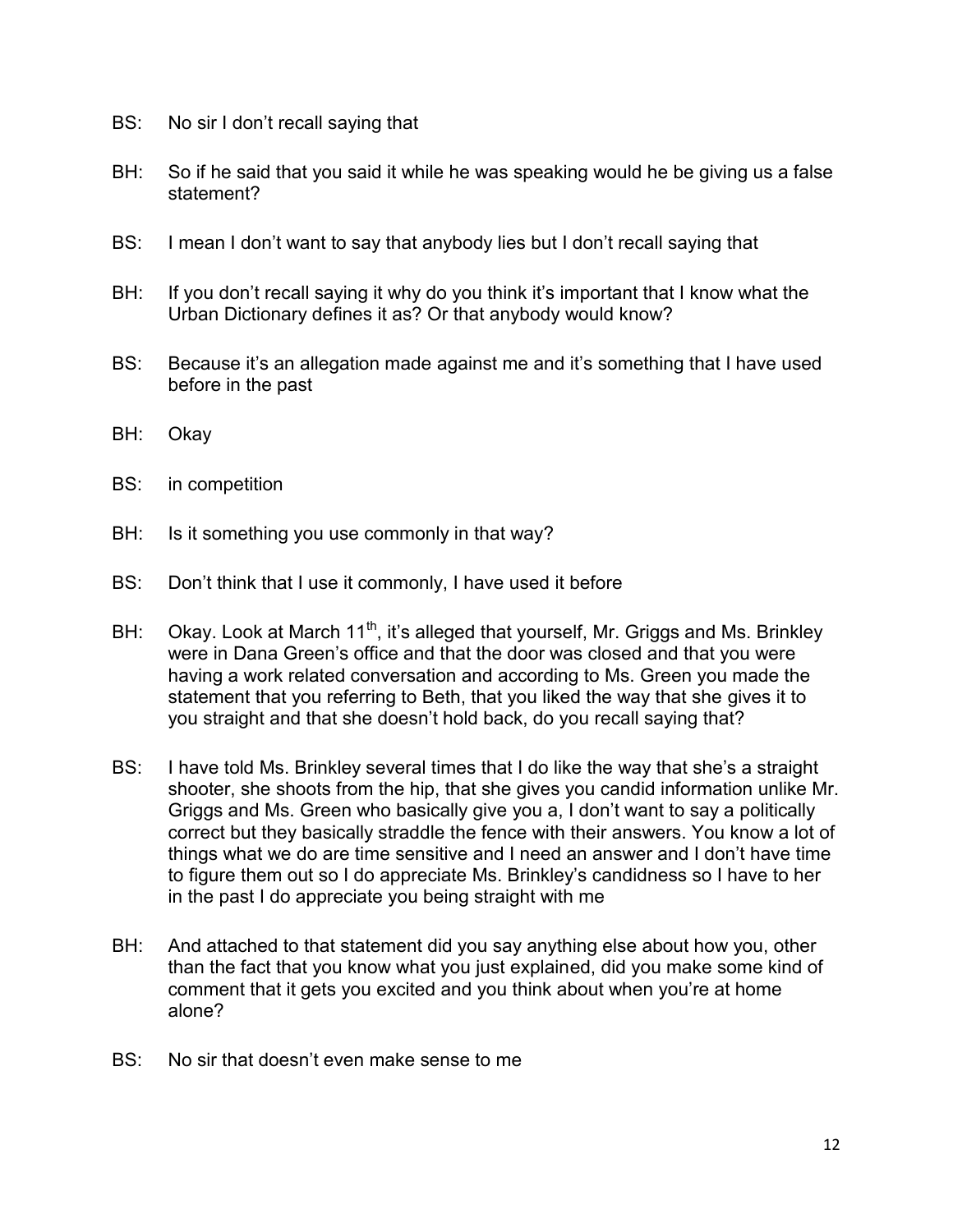- BH: Do you recall during that same meeting that there was a file that Ms. Green was flipping through um…Facebook print outs had to do with a case that y'all were working, do you recall stepping around the side or the back of her desk as she was flipping through that file?
- BS: I've never been in Ms. Green's office, just her and I there's always been somebody in there
- BH: We're talking about four people in there I just
- BS: No I don't remember that no
- BH: Okay
- BS: I
- BH: And did you make some kind of comment in her office with the four of you that I mentioned that uh, did you make any kind of statement that you needed to be careful not to touch her boob as you walked around
- BS: No
- BH: her desk to help her
- BS: No sir I've never made that comment before with people in there
- BH: Okay and did you make any type of comment about your ID number being 22 or double deuce?
- BS: No sir it's well known what my ID number is
- BH: Okay and do you recall making a statement that uh, when you were referring to double deuce that you could see Ms. Green's mind in the gutter?
- BS: No sir
- BH: Do you remember making a comment about a Troop Commander down south that he needed to get an RV to live in
- BS: I never made a comment about a Troop Commander living down south about getting an RV to live in. Anything I've had to do with about down south had to do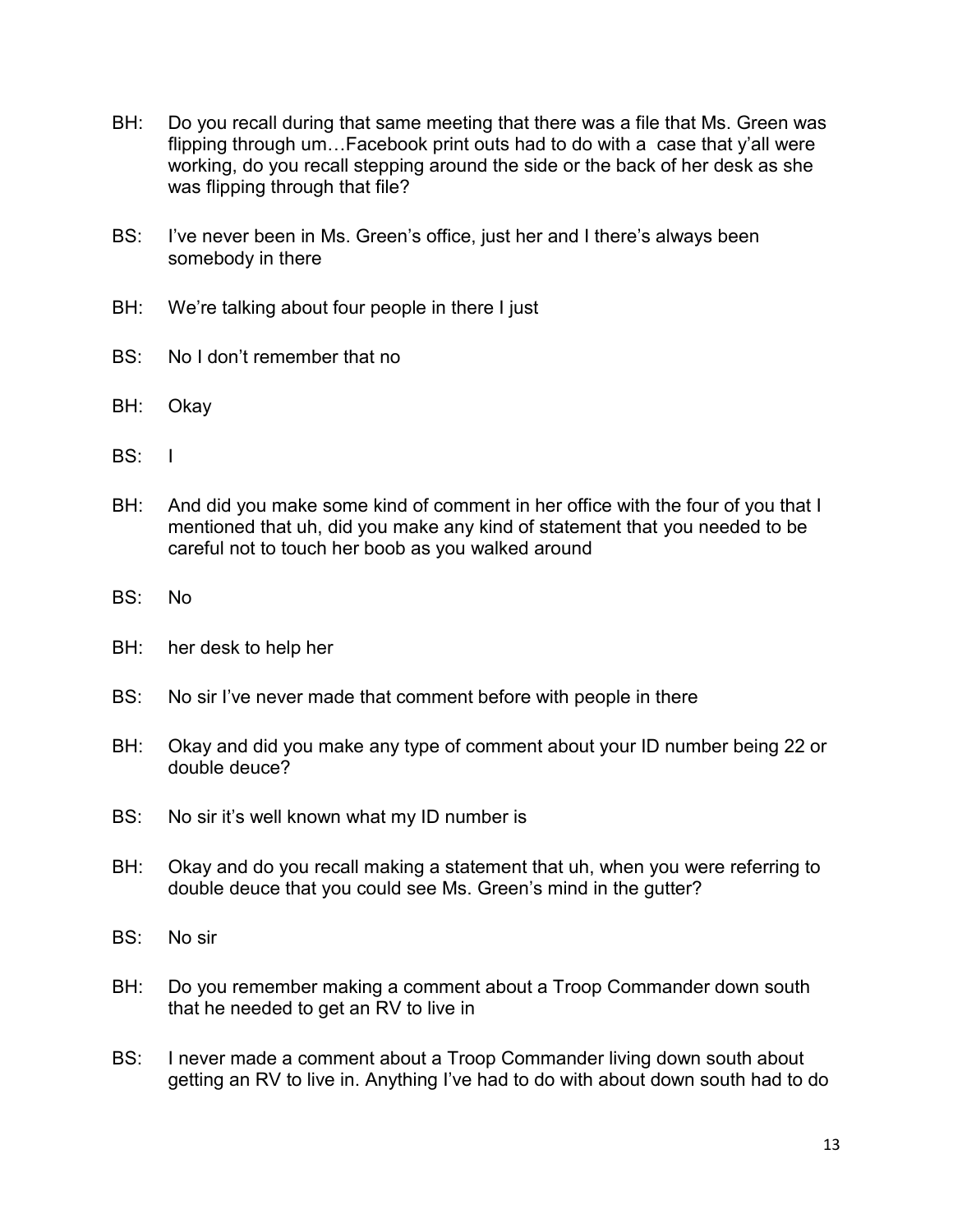with uh, Troopers. Troopers looking for a place to stay cause I do own a RV down south

- BH: Do you recall making any kind of statement after referring to an RV about the bus rocking and that Dana would know what that's all about?
- BS: No sir
- BH: Turn your attention to March  $21<sup>st</sup>$  after an analyst meeting that took place. Ms. Green's alleging that yourself, Ms. Brinkley, Mr. Griggs, Captain Head that y'all were had remained in the room after the analyst meeting and some discussion again took place about Logan, which is Ms. Green's boyfriend, do you remember that?
- BS: I don't remember conversation taking place about Logan, we have often talked about Logan because Logan, I, I consider Logan to be a friend and prior to me coming here Logan got in contact with me and asked me you know to look out for Dana and take care of her
- BH: Have you ever made a comment and I'm referring to this day about taming Logan, referring to Ms. Green?
- BS: I don't
- BH: She deserved an award for taming him?
- BS: I, I, I don't recall saying that no sir
- BH: How about that she must have some kind of mojo on him?
- BS: I used the word mojo as being in the zone but I've never used it in a sexual preference or calming him down or anything like that no sir
- BH: Did you say that you needed to keep yourself away from her because she was trouble referring to Ms. Green?
- BS: No sir I never said that
- BH: Did you attend the Dedax training on April  $11<sup>th</sup>$  which took place at the FHP Training Academy?
- BS: I don't know the date but I was at Dedax training for three days yes sir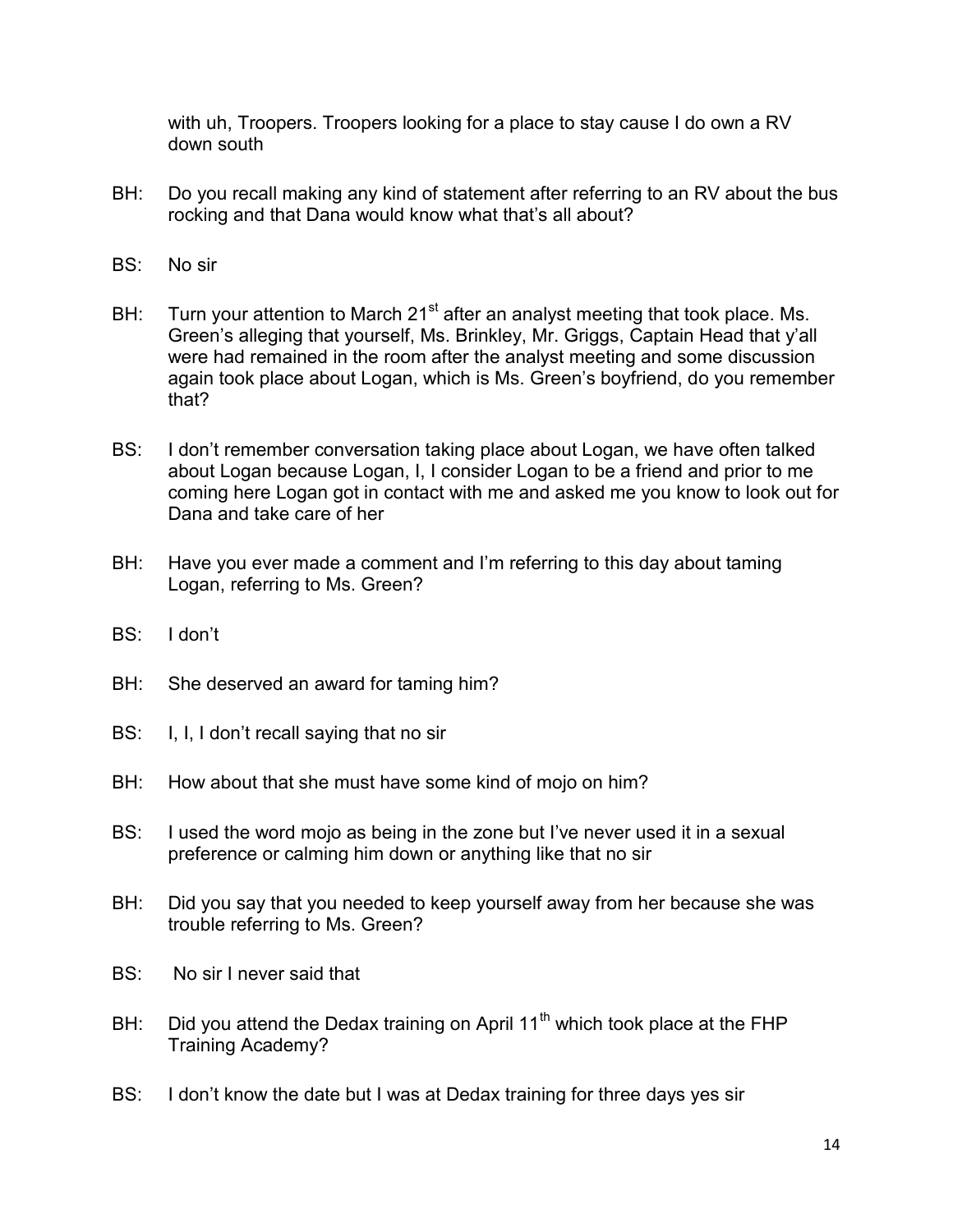- BH: Okay and was Dana there?
- BS: Dana came to Dedax training late and then she left early and did not complete the training
- BH: Okay
- BS: I think she was only there about  $\frac{1}{2}$  day
- BH: Okay. So she was there?
- BS: Yes sir
- BH: Okay
- BS: For part of the training yes sir
- BH: At any point did you introduce Ms. Green to anybody?
- BS: I don't recall introducing Ms. Green to anybody um, I remember speaking to Ms. Green there but I don't recall introducing her to anybody
- BH: Did you talk about her at all?
- BS: No sir I don't recall talking about Ms. Green
- BH: No conversation at any time while she was there with anybody about Ms. Green?
- BS: No sir
- BH: Okay did you ever refer to her at that training as Dirty Dana?
- BS: No sir
- BH: Did you ever make a statement about Ms. Green saying I love me some Dana Green?
- BS: No sir
- BH: Have you ever used that statement I love me referring to anybody else at any other time?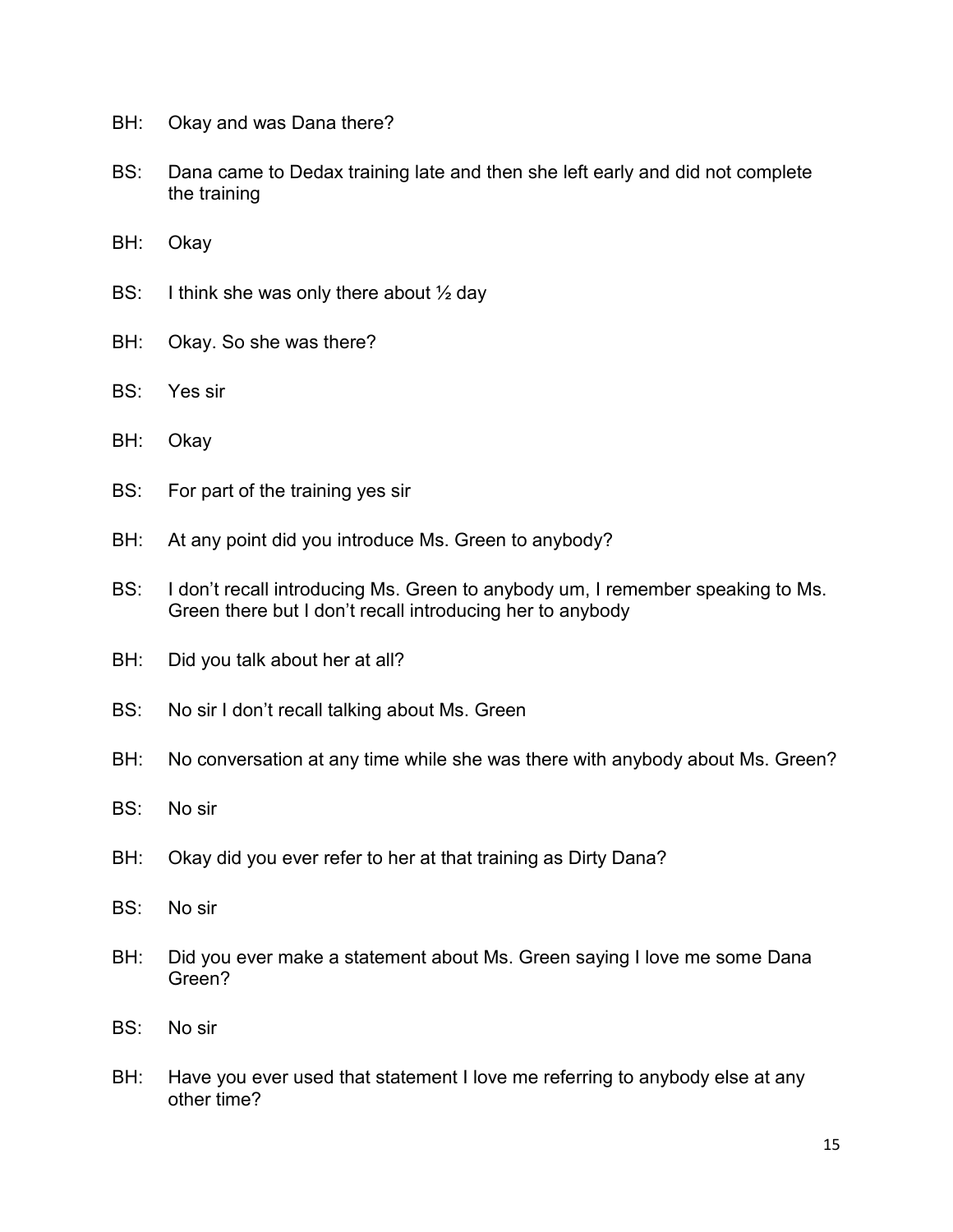- BS: Yes sir I have
- BH: Okay but not to Dana?
- BS: No sir
- BH: April 13<sup>th</sup> of this year conference room B333 after a BCII Troop Teleconference did you make a comment about Ms. Green's lipstick?
- BS: No sir
- BH: No comment about her red lipstick and then comments about her blonde hair and how the red lipstick you like it?
- BS: No sir
- BH: April 19<sup>th</sup> in Mr. Griggs office yourself and Captain Head did you ask her what she weighted?
- BS: No sir
- BH: Have you ever asked her how much she weights?
- BS: Not that I recall no sir
- BH: Five, three, May  $3^{rd}$  of this year, in your office discussing a threat assessment involving a Trooper in Orlando, just you and Ms. Green…did you make a comment to Ms. Green about a confidential informant?
- BS: We were discussing a case that was being worked um, and the case involved confidential informant so I'm pretty sure that we spoke about confidential informants and I made some type of comment
- BH: Okay did you make a comment that the Trooper was banging the confidential informant?
- BS: No sir I don't recall making that statement. Is that the terminology that was used?
- BH: I'm asking you
- BS: No sir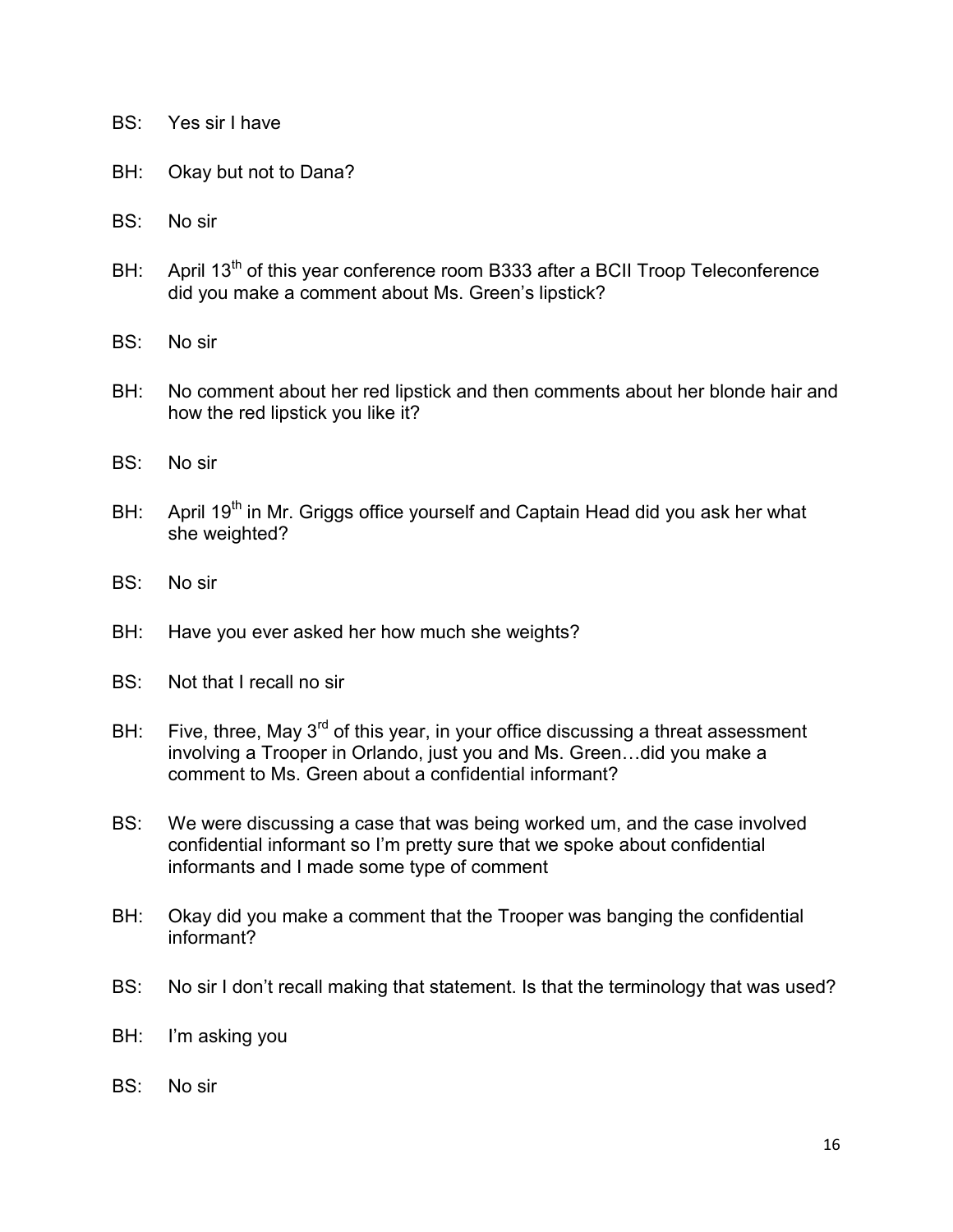- BH: Did you make
- BS: No sir I don't recall making that comment, no sir
- BH: Do you recall making a comment that you're better off to bang another employee than you are to bang a CI, confidential informant?
- BS: No sir and again my secretary administrative assistant sits right outside my office she can hear my conversations
- BH: Okay but my question is, I'm not asking you if she heard it, I'm asking you if you said it.
- BS: No sir I did not say it
- BH: Okay. May 10<sup>th</sup>, 2016... yourself, Captain Head and Dana Green in your office and I know that the door stays open so I think you've, you've made that point clear in every conversation that you have that your door stays open, did you make a comment that you'd like to go back to Tampa?
- BS: Made it well known that I'd like to go back to Tampa and enjoy the area
- BH: Okay and in that meeting on the  $10<sup>th</sup>$  do you recall, and the dates not pertinent but in, in that meeting do you recall not only saying that you'd like to go back to Tampa but that'd you like, you couldn't go back without Ms. Green?
- BS: No sir
- BH: Did you refer to her as your girl?
- BS: No sir
- BH: Did you refer to her as you know you're my favorite?
- BS: No sir
- BH: That you can't go back without her?
- BS: No sir
- BH: Do you recall Captain Head being there?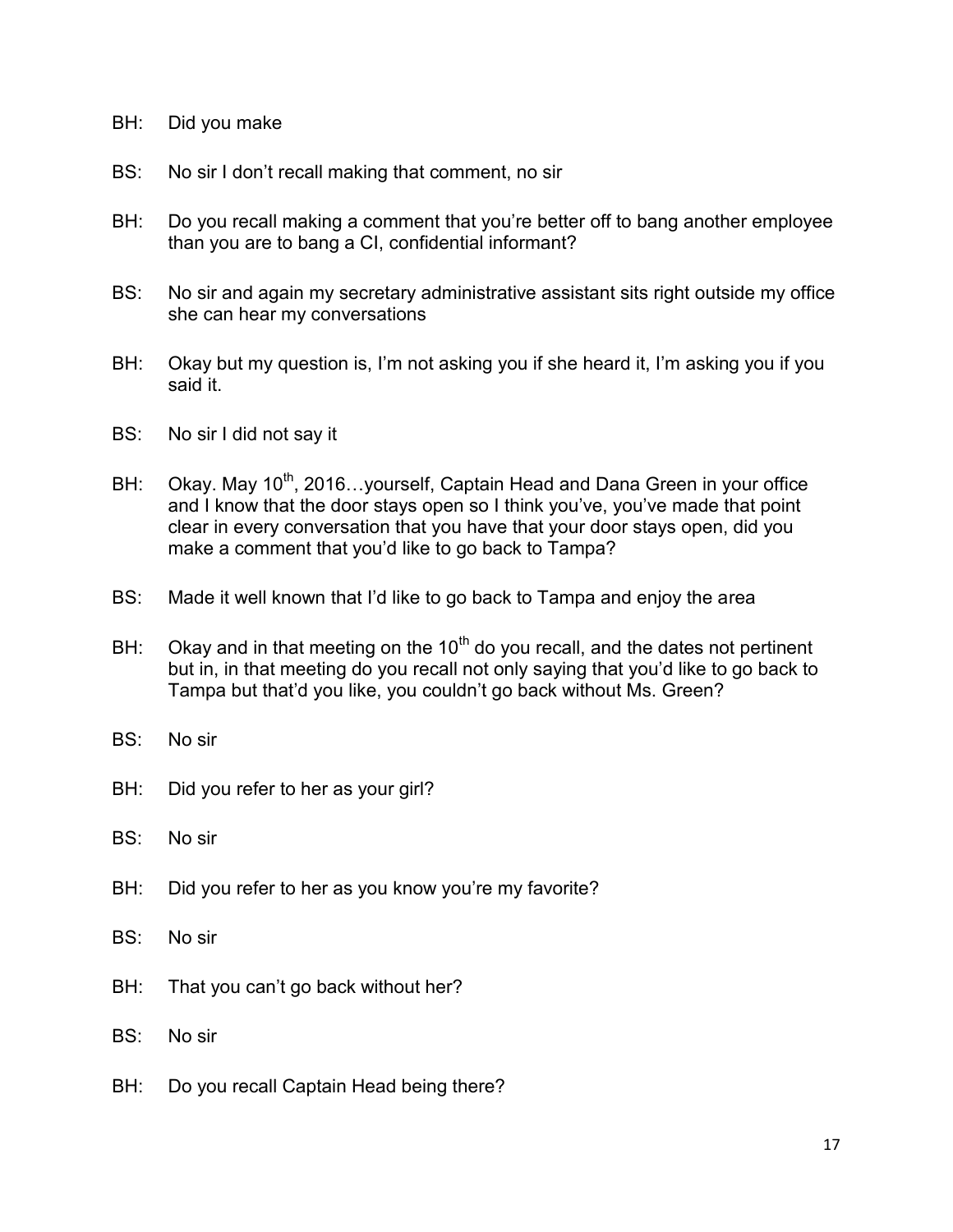- BS: I, I don't recall
- BH: May  $24^{th}$ , 2016...Ms. Green alleges that she was in Chris Griggs office and they had a conversation prior to that had you and Mr. Griggs had a conversation about two new analysts that he hired?
- BS: Mr. Griggs uh, told me he had hired two analysts and he provided their background to me and that was the conversation we had about the two analysts
- BH: Did you ask any questions about the analysts?
- BS: Ask questions about them?
- BH: Yes that's what I asked you
- BS: Um, I think I asked about their background, where they were from and how they'd be able to contribute to our unit and what set them apart from the other applicants
- BH: Did you, are you aware that one of the applicants was male and one was female based on the conversation that you had with Mr. Griggs?
- BS: Yes sir
- BH: And did you, did you ask anything about the appearance of the female applicant?

## BS: No sir

- BH: Never asked if she was cute?
- BS: No sir
- BH: Never asked if she was hot?
- BS: No sir
- BH: Did you at any time ask if she was Major material?
- BS: No sir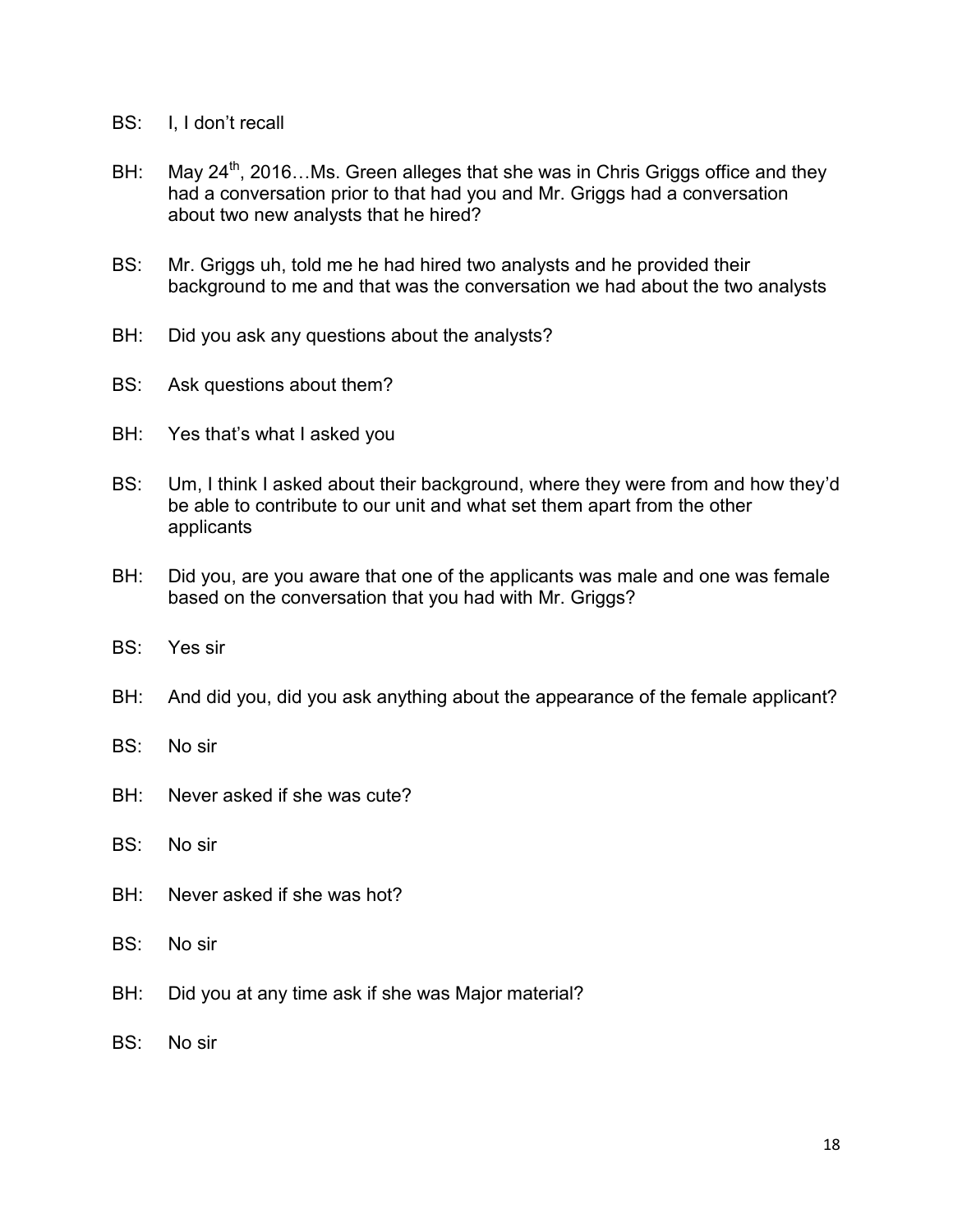- BH: June  $8<sup>th</sup>$ , 2016... it's alleged that, by Ms. Green that she walking across the parking lot at lunch time and that you approached her in your vehicle and according to her in a playful way kind of sped up but as you got closer to her slowed down do you recall that?
- BS: No sir I don't recall that
- BH: Alright. Do you recall rolling down your window and making a comment to Ms. Green as she, you approached her location as she was walking across the parking lot?
- BS: What kind of comment?
- BH: Do you recall making a comment? I'll get to that
- BS: No sir, no sir I'm sorry
- BH: That's alright. And that you slowed down, rolled down your window and made a comment I wanted to hit that?
- BS: No sir
- BH: You don't remember making that comment?
- BS: No sir…no sir
- BH: Do you remember if Captain Snead was with you on that day
- BS: Captain
- BH: Excuse me if Captain Head was with you?
- BS: I think Captain Head was sitting in the passenger seat yes sir
- BH: Okay but you don't recall making that statement?
- BS: No sir
- BH: Later that afternoon, that same afternoon talking about June  $8<sup>th</sup>$  where she alleges that occurred which you've denied taking place, did you see her on the 4<sup>th</sup> floor and ask her if she had heard what you had said to her?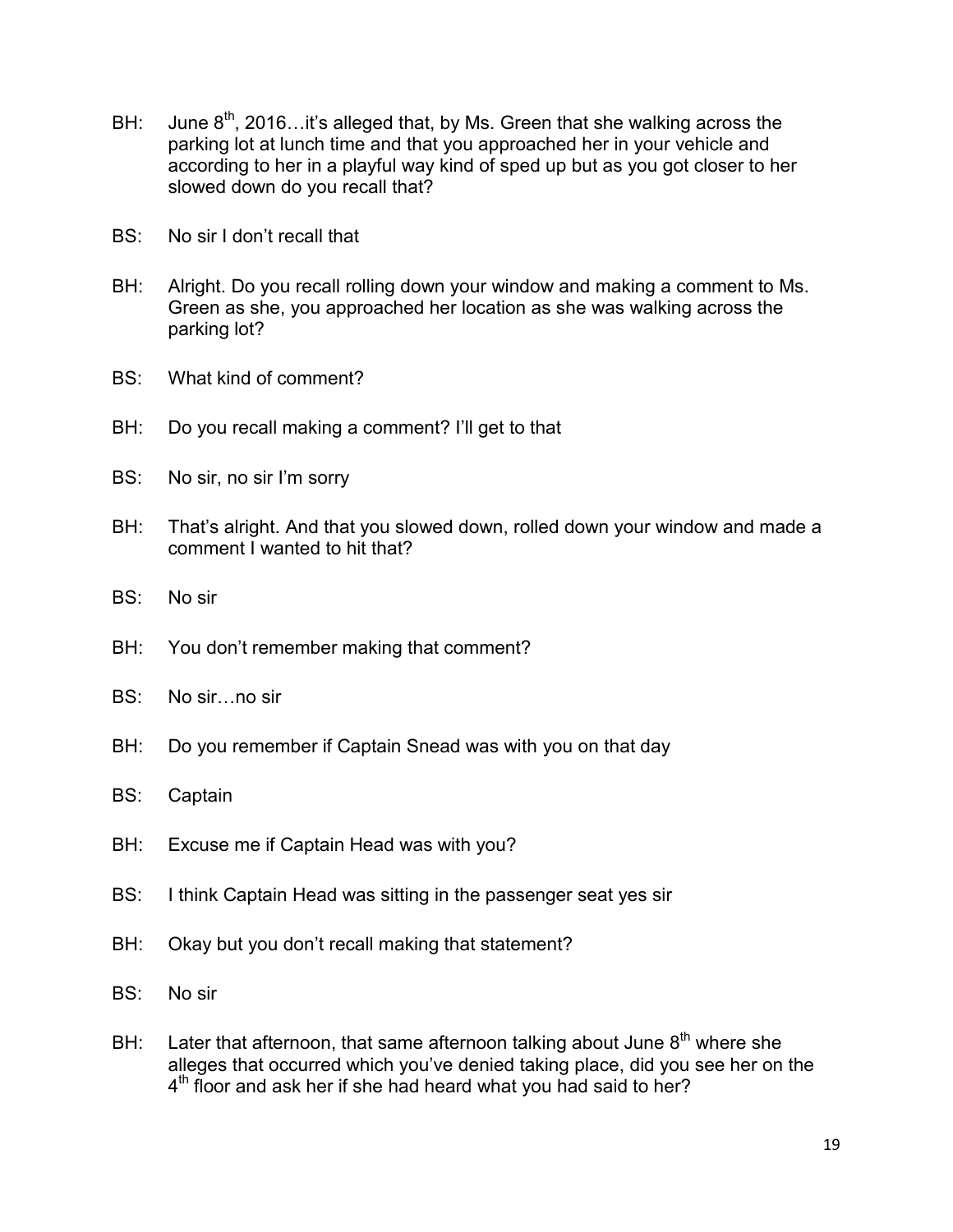- BS: No sir
- BH: July 27<sup>th</sup> while in Ms. Green's office she was accompanied by Mindy Srinivasan, I think I'm saying that correctly, and that you and Captain Head came by do you recall that day?
- BS: Yes sir
- BH: Okay and did a discussion come about or take place about an award she had won?
- BS: Yes sir
- BH: Could you tell me about that conversation please?
- BS: Yes sir I had uh, like I try to do when I have time is come down say hi to everybody uh, see if they have anything going on they'd like to talk about and as I made my way around usually what happens is I'll stop at Dana's office last because I come in through the front part, I go see Chris Griggs then I walk through the hallway I speak with uh, all the analysts then I go to Ms. Brinkley's office and then to Ms. Green's office. Uh, at that time uh, when I walked in Captain Head was with me, uh, Mindy and Ms. Green were in the office and um, they were talking I said oh I'm sorry to interrupt I just wanted to come in and say hello see if everything is going okay, and then Ms. Green says oh have you seen my award that I won and I said yes I said I haven't seen it but that's nice I'm aware of you winning your award um, I'm familiar with what's going on congratulations and then she began to discuss a leadership and development project that she was working on. At that time um, and she was talking about wanting to get it implemented and I basically said hey Dana look um, I think it's important I think it's a great idea but there's a lot that's involved, a lot of moving parts what we need to do is I've got to get with a lot of people and it's gonna be a primary focus, primary focus for me next week and I said I hope what you understand is that you know this isn't like the Sheriff's Office you know we, cause I could tell by looking at her face that she was kind of put off by that, by me telling her that I guess maybe she felt like I didn't think it was a priority and I told her look this isn't like the Sheriff's Office we got to look at this on a statewide level and it involves a lot more people than just us getting together. I've got to get with the Chief Technology Officers, I got to get with Sergeant Crosby and some other people about implementing it and I said I also have to get with the Chief again to find exactly what direction we want to take so we can present it to the Colonel, that's what the conversation was about
- BH: Prior to that conversation had you previously briefed the Colonel about it?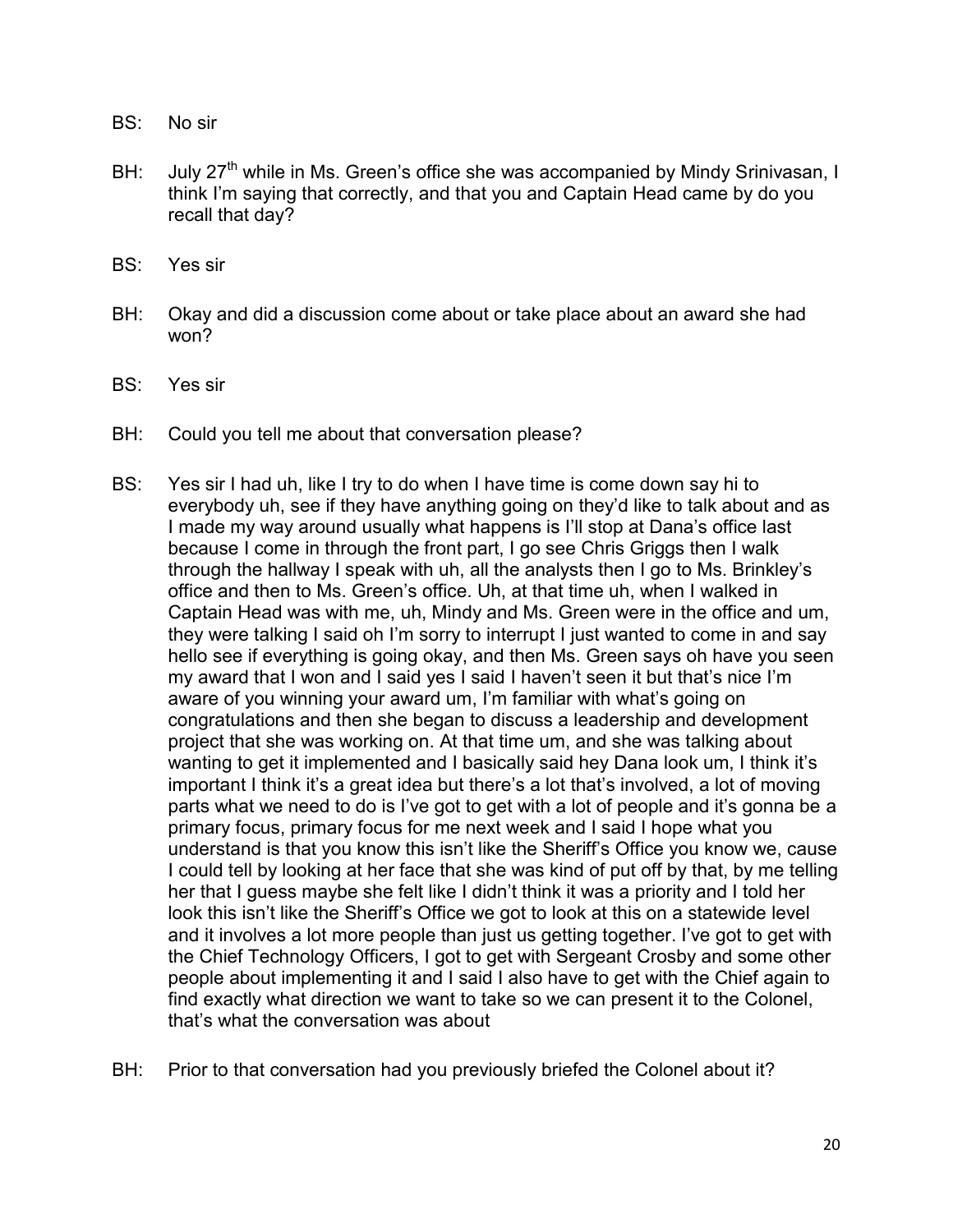- BS: No sir I had not briefed the Colonel. What happened was Chief Duarte had sat in on the LDO presentations and he came to me and gave me a heads up and wanted me to find out exactly what was going on to get a background so when we had to brief the Colonel we would have the information to be able to brief the Colonel
- BH: Were you upset about this conversation and the award and implementing the project?
- BS: No sir not at all I think the project has a lot of good ramifications for the **Department**
- BH: Did you make the comment at that time that you had already briefed the Colonel?
- BS: No sir
- BH: Okay. Do you uh, did you make the statement that you needed to be given credit for knowing what was going on?
- BS: No sir
- BH: in the place
- BS: the comment I made was that I have my pulse on things and I know what's going on but give me some time to work on it. I never made a comment about giving me credit
- BH: And in addition to the comments you mentioned that you made about implementation of the program was there anything said that it better work and if it doesn't work certain things are gonna happen?
- BS: No sir
- BH: Okay did you ever say that if it didn't work or wasn't successful that she'd be going back to the Sheriff's Office?
- BS: No sir I did not
- BH: Or to quote the allegation "I'll send your ass back to the Sheriff's Office"
- BS: No sir I did not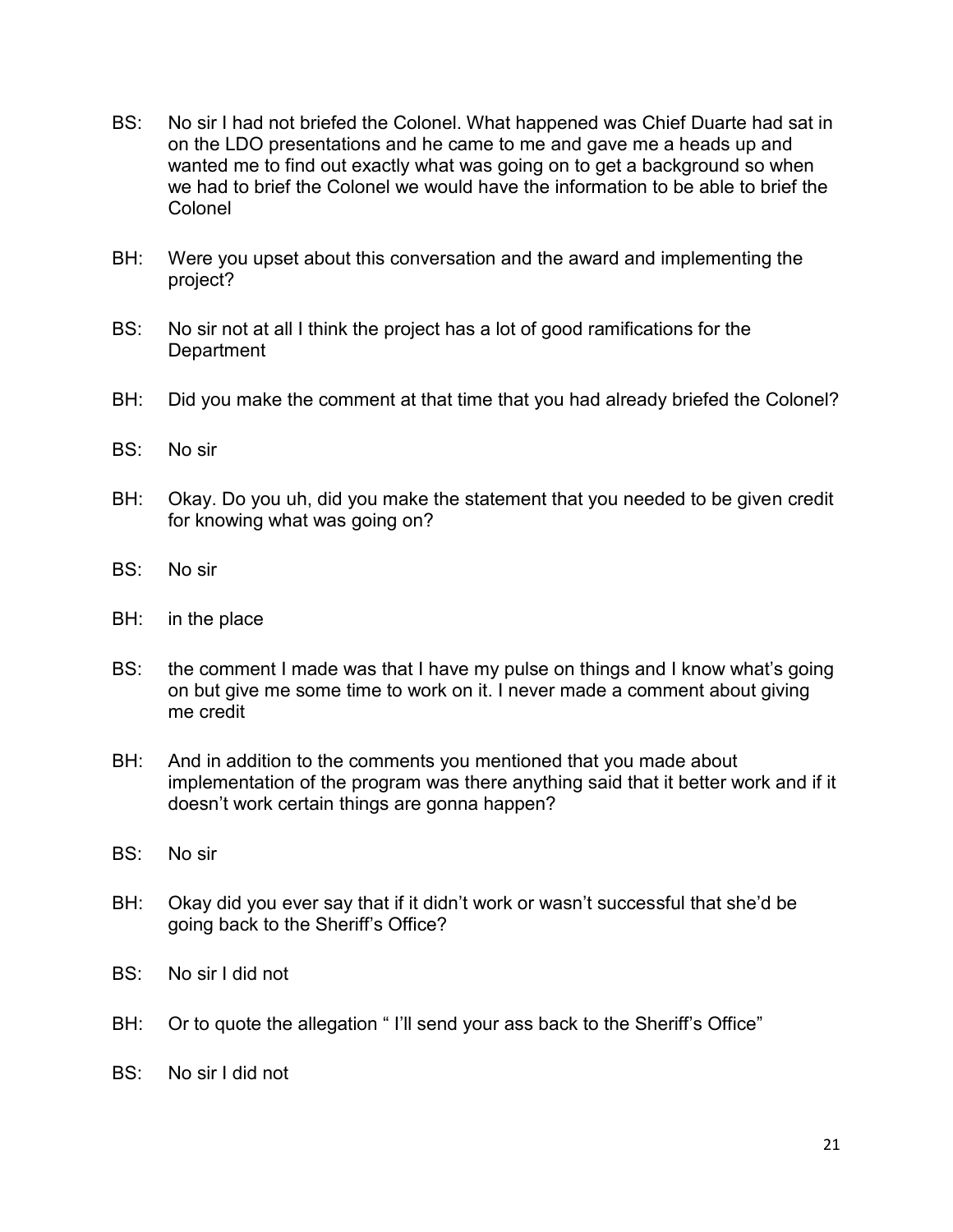- BH: Okay and you mentioned at the beginning of your explanation that Mindy was present correct?
- BS: Yes sir she was
- BH: So if she made the statement that you did say that you would send Ms. Green back to the Sheriff's Office if it didn't work, would that be an untruthful statement that Mindy made?
- BS: Yes sir it would be
- BH: Have you ever used the word dike when referring to someone's appearance while in the workplace?
- BS: No sir
- BH: Never?
- BS: No sir
- BH: How about describing Mindy Srinivasan? You ever make that comment about her?
- BS: Have had some conversations with Chris Griggs about Mindy due to her, due to her appearance
- BH: Okay I asked you if you've ever used that word.
- BS: No sir I don't recall using that, that comment
- BH: Okay
- BS: referring to Mindy no sir
- BH: Okay have you ever used that word dike in conversation with Chris Griggs when referring to Mindy?
- BS: I don't recall using that word with Chris Griggs when referring to Mindy
- BH: Have you ever used that word when speaking with Ms. Brinkley?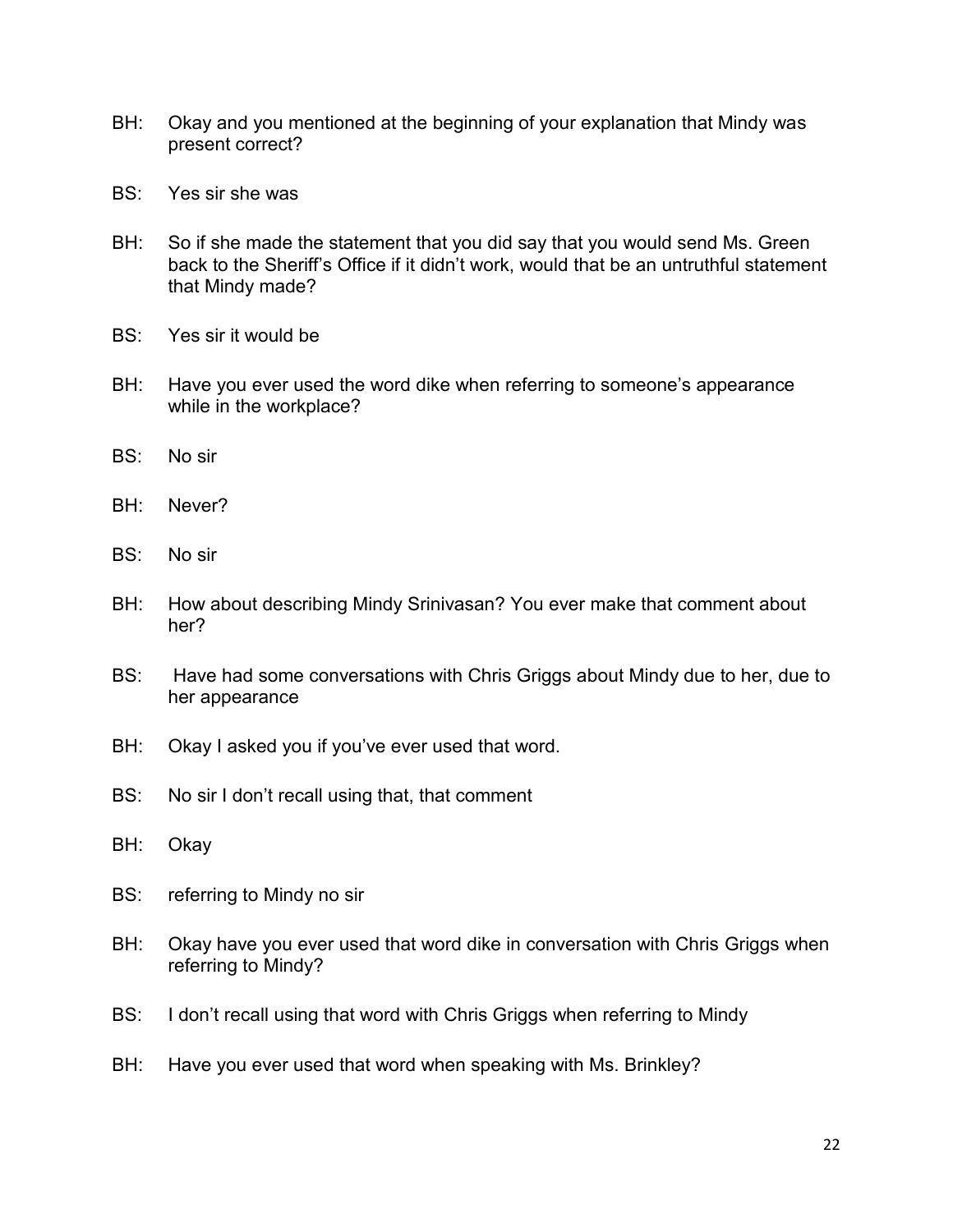- BS: No sir that
- BH: That word dike
- BS: I don't recall
- BH: Have you ever used
- BS: using that
- BH: that word when speaking with Captain Head?
- BS: No sir not that I recall
- BH: I want to refer you back to the bomb threat assessment that took place in December, I think I've already asked you this and if I have um, I apologize but I'm gonna ask you again and it's in reference to that word dike. Did you use that word when referring to the FDLE supervisor uh, that you and Ms. Brinkley, excuse me that you and Ms. Green were discussing about that issue with the bomb threat assessment?
- BS: No sir
- BH: I'm gonna ask you about Angela Bonds. Have you ever sat down and had a discussion with her in her office?
- BS: I have spoken to Ms. Bonds once in her office
- BH: Once?
- BS: I, roughly one time yes sir
- BH: Okay
- BS: I don't recall any more conversations than that
- BH: At any time during that conversation with Ms. Bonds in her office was there discussion about your health issues?
- BS: Uh, Ms. Bonds asked me how I was feeling uh, the reason I was in Ms. Bonds office was due to the fact that she had, her family owns a I don't know if it's a salon or what it's called um, she had purchased a product which helps with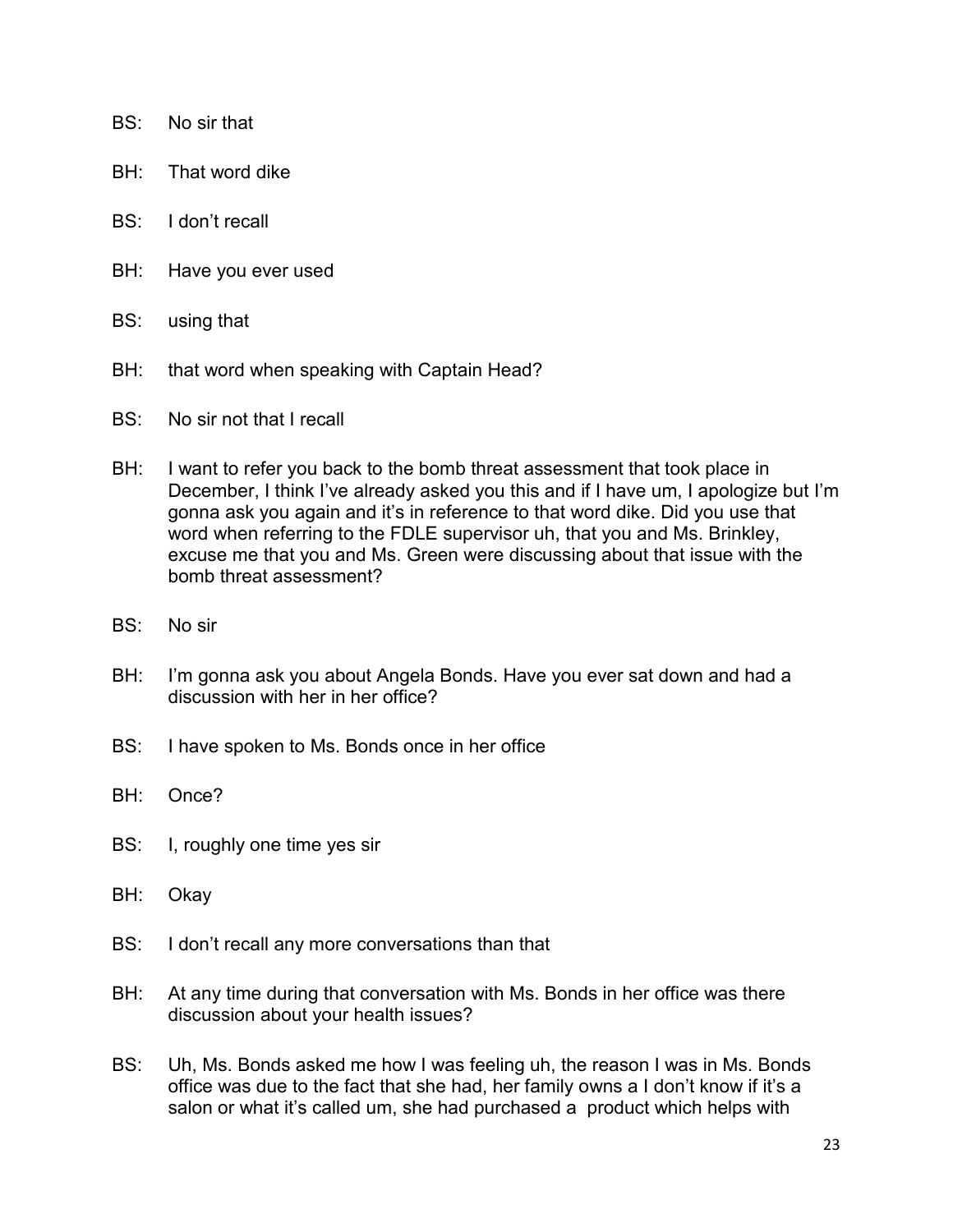reducing the loss of thinning hair and I had came there to pay her for the product and pick it up

- BH: Was there any conversation at that time, if there's only been one conversation in her office, about your cancer?
- BS: Uh, I think if I'm not mistaken she asked me how I was feeling because with my cancer because she referred to somebody as having breast cancer that she knew about
- BH: Okay did you comment to her about taking testosterone shots?
- BS: No sir
- BH: If she gave a sworn statement to this office that that conversation took place about you getting and taking testosterone shots would that be a false statement on her part?
- BS: Yes sir
- BH: At any time during that conversation did you (knocking) knock on the desk make a gesture and reference to testosterone shots and having no problem in that area?
- BS: I really don't know what you're referring to
- BH: Okay
- BS: But I don't remember making a comment
- BH: But you did talk about testosterone shots?
- BS: Uh, no sir I haven't taken testosterone shots
- BH: And you've mentioned previously that on several times you've asked Ms. Green about her boyfriend is that correct?
- BS: Yes sir
- BH: And your reason for doing that based on the statement that you've previously given is because he contacted you and asked you to keep an eye on her?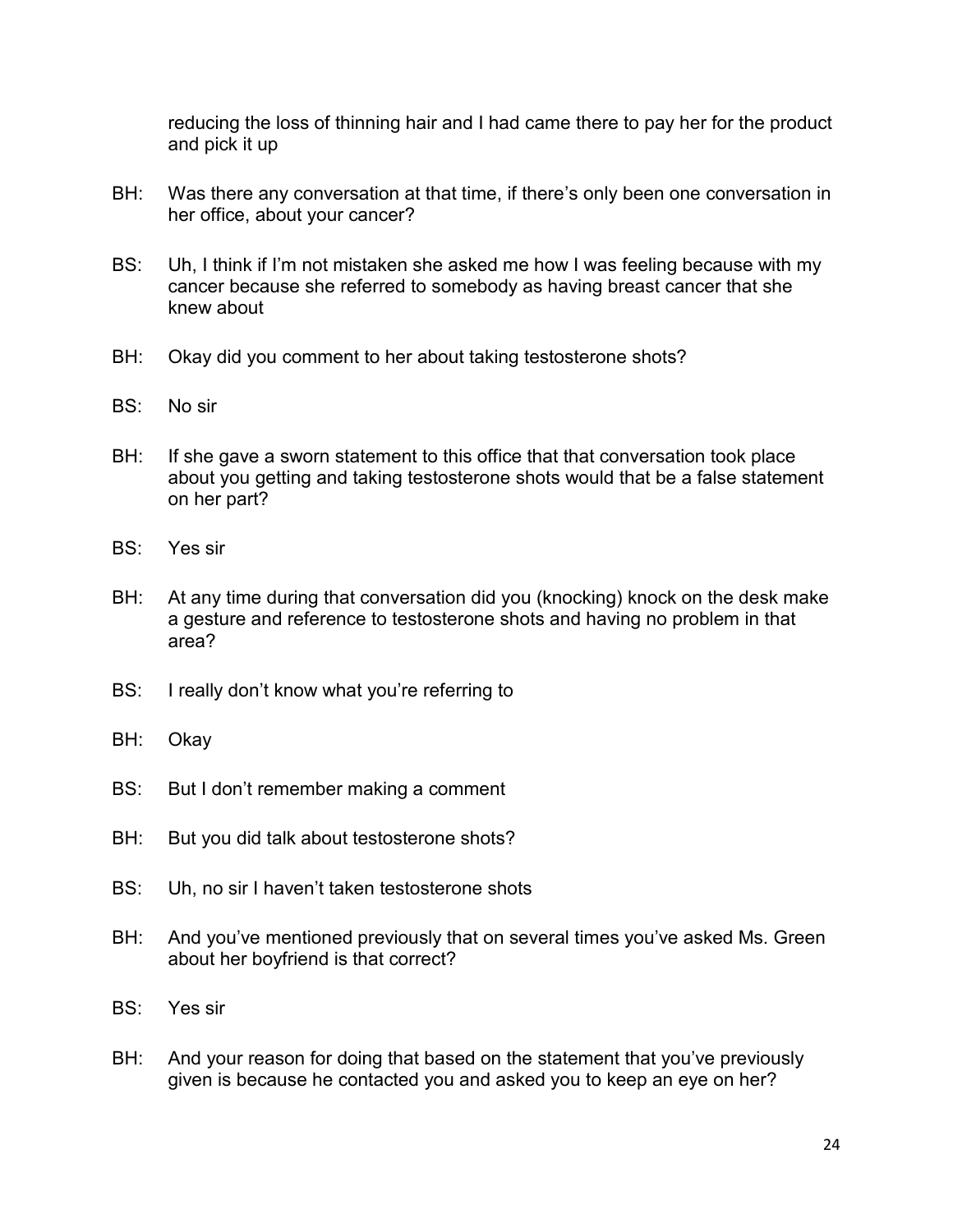- BS: Well I felt like Ms. Green's boyfriend and I, we're friends and yes I gave her a circle familiarity because we were friends
- BH: Okay but has there been any discussion or conversation with Ms. Green that had any type of sexual innuendo's what so ever?
- BS: Not that I deem sexual or inappropriate no sir
- BH: Okay nothing about her personal appearance, nothing about RVs rocking, nothing like that?
- BS: No sir the only conversation I've had about appearance is with Mr. Griggs about Ms. Green
- BH: Okay does Logan, Ms. Green's boyfriend, does he own a motorhome or a RV?
- BS: Uh, I think he does because his son races, races motorcycles or something like that
- BH: Okay but no conversation with Ms. Green what so ever about don't come a knocking bus might be rocking or
- BS: No sir, not that I recall no sir
- BH: Not that you can recall okay. Do you ask other females in the workplace about their relationships with their boyfriends?
- BS: Uh, I talk to my administrative secretary all the time about her relationship with her husband
- BH: Okay but that's it?
- BS: And Ms. um, Ms. Smith I've spoken to her about hers too because we work uh, I work with them every day. How they are doing, how's thing's going, what are y'all doing this weekend casual conversation. Have spoken to Mr. Griggs about his relationship with his wife, told me about them living out of Pickwick, all it is, is casual conversation. Have had conversation with Ms. Brinkley about her husband she told me about the past, because I was coaching baseball and he was baseball player in high school and I have had conversations with other employees that work here about their family and their kids and stuff because I try to take a personal interest in that with them and a lot of them do work with me sworn and non-sworn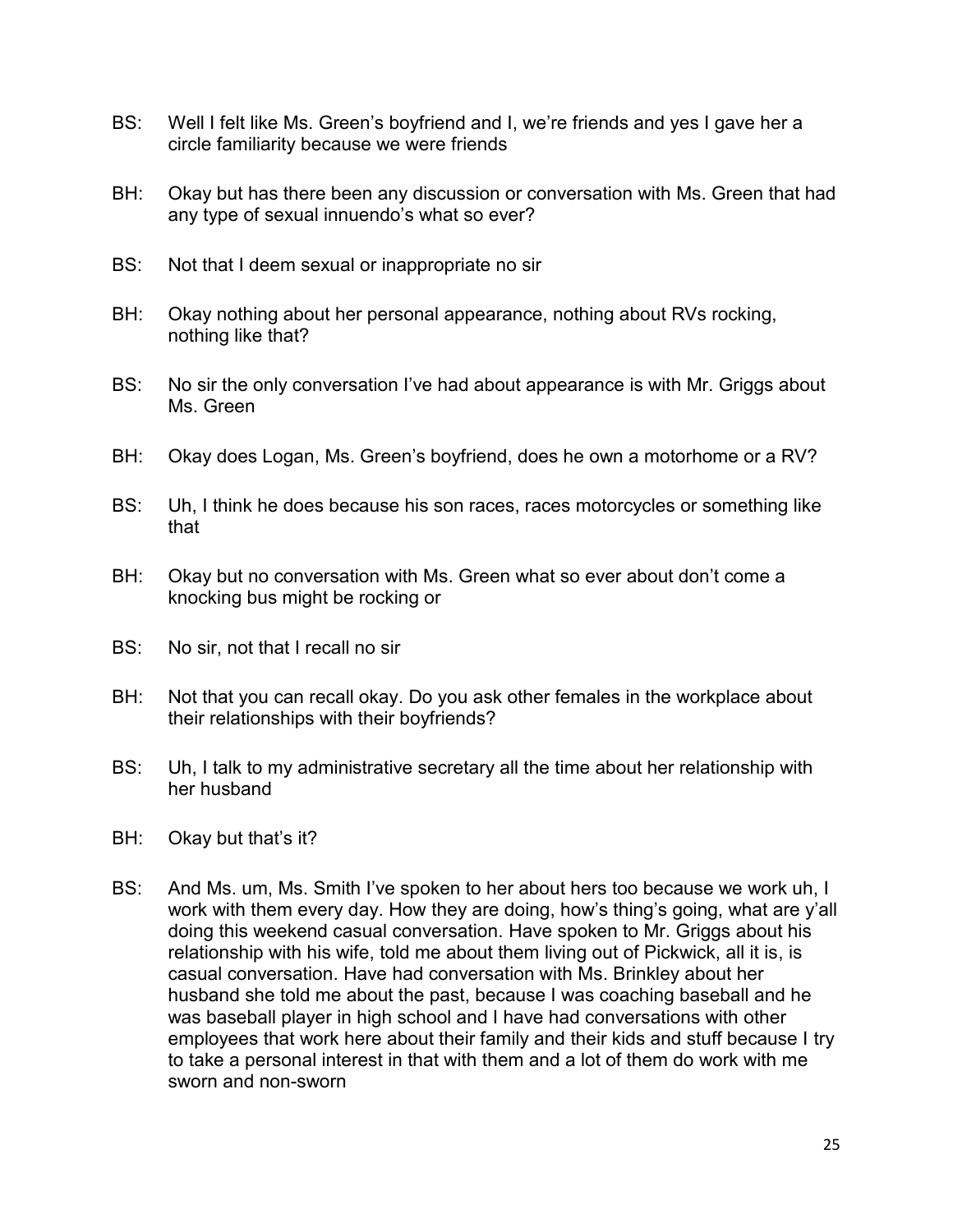- BH: Okay. Have you ever made comments to Brinkley about taking it in the ass?
- BS: No sir
- BH: Never?
- BS: No sir not that I recall. I don't recall making any comments about that to her about that
- BH: So if she gave a sworn statement that you have would that be lying?
- BS: That's just out of character for me
- BH: That's not what I asked you, I said would that be a lie?
- BS: I don't like to call anyone a liar, maybe it's dishonest or untruthful but I don't want to say it's a lie
- BH: Okay but you're saying you've never done that?
- BS: I don't recall saying
- BH: You don't recall
- BS: Yes sir I don't recall ever saying about somebody taking it in the ass
- BH: Okay. Not on that day in reference to a strap on either?
- BS: No sir
- BH: Dealing with the threat assessment and the FDLE supervisor
- BS: No sir
- BH: Okay. Are you familiar with Department policy and its definition of sexual harassment?
- BS: Yes sir I am
- BH: Are you familiar with Department policy and its definition of a hostile work environment?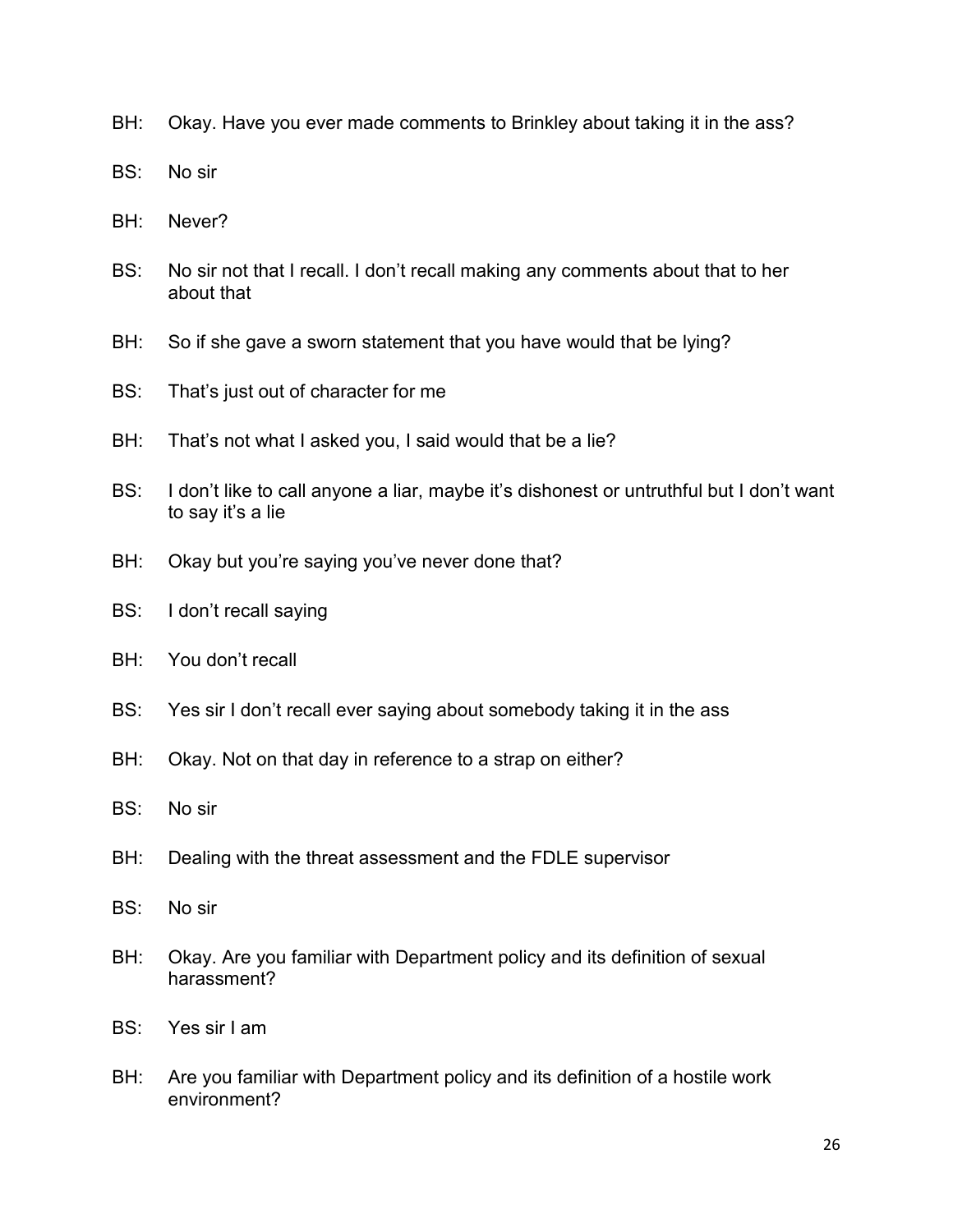- BS: Yes sir I am
- BH: Are you familiar with the Department's SAFE plan?
- BS: Yes sir
- BH: Sir at any time have you made inappropriate or unprofessional comments in the workplace?
- BS: Have I at any time in my career?
- BH: Made inappropriate or unprofessional comments in the workplace?
- BS: Yes
- BH: Have you at any time since promoting to the rank of Major made inappropriate or unprofessional comments in the workplace?
- BS: I don't recall making any appropriate comments in the workplace since I've promoted to the rank of Major
- BH: Have you ever threatened anyone with losing their job in the workplace?
- BS: No sir
- BH: How about Ms. Green in reference to her project, did you talk about sending her back to the Sheriff's Office?
- BS: No sir I did not
- BH: And if that was witnessed by someone else and they've given statement is that still your answer you've never done that?
- BS: Yes sir
- BH: When you first came into BCII and you mentioned I believe sir that was October of 2015 is that correct?
- BS: Yes sir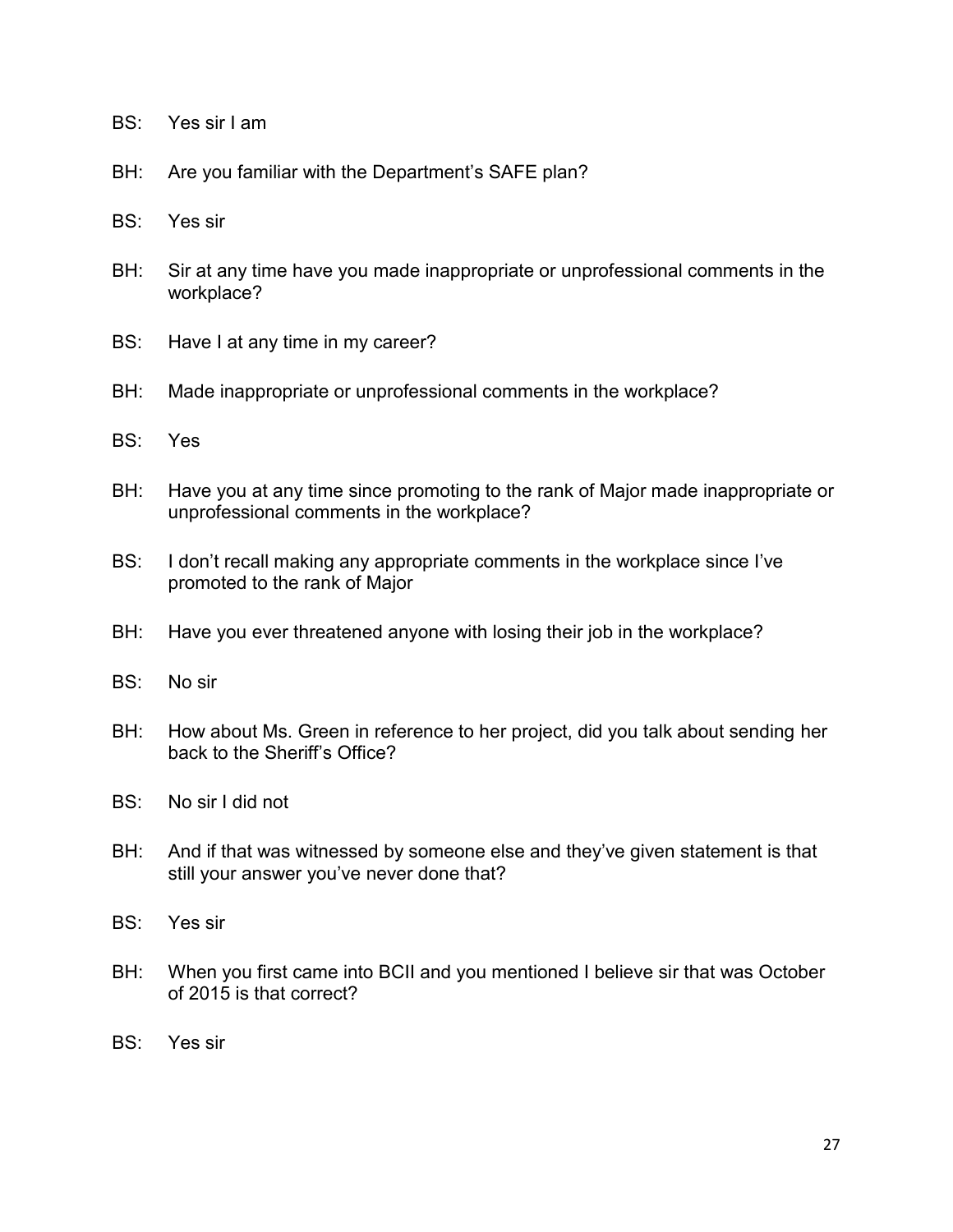- BH: Since your promoting into that position, have investigators in the field been removed from the unit and sent back to the field?
- BS: There were several investigators being removed from the unit as I came in due to pending cases that were already going on
- BH: Okay but it didn't involve you? The removal of those sending them back to the field did that
- BS: No sir they were based upon pending cases that were already going on um, I think I only had dealings with; no that was a pending case
- BH: Okay but they were removed?
- BS: Yes sir
- BH: Okay has there been any discussion in, in conversation in dealing with analysts, have you ever referred to the removal of those investigators from the unit to, back to the field?
- BS: Yes when referring to things that were going on I have referred to that, yes
- BH: Okay and that was the only purpose for referring to that?
- BS: It was referring to it because it was scenarios that had to do, some of them had to do with intelligence, some of them had to do with uh, not following up on things and basically all it was, was just talking to them about being aware and conscious with the people they deal with, the investigators
- BH: Have you often praised the analysts?
- BS: I've praised them constantly
- BH: Have you ever mixed the praise of the analyst with referring to these investigators meaning sent back to the field?
- BS: I have brought it up in the same conversation yes
- BH: Have you read the statements provided to this office, the OIG's office made by Ms. Green?
- BS: Yes sir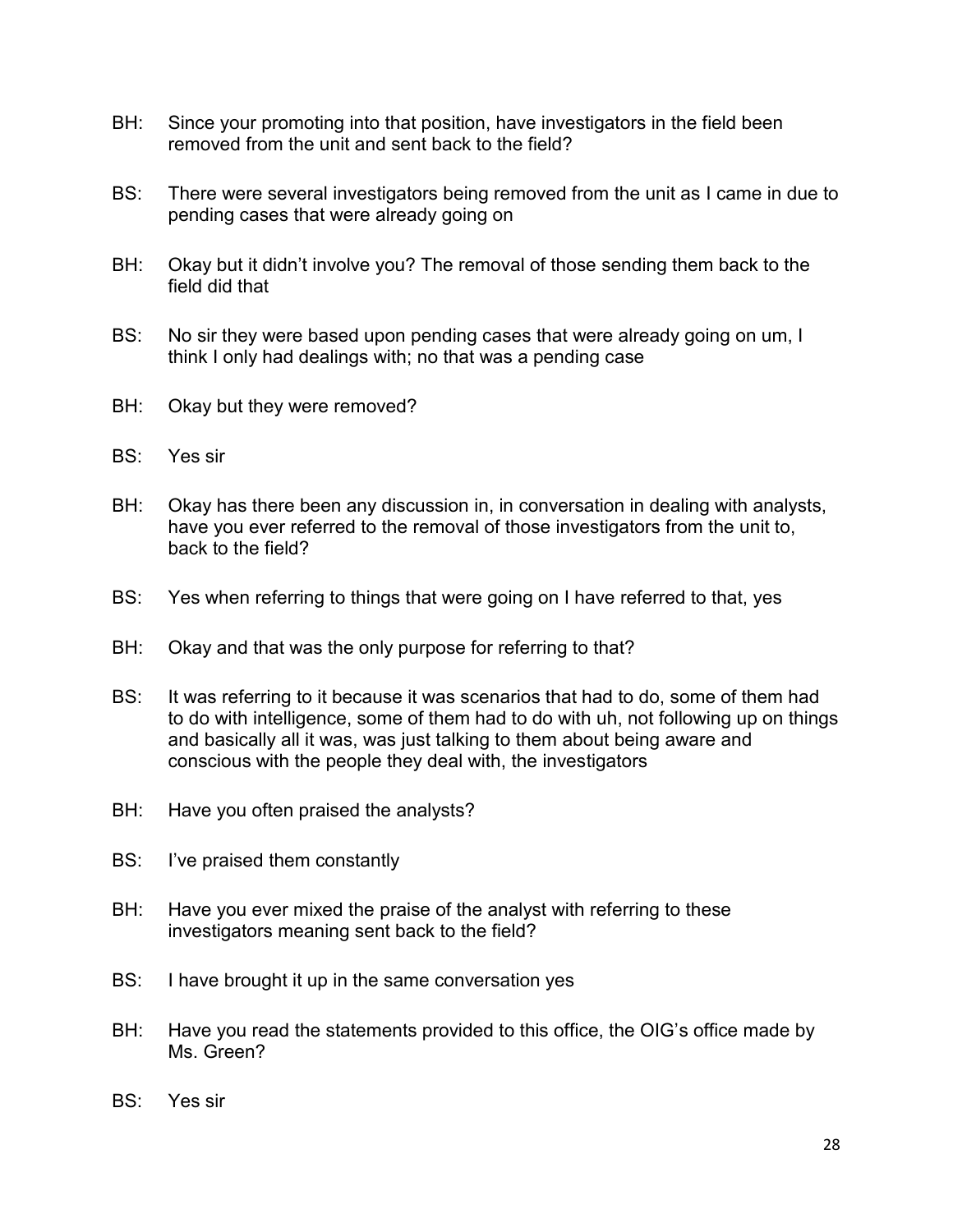- BH: Have you read the statements provided to this office by Mr. Griggs?
- BS: Yes sir
- BH: Have you read the statements provided to this office by Ms. Brinkley?
- BS: Yes sir
- BH: Have you read the statements provided to this office by Ms. Bangel?
- BS: Yes sir
- BH: Have you read the statements provided to this office by Ms. Srinivasan?
- BS: Yes sir
- BH: Do all of these people work under your command?
- BS: Yes sir they do
- BH: Based upon what we've discussed and the allegations that have been made against you, your answers to the questions concerning those allegations and knowing that the statements which have been made by members under your command serving as analysts and intelligence officers, sir have you created a hostile work environment?
- BS: No sir I haven't based upon our definition of hostile work environment… and when I say our DHSMV
- BH: Alright um, we're gonna take a break for a few minutes alright. Want y'all to know these are on we're gonna step out for a minute you can do the same.

(BREAK)

BH: Alright let's pick back up gonna go back it's uh...12:10 and we're gonna go ahead and pick back up. I want to go back to a few of the dates that we discussed and uh, refer back to 12/22 of 2015 that was the bomb threat assessment I had asked you if you'd ever made uh, a comment um,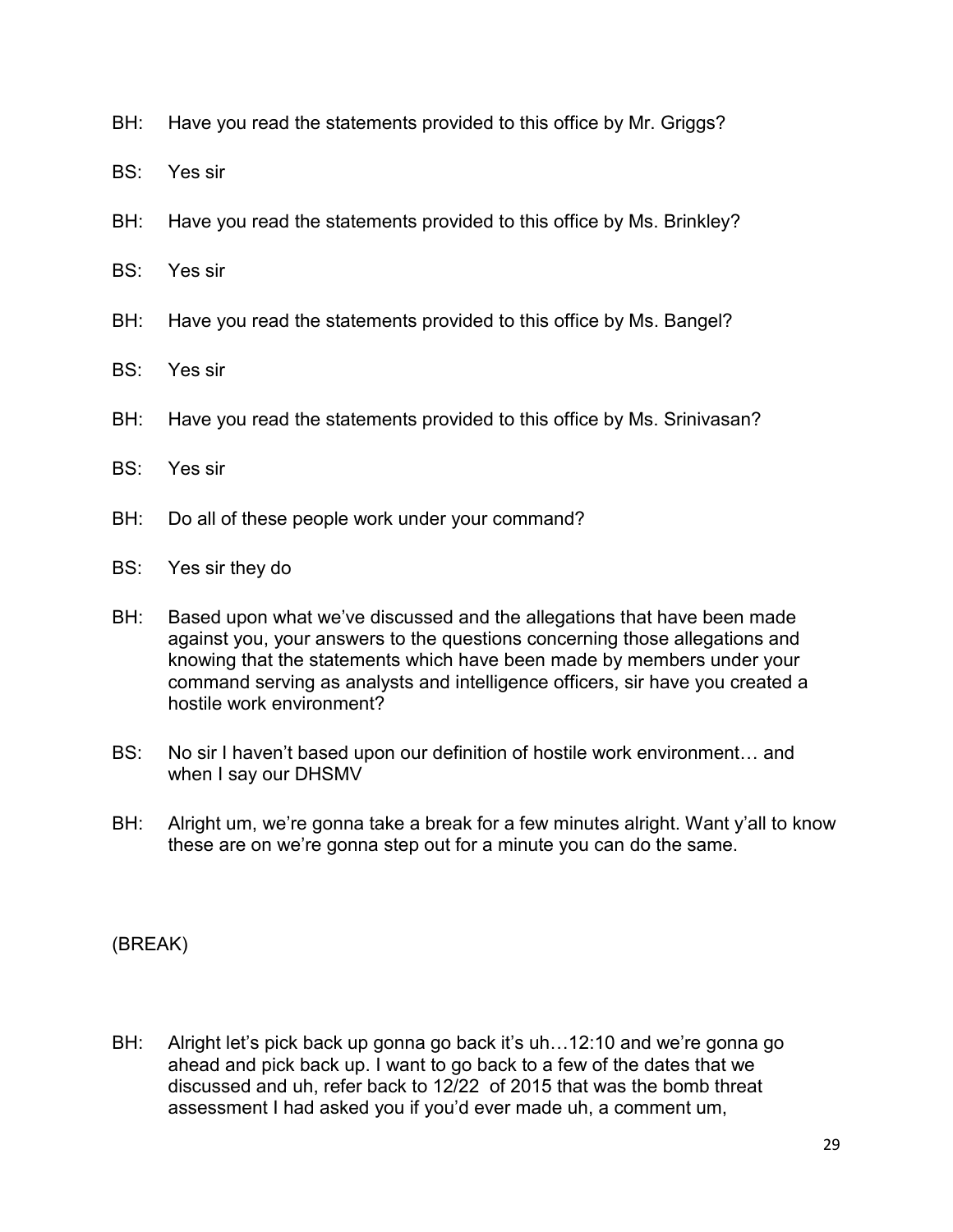about…uh…being hot or not referring to the FDLE and Ms. Green you know are you jealous um, cause she's hot or you're hot and she's not and your, if I recall, your statement was that you don't recall using those words

- BS: Yes sir
- BH: Okay are you saying you didn't ever use those words or you saying you just don't recall using those words?
- BS: I don't ever remember using those words during that conversation
- BH: Okay. How about anything similar to that? Cute, hot?
- BS: No sir
- BH: Uh, go back to 2/25, February  $25<sup>th</sup>$  talked about a meeting that uh, took place between yourself and Beth and Chris on that day, and…you know you said you didn't recall making a comment about her hair color…said you didn't recall making a comment about her hair color, I asked you if you made a comment about her blonde hair and you said you didn't recall
- BS: No sir I don't remember making a cal..uh a comment about her hair color
- BH: Okay have you ever made a comment about her hair color?
- BS: Yes to Mr. Griggs I have yes sir
- BH: Okay and, and how so? I mean what was the context of that
- BS: The color in compliance with the BCII policy manual, the dress code that they have created that I will talk about here when I get an opportunity to
- BH: Okay. Um…
- BS: And it is their personal, their own department's dress code
- BH: And on, but you never mentioned that you liked it? You've never said that you've liked it?
- BS: No sir
- HS: Are you referring to Dana's hair?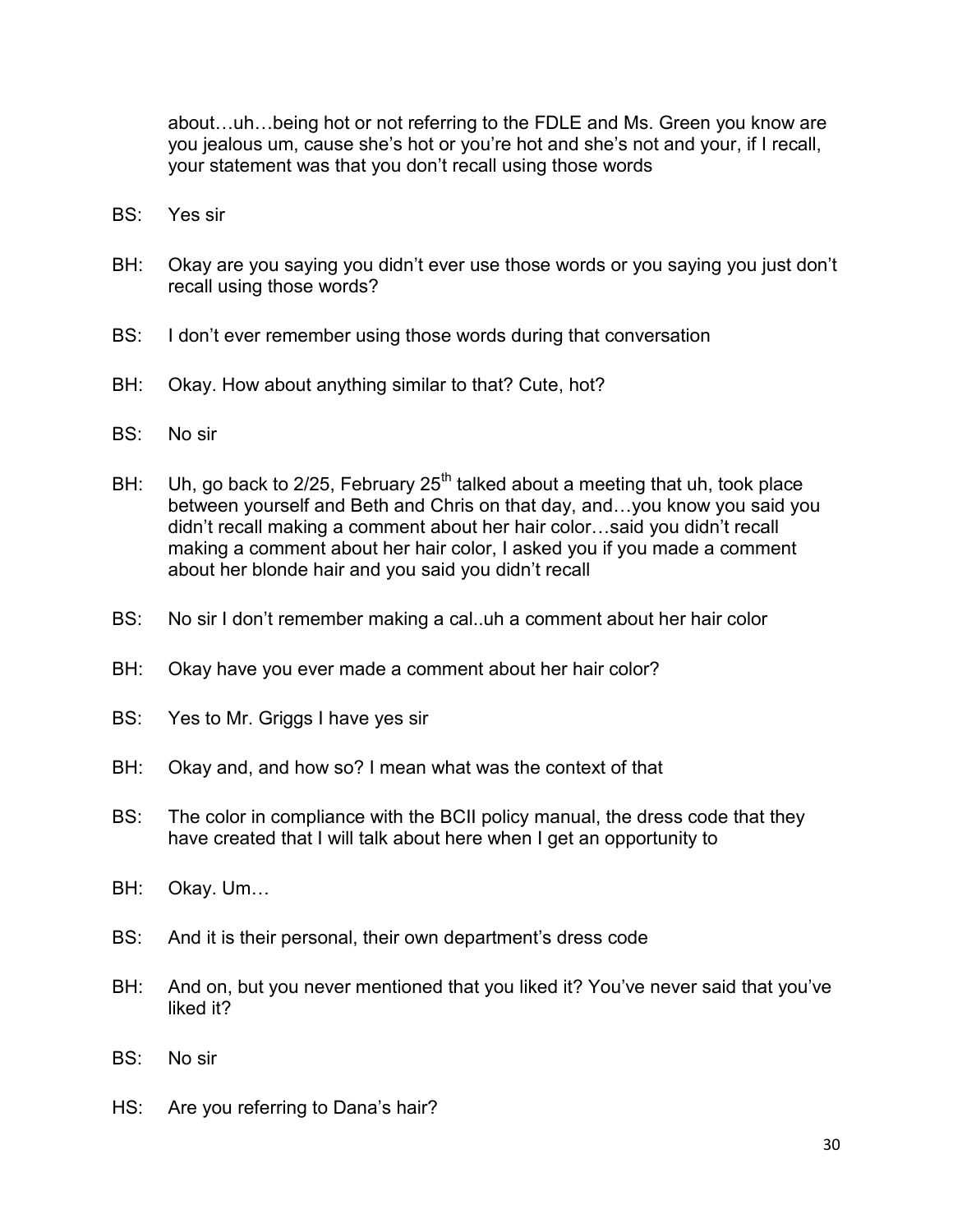- BH: Correct Dana's hair
- HS: Okay
- BH: referring to Dana's hair
- BS: I think that any comment that I've made has been it looks more natural once it was changed
- BH: Okay but never that you liked it?
- BS: No sir
- BH: Back to 3/1 that was the CIU meeting in Chattahoochee...do you recall that?
- BS: Yes sir
- BH: And I asked you, you gave me an urban definition of the word gay, was Griggs upset at the end of the
- BS: I'm sorry to interrupt you
- BH: Was Griggs
- BS: Griggs never spoke to me about that and never ever told me he was upset. He never ever conveyed that he was upset; he never ever conveyed that anything that I said to him was demeaning or upsetting. We didn't even have a conversation about it
- BH: Did you call Griggs the day after that and ask him if y'all were okay?
- BS: I don't recall calling Griggs and asking him anything about that we were okay or anything like that um, I try to be very open with, with Mr. Griggs and have a conversation with him because he needs a little bit, he's very intelligent, very smart but he needs just a little bit more of assertiveness when he handles things
- BH: Okay are you saying you didn't call and ask if you were okay or you don't recall?
- BS: I don't recall calling him and asking him about that conversation something from March, five months ago, no sir I don't recall that…but I do recall him never coming to me and talking to me about the comment or that was upsetting or he had any issues with the comment that if I allegedly made that comment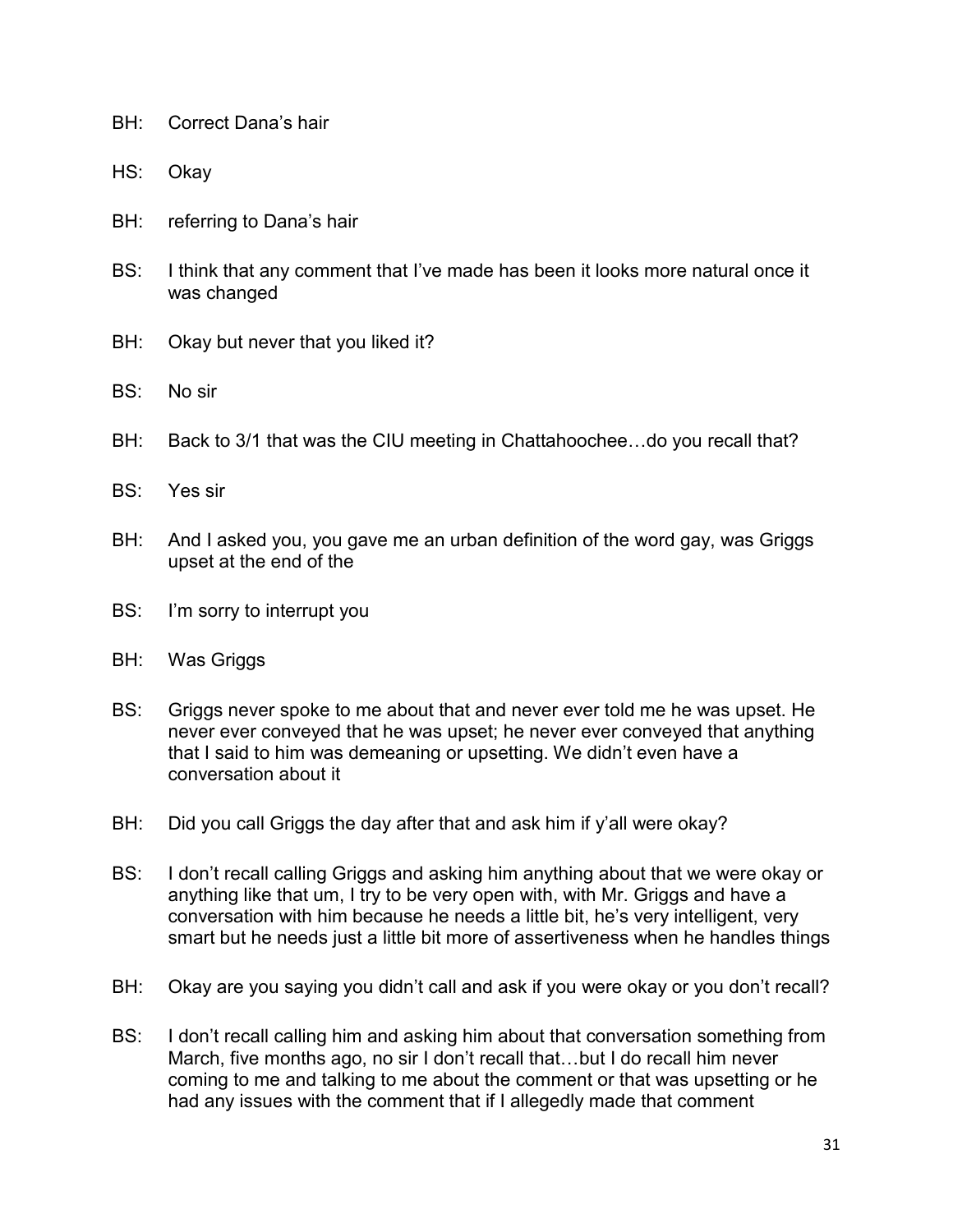- BH: Did he display any physical appearance of being upset?
- BS: No sir
- BH: Let's go back to March  $11^{th}$ , which was...a work related conversation between yourself, Griggs and Brinkley in Ms. Greens office and I asked you if you said uh, made a comment about not touching her boob and if I'm correct your response was you don't recall making, have you ever made a comment about touching her boob?
- BS: No sir not to my knowledge I've not made a comment to Ms. Green about touching her boob or boobs or breasts or anything to that reference
- BH: Okay and then I asked you about your ID number 22, referring to double deuce and I believe your comment was everybody knows what my ID number is it's common knowledge, what, what does double deuce mean?
- BS: Uh, ID number 22
- BH: Okay does it have any other meaning what so ever?
- BS: No sir. It might to someone else but not to me it's my ID number that I refer to, my call sign ID radio number
- BH: But it doesn't have any other meaning to you?
- BS: No sir
- BH: On April 11<sup>th</sup>, which was uh...the Dedax training okay I asked you if you had made a comment I love me some Dana Green and you said you don't recall making
- BS: No sir I don't recall making that comment
- BH: Do you recall ever using that term I love me some referring to somebody?
- BS: Yes sir
- BH: ever use that before?
- BS: Yes sir I have it means that you like something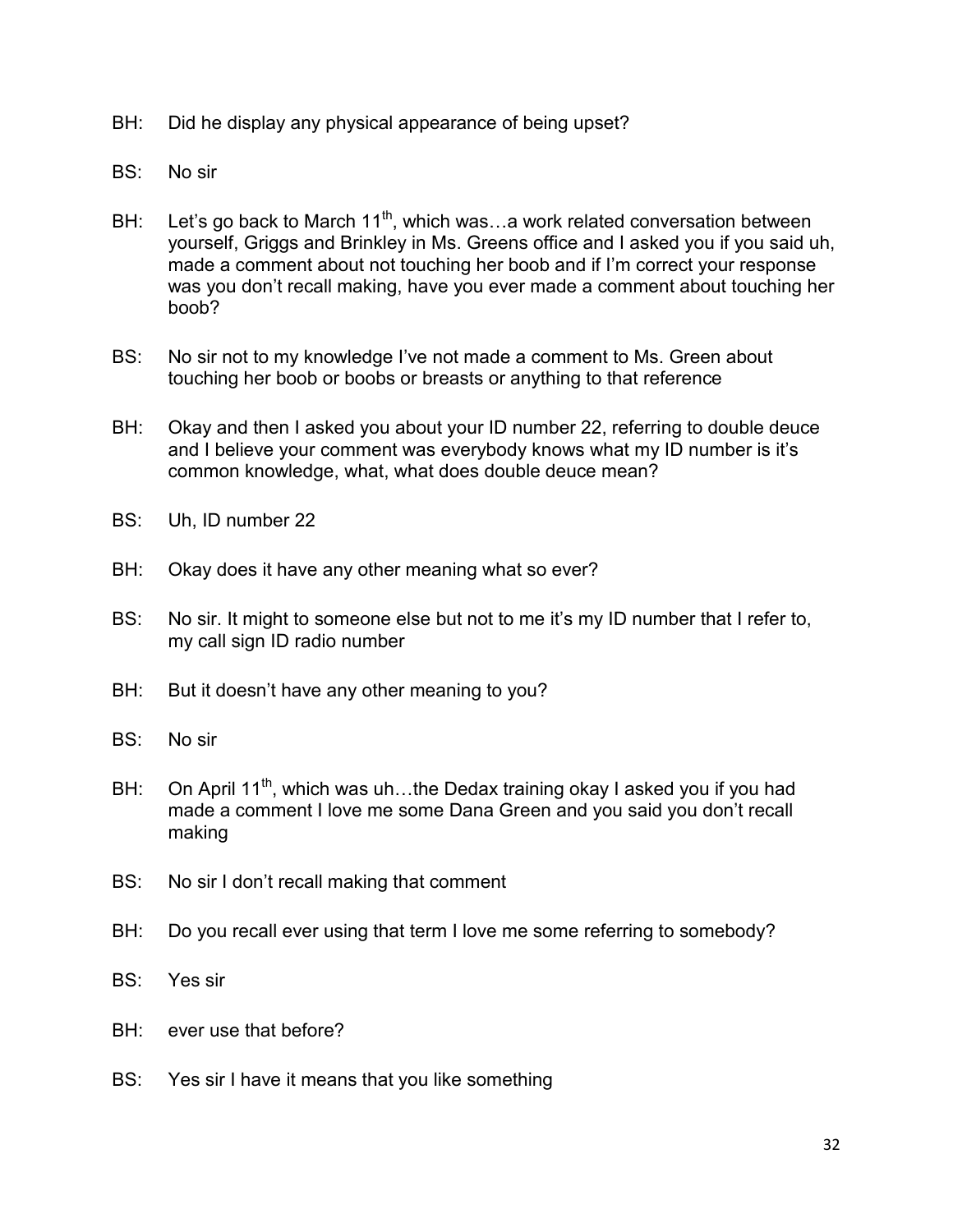- BH: You like something if you refer to a person does that mean you like that person?
- BS: You like them but it could be you like them, like I like you and I like you it doesn't mean that I want to have a relationship with you, it means I like you I don't dislike you
- BH: Why wouldn't you say like instead of love then?
- BS: Cause that's just the terminology
- BH: And who else have you used that term with before?
- BS: Uh, if I recall I sent, had an email conversation or a conversation I don't recall if it was an email with Angela Bonds and she was telling me that I did not like her and I said no I love me some Angela Bonds or something like that to that reference
- BH: So
- BS: and that meant I like you, I don't love you, I don't want a relationship with you and because I helped her out with a K9 demonstration we were having I put it on with Lieutenant Harris and we put on a K9 demonstration she wanted it because she thought it'd be a good idea because of the Legislative Session going on to have a K9 demonstration here so that they can invite people to see what the K9 teams do
- BH: On 5/3 I asked you about a discussion that took place involving a Trooper out of Orlando and I asked you if you used the term uh, banging a confidential informant you said you don't recall using that term. What did you talk about with Ms. Green in regards to the confidential informant?
- BS: Do you want me to use specifics of the case?
- BH: What, the general discussion
- BS: Um, Ms. Green, Ms. Green was doing a threat assessment on who had received some threats from an outlaw motorcycle gang and she was discussing to me um, the findings of the threat assessment or what the findings were gonna be or something about from what my recollect is something about the threat assessment
- BH: Was that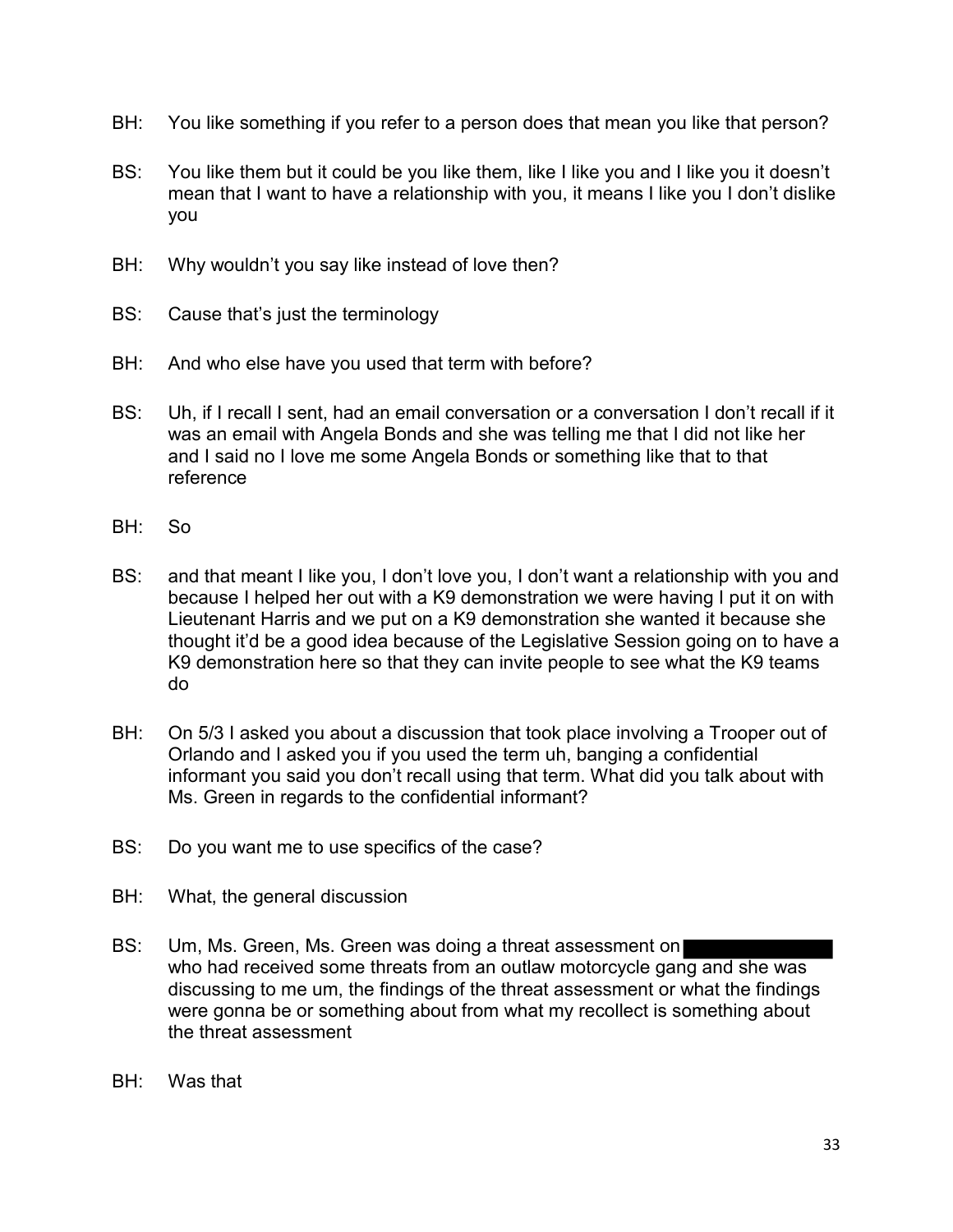- BS: and what was gonna be contained in there
- BH: Was that the extent of it?
- BS: Yes sir
- BH: Did you at any time during that conversation inform her that he was under investigation?
- BS: I don't recall informing her that he was under investigation
- BH: I asked you about uh, an incident on June  $8<sup>th</sup>$
- BS: Can I comment back on that question real quick
- BH: Sure
- BS: Please. Um…any investigations we work are criminal and I only have knowledge of criminal investigations I don't have knowledge of internal investigations so I would have not known if he was under investigation or not unless it was criminal investigation that we would be handling. I don't deal with the Office of Inspector General nor Office of Professional Compliance which would have that knowledge…to know if he was under investigation
- BH: June 8<sup>th</sup>
- BS: Yes sir
- BH: I asked you about the incident in the parking lot where Ms. Green was crossing the road and I asked you if you playfully kind of sped up and then slowed down and rolled down your window and made a comment to her in regards to I should have hit that and your response was you don't recall that incident. But you did say that you recalled Head being in the car with you that day. You recall Head being in the car but you don't, is it your statement that you don't recall the incident?
- BS: No sir I don't recall speeding up and trying to hit Ms. Green with the patrol car or playing around. I do recall Captain Head and I seeing Ms. Green in the parking lot talking to her real quick, Captain Head was present but I don't remember saying I should have hit that or anything to that derogatory type comment I don't ever recall saying that. I would say that I didn't say that
- BH: Okay and back that one meeting that you had in Ms. Bonds office, Angela Bonds.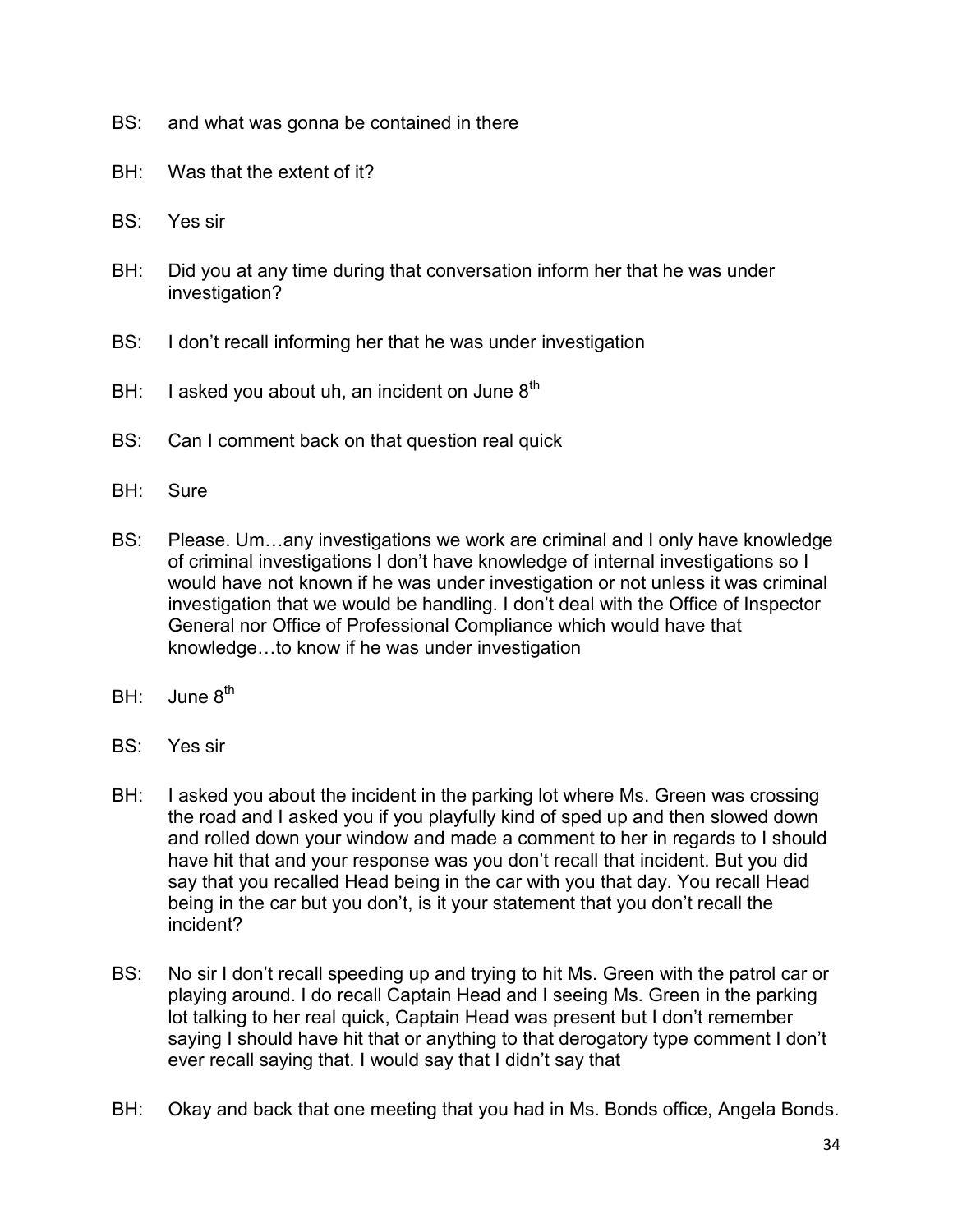- BS: Yes sir
- BH: Alright did you at any time in that meeting knock on her desk?
- BS: I don't recall knocking on her desk
- BH: Are you saying you didn't knock on her desk or you don't
- BS: I don't remember knocking on her desk or what that would refer to if I did knock on her desk I mean I don't know what the point is of knocking on someone's desk
- BH: We've covered the allegations that have been presented by the complainant. If you had said anything that's been alleged in these allegations would you consider this inappropriate and unprofessional?
- BS: Um, I would consider the comments to be…some of the comments yes and some of them the culture of the profession that I'm in, law enforcement profession
- BH: Does your current position have two cultures or just one?
- BS: Two
- BH: Okay and what would those be?
- BS: Uh, you have non-sworn and sworn
- BH: Okay would, is it your statement that they're different cultures?
- BS: Yes sir
- BH: Would some things in one culture be appropriate that aren't appropriate in the other?
- BS: Yes sir
- BH: Is that, I'm trying to understand what you
- BS: Yes sir, yes sir to me I think I believe so yes sir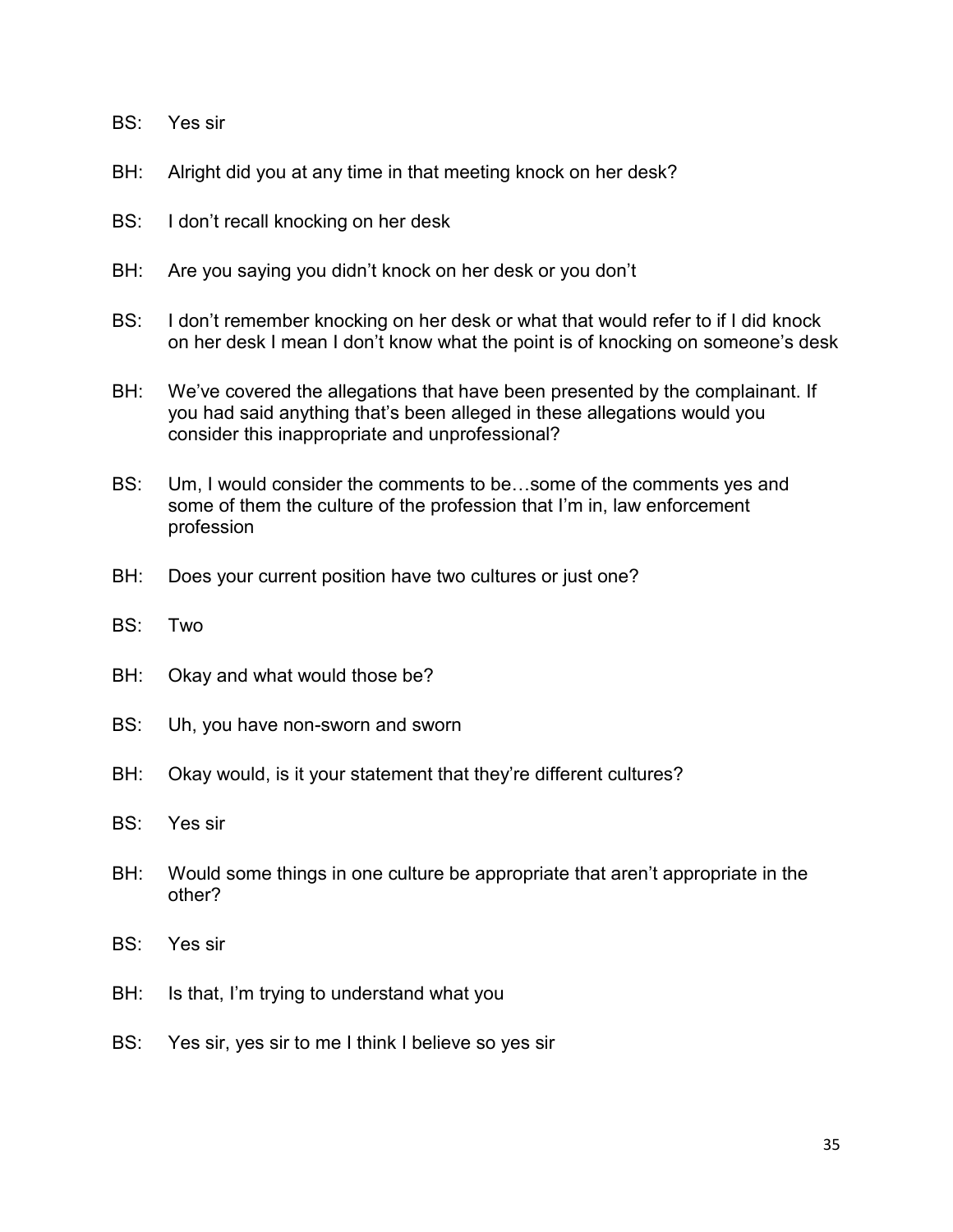- BH: Okay and these allegations that have been made, which culture did those come out of?
- BS: The Intel analyst section
- BH: Alright I'd like to ask you some questions about computer and cellphone use. Are you familiar with Department policy concerning the use of information technology resources?
- BS: I'm familiar with it yes sir
- BH: Do you know the different between appropriate use and inappropriate use as it relates to the use of technology resources?
- BS: No sir not off the top of my head
- BH: If you saw the policy off of what was appropriate and what was inappropriate would you be able to answer that question?
- BS: Yes sir
- BH: And anytime that you feel like looking at it let me know I've got it here with me and you're welcome to refer to it
- BS: Okay can I look at it? Please
- BH: Absolutely. Sir do you have a personal cell phone that has email and internet use capabilities?
- BS: Yes sir
- BH: Do you have a personal computer?
- BS: No sir
- BH: Talk about some of the documents that were located on your MDC, your Mobile Data Computer. Sir who is McKenzie Reynolds?
- BS: That's the girl that I date
- BH: And so that would be your relationship with her, your, a dating relationship?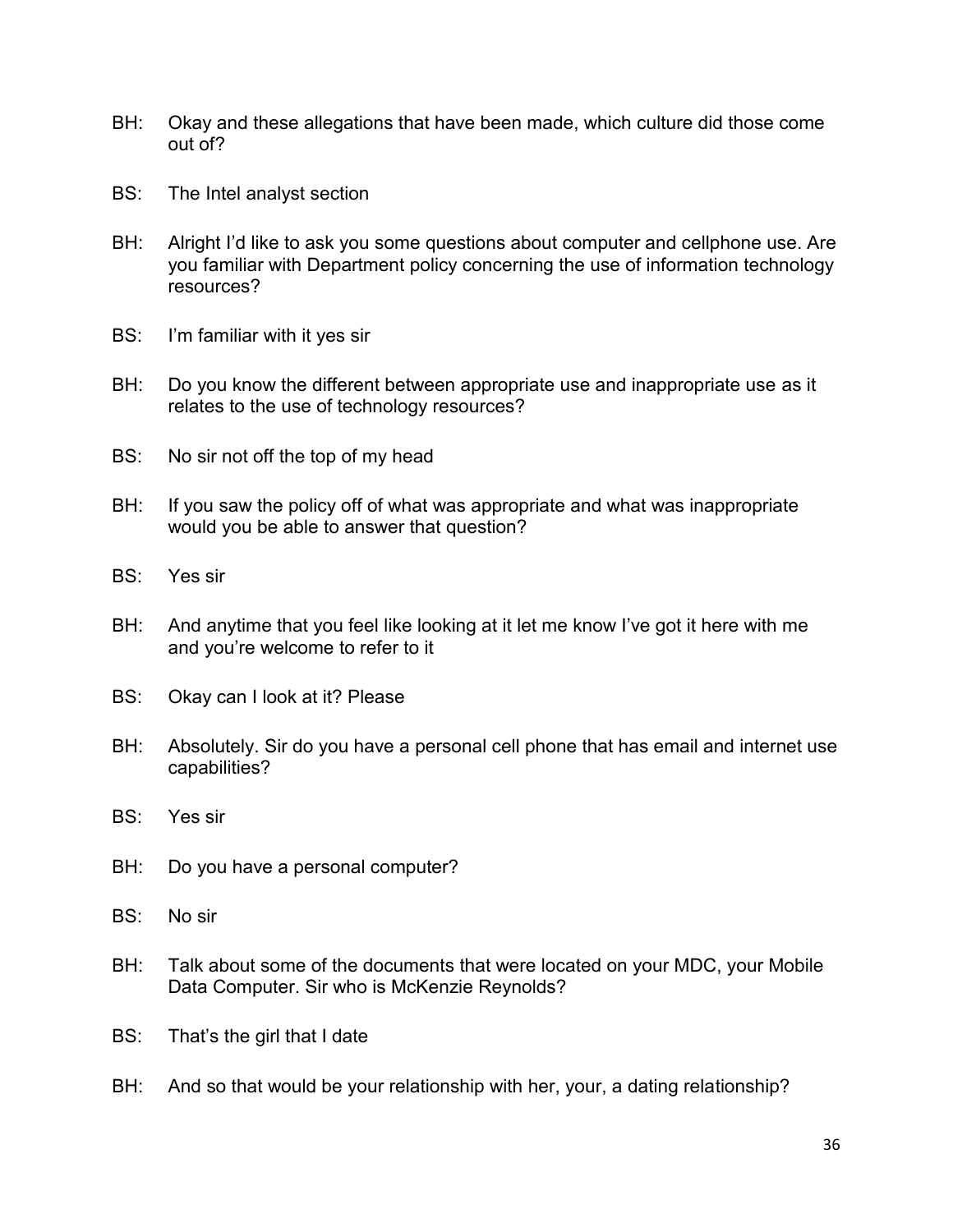- BS: Yes sir on and off dating relationship yes sir for some period of time
- BH: Why do you have numerous documents related to her school papers, resumes, power point presentations on your state computer?
- BS: I kept them in a folder on there um…I kept them in a folder on my computer cause I was helping her with um, reviewing her school work
- BH: How did those documents get there?
- BS: I put them on there
- BH: Is that appropriate use of state resources?
- BS: I would say no
- BH: What is Snead Enterprises?
- BS: Snead Enterprise is a business that I own. It's a sole proprietor business, LLC
- BH: And what kind of business is it?
- BS: Um, it's a basically right now used for payroll processing. It was, it's a business that I no longer use and haven't used since February 2016
- BH: You say February 2016?
- BS: Yes sir
- BH: Why are Snead Enterprise documents on your state computer?
- BS: Cause I put them there
- BH: Are some of those dated after February 2016?
- BS: Uh, if they are dated after February 2016…they were, I haven't done any business with Snead Enterprises since February 2016
- BH: Okay I'll ask you again, are any of those Snead Enterprise documents on your computer dated after, I've heard your statement, that you haven't done any business but if they are dated after February 2016 how did they get there?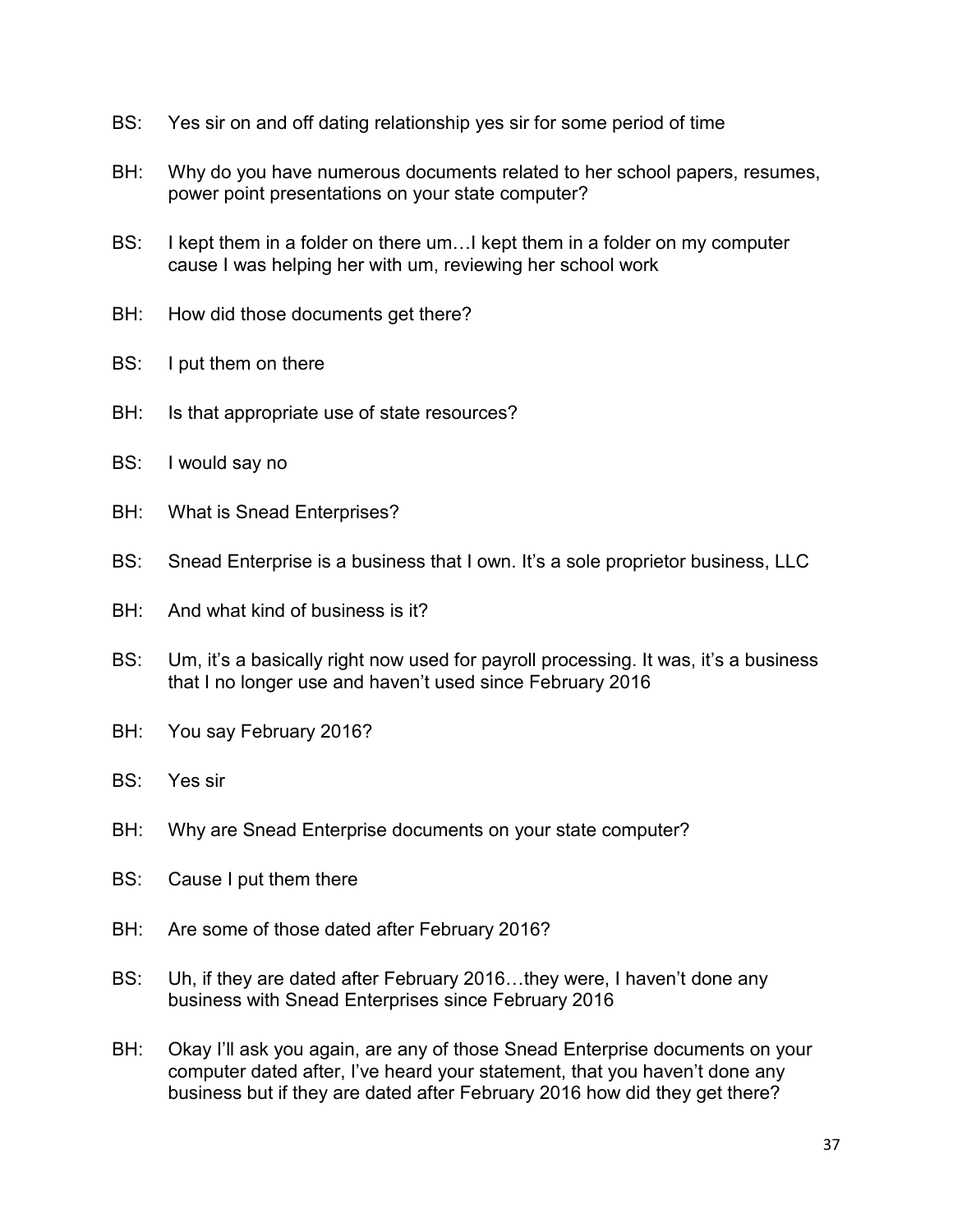- BS: I would have put them on there
- BH: Okay. So are you saying you're not sure, are you, are you saying that February
- BS: Without
- BH: date
- BS: I know you provided the documents but I didn't capture the dates in my mind to refer to that and properly answer your question I apologize to you…but no one else would have had access to my computer to put those on there
- BH: Sir, are some of those Snead Enterprise documents that are on your state computer were they sent from your personal email to that state computer?
- BS: I don't recall if they were
- BH: Do you sometimes send emails and sign them with x's and o's from your state computer?
- BS: Yes sir I have
- BH: What do the x's and o's mean?
- BS: Uh, hugs and kisses traditionally is what it means. Um, I have sent something to Ms. Kim Smith she was like a mom to me um, when I went through my ordeal in Tampa, cancer, she's the administrative secretary down there so yes I have done that
- BH: How about pictures? Did you place personal pictures on your state computer?
- BS: Yes sir I have um, basically I had kept a file from my old desktop and stuff like that from when we transitioned computers and I have many files on there that pretty much I have basically forgotten what's in there
- BH: And when you do that is that... is that permitted? Is that appropriate use of state resources?
- BS: It's only a limited amount of pictures that are allowed to be on your computer
- BH: Okay have you exceeded that limited amount?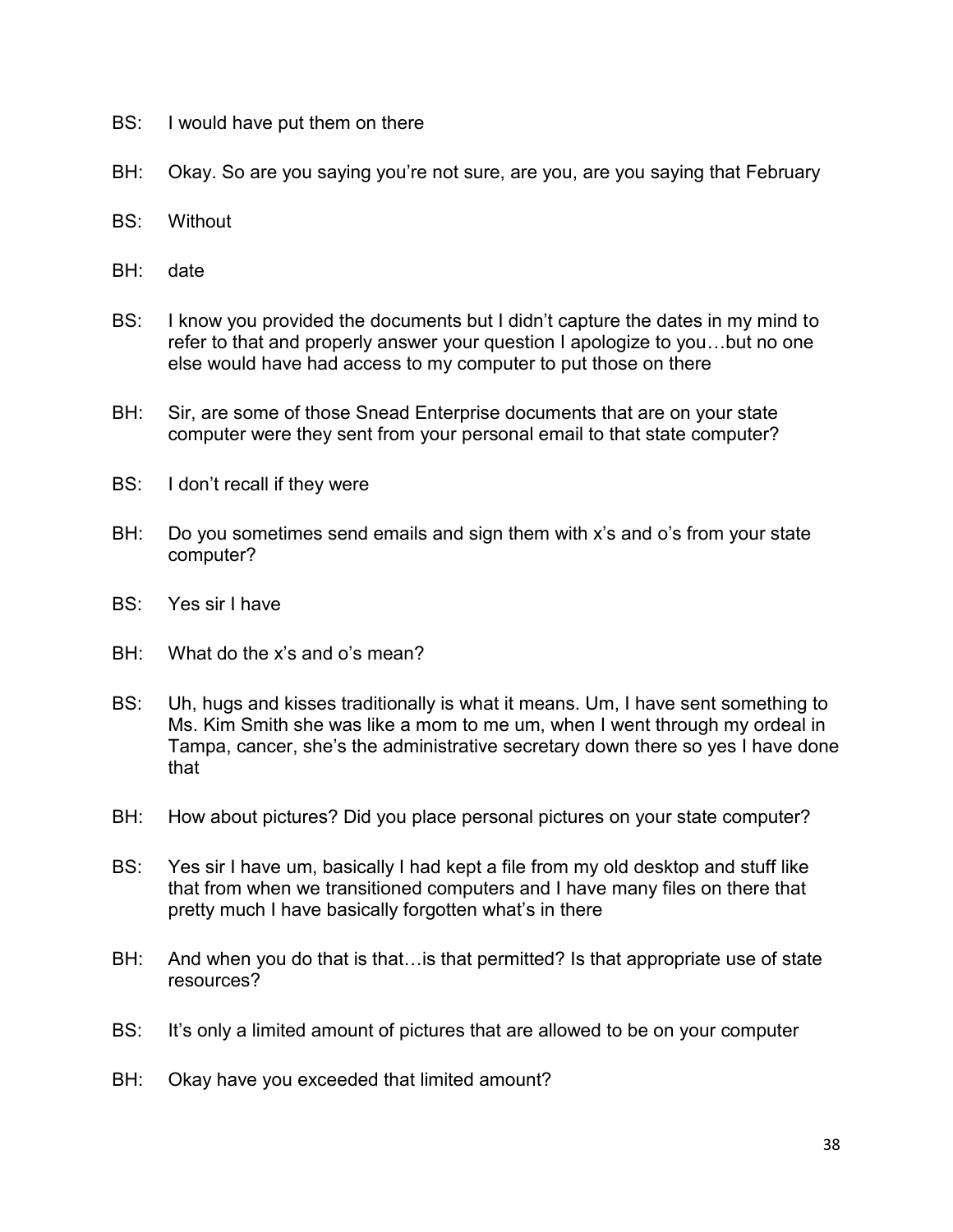- BS: Uh, I would say yes
- BH: Internet use, have you visited the casino journal website from your state computer?
- BS: Um, I don't recall, I do Google stuff and look at it yes sir so…
- BH: Would that be work related?
- BS: No sir
- BH: Would it be inappropriate use?
- BS: Yes sir
- BH: How about YouTube?
- BS: Yes sir I do, I have, I listen to music sometimes
- BH: Is that all just music?
- BS: Yes sir, to my knowledge that's what it is
- BH: Is it appropriate use?
- BS: Um, no, no sir
- BH: How about Homes.com and Zillow.com? Have you accessed those from your state computer?
- BS: Yes sir I was looking at possibly if uh, transferring what would be, what would be in that area to relocate
- BH: Would that be work related?
- BS: It would have been due to work but it was to find a place to live in and around that area I was looking at potentially transferring to
- BH: Would that be appropriate use of state resources and technology?
- BS: No sir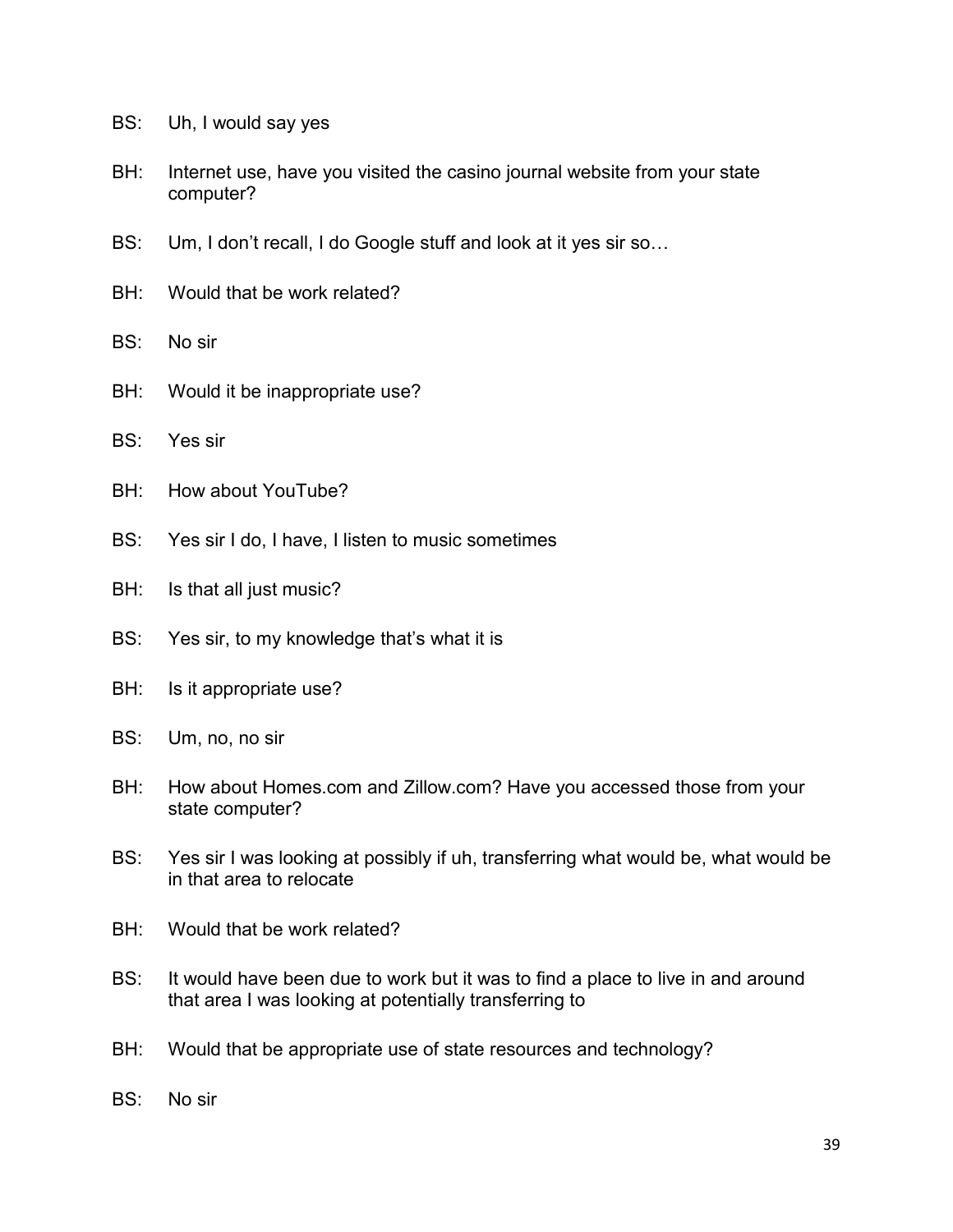- BH: Have you ever watched a YouTube video on your state computer of Wilt Chamberlin, the documentary about how many women he's had sex with?
- BS: I don't recall that no sir
- BH: Are you saying you didn't?
- BS: I would say no I don't ever recall looking at that
- BH: How about Def Leppard, the Best of on YouTube?
- BS: Yes sir music
- BH: But that's, that's music video correct? If it's on YouTube?
- BS: I would say so yes sir
- BH: Is that appropriate use?
- BS: No sir
- BH: Is it work related?
- BS: No sir
- BH: Ask you about your cellphone use, your state cell phone use. Have you had long personal text message, chats with McKenzie Reynolds on your state cell phone?
- BS: Yes sir I have
- BH: Were they work related?
- BS: No sir
- BH: Is it appropriate use?
- BS: No sir
- BH: of state resources?
- BS: No sir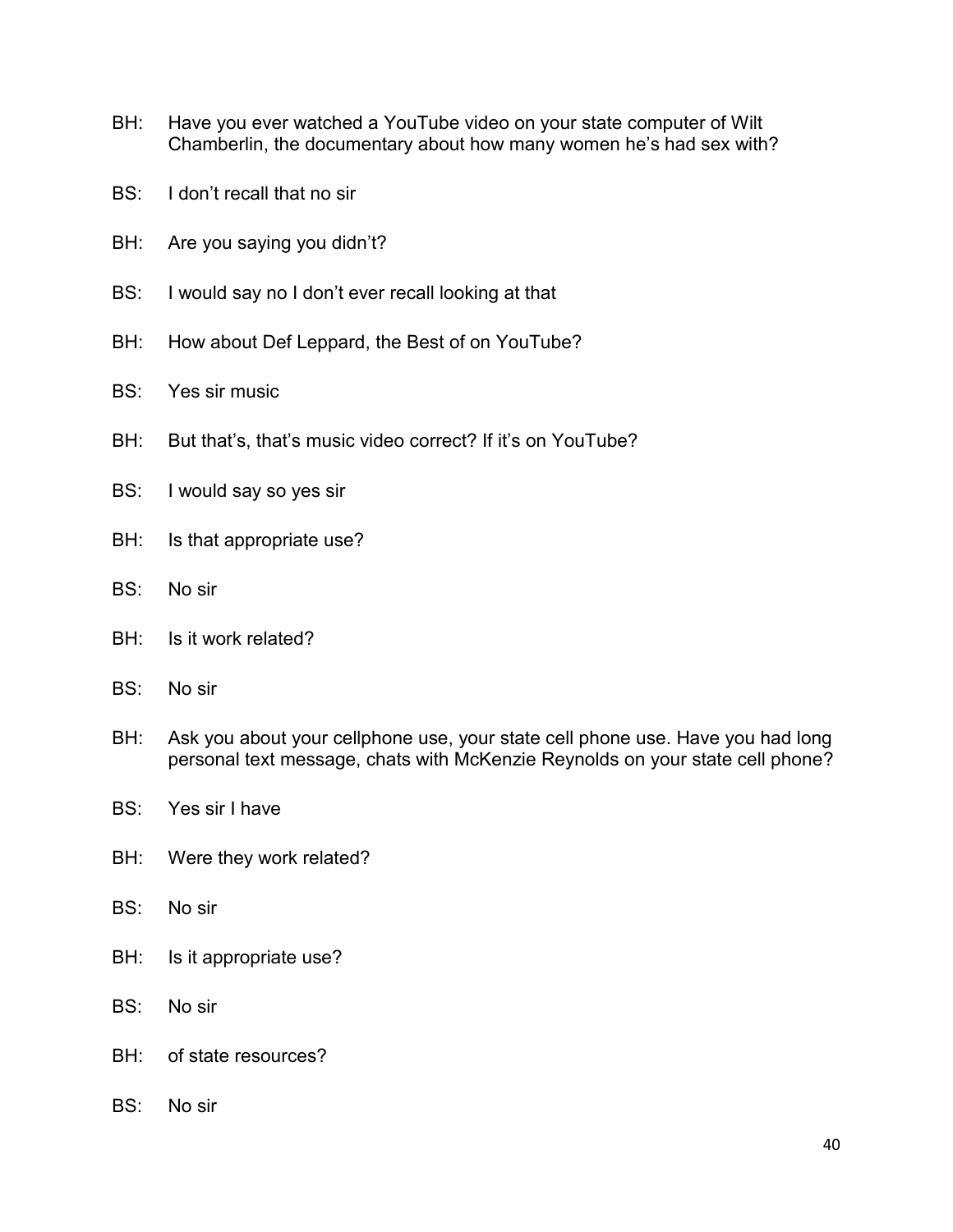- BH: You mentioned you have a personal cell phone correct?
- BS: Yes sir
- BH: Why would you not use your personal cell phone for that type of communication?
- BS: I don't know
- BH: Do you have an interest in Dave Brannan's campaign for sheriff in Volusia County?
- BS: No sir
- BH: Why are there photographs that depict his campaign for Sheriff on your state cell phone?
- BS: I like the car, the way it looked. The picture of the car that's on there
- BH: What about the bar-b-que fundraiser poster?
- BS: I don't recall that being on there it could be I don't
- BH: It's on there
- BS: Okay
- BH: Why would you take a picture of that?
- BS: I don't know
- BH: Why are there hundreds of real estate searches, Homes For Sale in Volusia County on your state cell phone?
- BS: Cause I was looking at relocating around to that area
- BH: Is it appropriate use of state technology and resources?
- BS: No sir
- BH: Is it work related?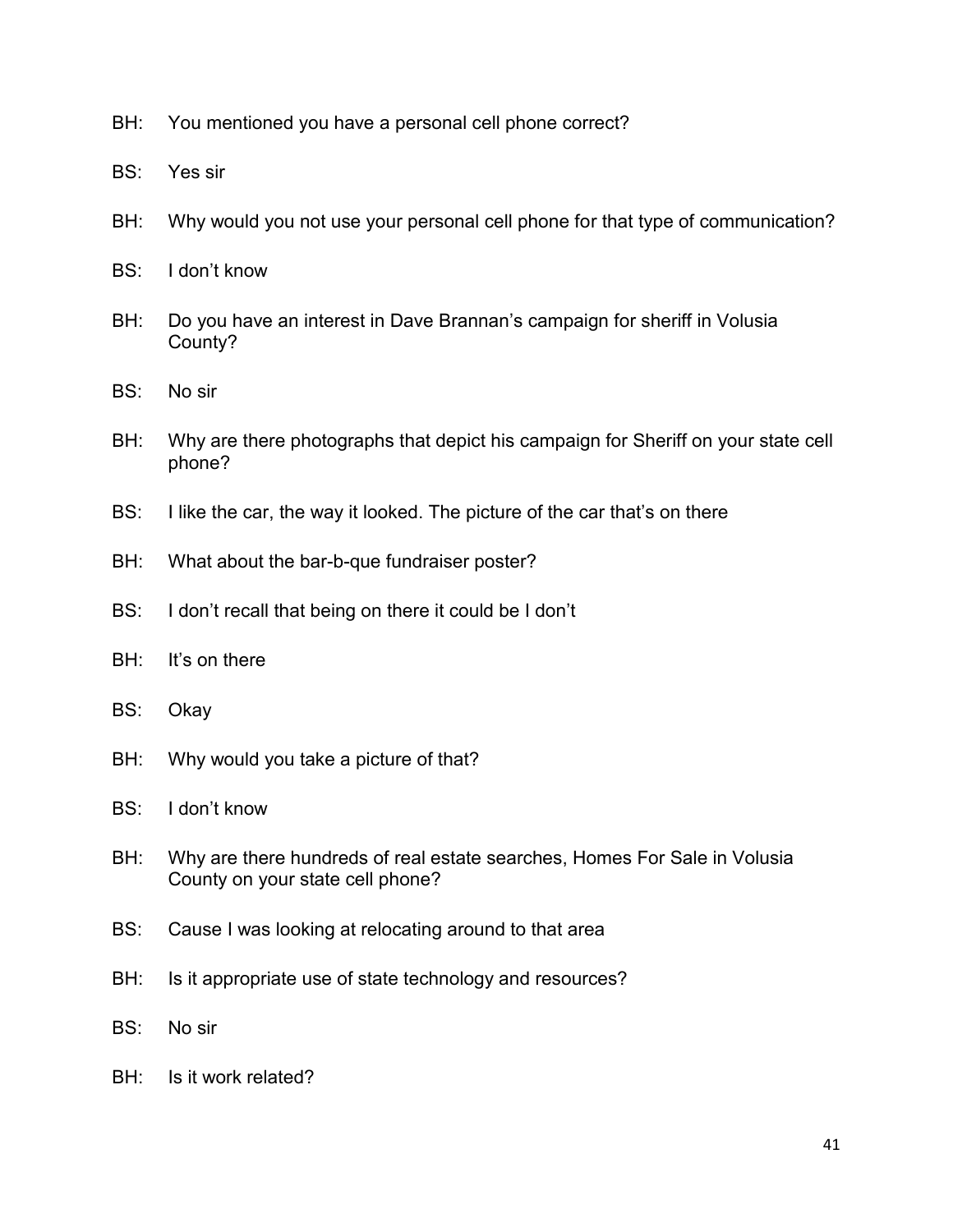- BS: No sir
- BH: Have you watched YouTube videos on your state cell phone?
- BS: Um yes sir
- BH: Is it work related?
- BS: No sir
- BH: Have you searched stock market reports on your state cell phone?
- BS: Uh, maybe I've looked at the stock market yes sir
- BH: Is it work related?
- BS: No sir
- BH: Have you looked at law enforcement jobs on your state cell phone?
- BS: Yes sir
- BH: Is it work related?
- BS: No sir
- BH: Have you browsed or shopped for a 2017 E350 Mercedes on your state cell phone?
- BS: Yes sir
- BH: Is it work related?
- BS: No sir
- BH: Is it appropriate use?
- BS: No sir
- BH: How about searching for how to make a raspberry lemon drop martini, have you done that by using your state cell phone?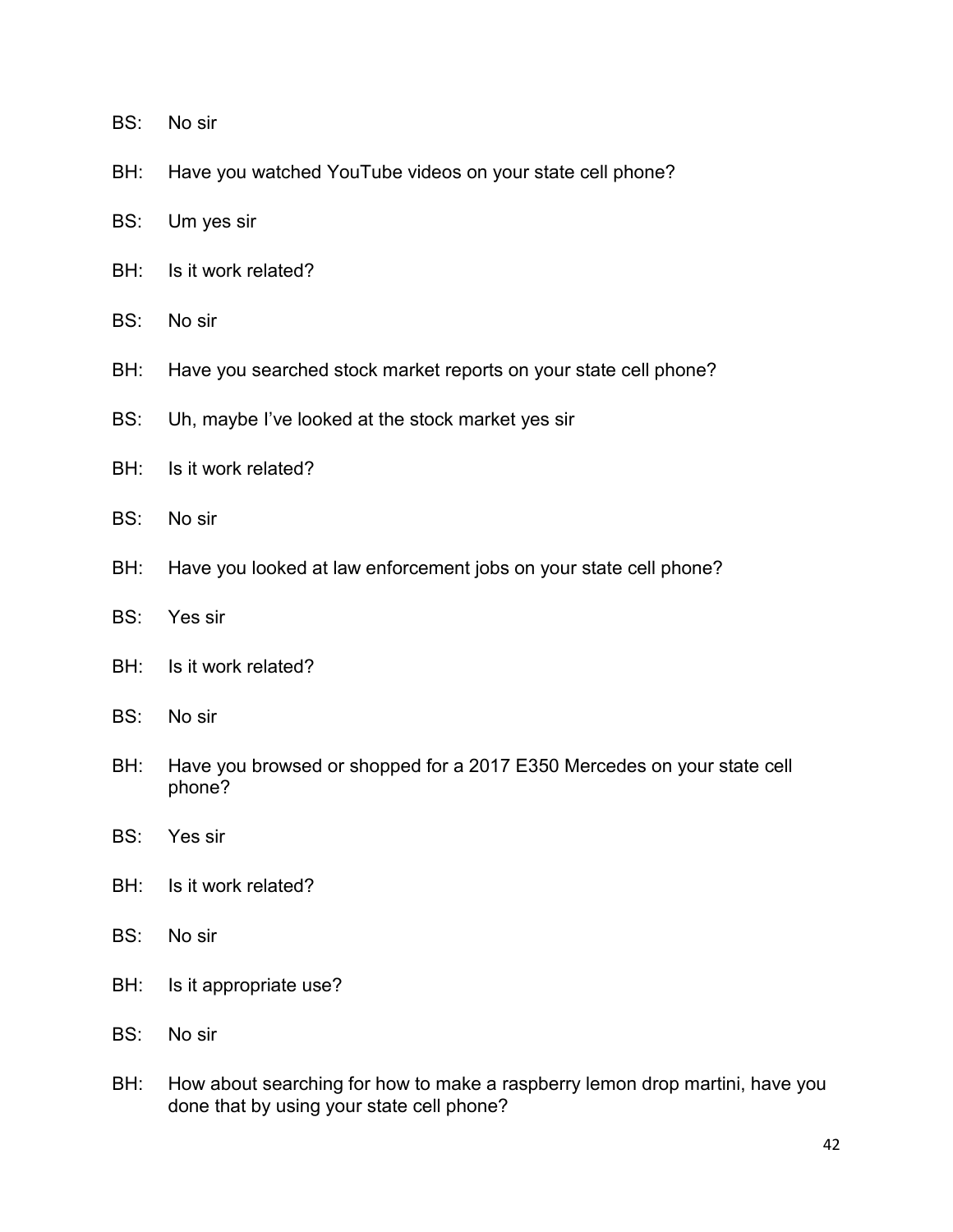- BS: Um, I don't recall doing that
- BH: Are you saying you didn't do it or you don't recall?
- BS: I don't recall doing it is what I'm saying
- BH: Why wouldn't you use your personal phone to do those things?
- BS: I…bad error of judgment
- BH: Have you photographed an RV with your state cell phone?
- BS: Yes sir
- BH: Is it your RV?
- BS: Yes sir
- BH: Why would you do that?
- BS: Uh, because I had some troopers who were interested down south in renting it to them
- BH: Would that be work related?
- BS: No sir
- BH: Major Snead have you inappropriately used state resources and information technology for non-related work purposes?
- BS: Yes sir
- BH: I'd like to ask you a few questions about um, secondary employment and your business that you mentioned. When were you promoted to the rank of Major sir, you told me October but
- BS: End of October 2015
- BH: and you said you believe it's the  $23<sup>rd</sup>$  is that correct?
- BS: Yes sir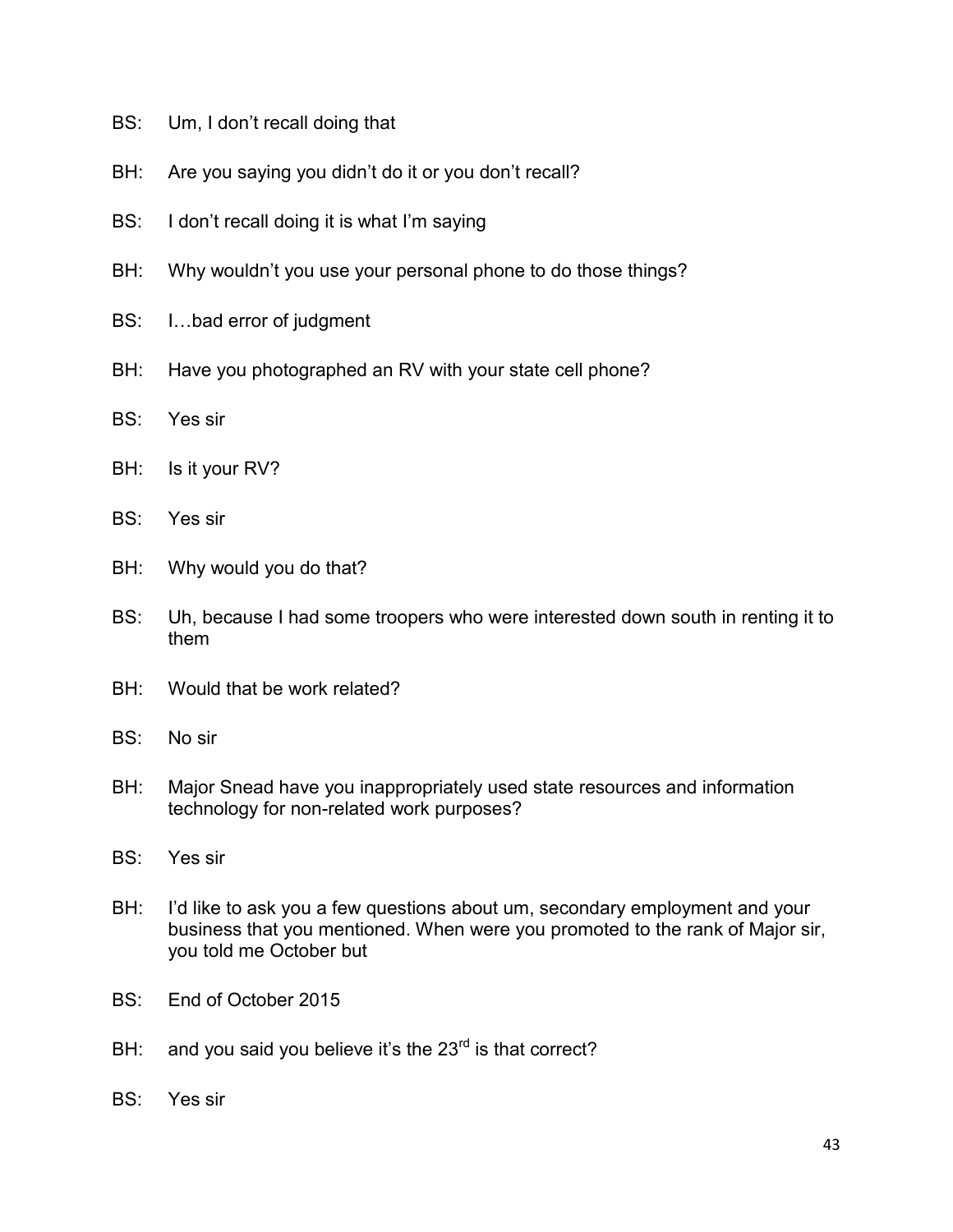- BH: Did that promotion require a geographical move on your part?
- BS: Yes sir
- BH: Since your promotion to Major and assignment to General Headquarters here in the Kirkman Building, have you ever notified the Deputy Director of your intention to work secondary employment?
- BS: No sir
- BH: Since being promoted to the rank of Major, have you at any time been engaged in or conducted secondary employment?
- BS: Uh…yes sir
- BH: Were you required by policy to notify the Deputy Director of your intention to do that before conducting that employment?
- BS: Yes sir
- BH: Is Snead Enterprises your corporation sir?
- BS: Yes sir
- BH: Do you have any paid employees?
- BS: No sir
- BH: If I were to call Snead Enterprises would your personal cell phone ring?
- BS: Yes sir
- BH: Is Snead Enterprises involved with South Gate Campus Center here in Tallahassee?
- BS: Yes sir it is
- BH: And what services does Snead Enterprises provide for them?
- BS: Payroll processing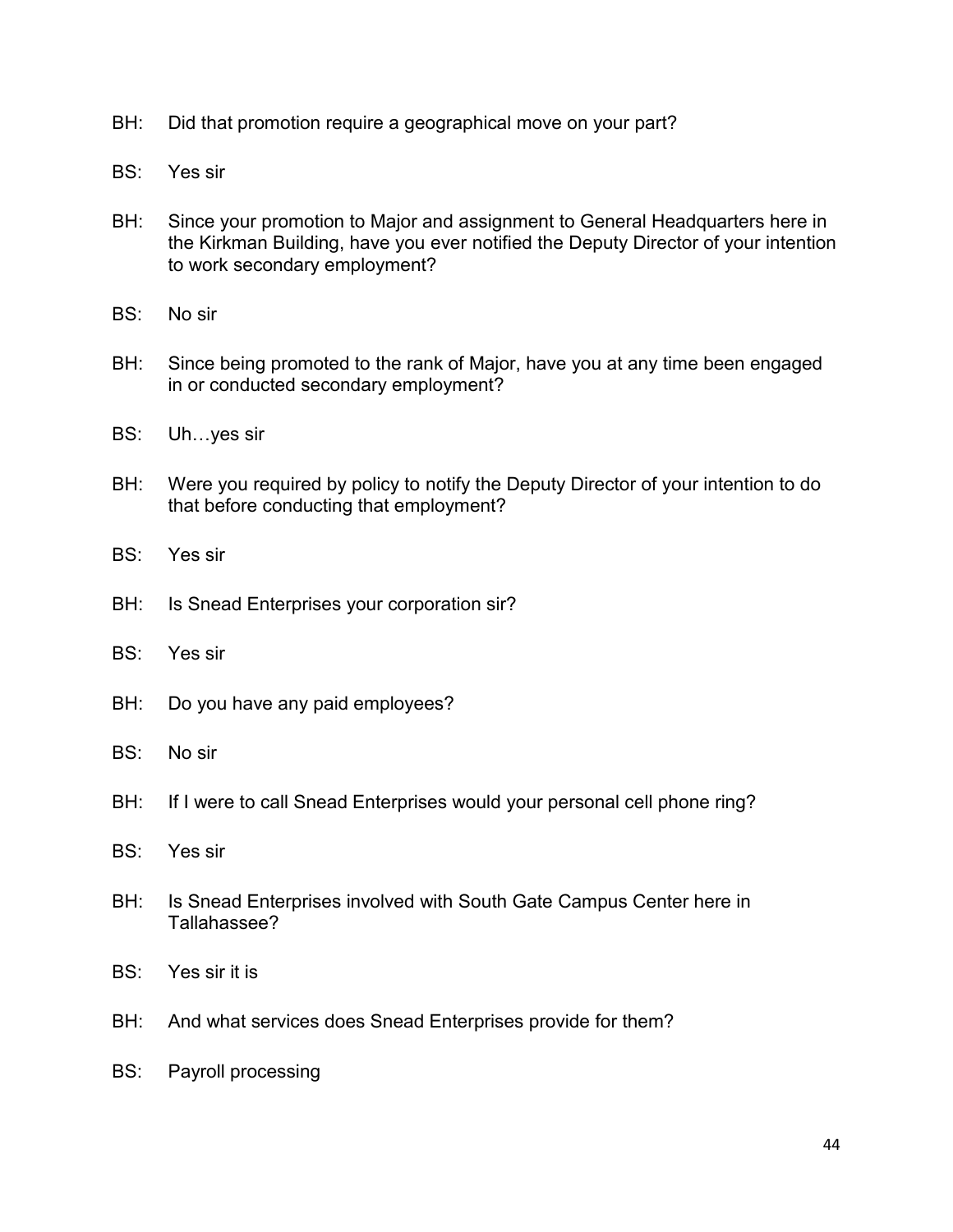- BH: And how does that occur?
- BS: Uh, South Gate uh, basically what happens is Officer Jody Fruchtnicht from the Tallahassee Police Department is considered their coordinator and scheduler. He schedules and coordinates uh, security for Tallahassee Police Officers um, he then lets me know what um, the hours are and I basically process the, the hours through South Gate and send them an invoice for what was worked
- BH: So does Snead Enterprises once invoiced, does Snead Enterprises receive payment?
- BS: Yes sir
- BH: And how do the officers get paid?
- BS: Uh, they are paid by Snead Enterprises
- BH: Who writes those checks?
- BS: I do…and then they are 1099'd at the end of the year through a CPA company
- BH: On those invoices, there are three line items; one is for the number of hours worked by the security officers
- BS: Yes sir
- BH: One is a fee
- BS: Yes sir
- BH: Tallahassee Police Officer fee, what's that fee?
- BS: That fee is equivalent to a fee like uh, that we have for mileage they charge a fee for officer use of a set fee for each officer and it's required to be paid to the city by who um, and then it's billed to South Gate and they pay the fee through the company
- BH: So does Snead Enterprises make that payment to the City?
- BS: Yes sir
- BH: And the Snead Enterprises fee would be the third line item on that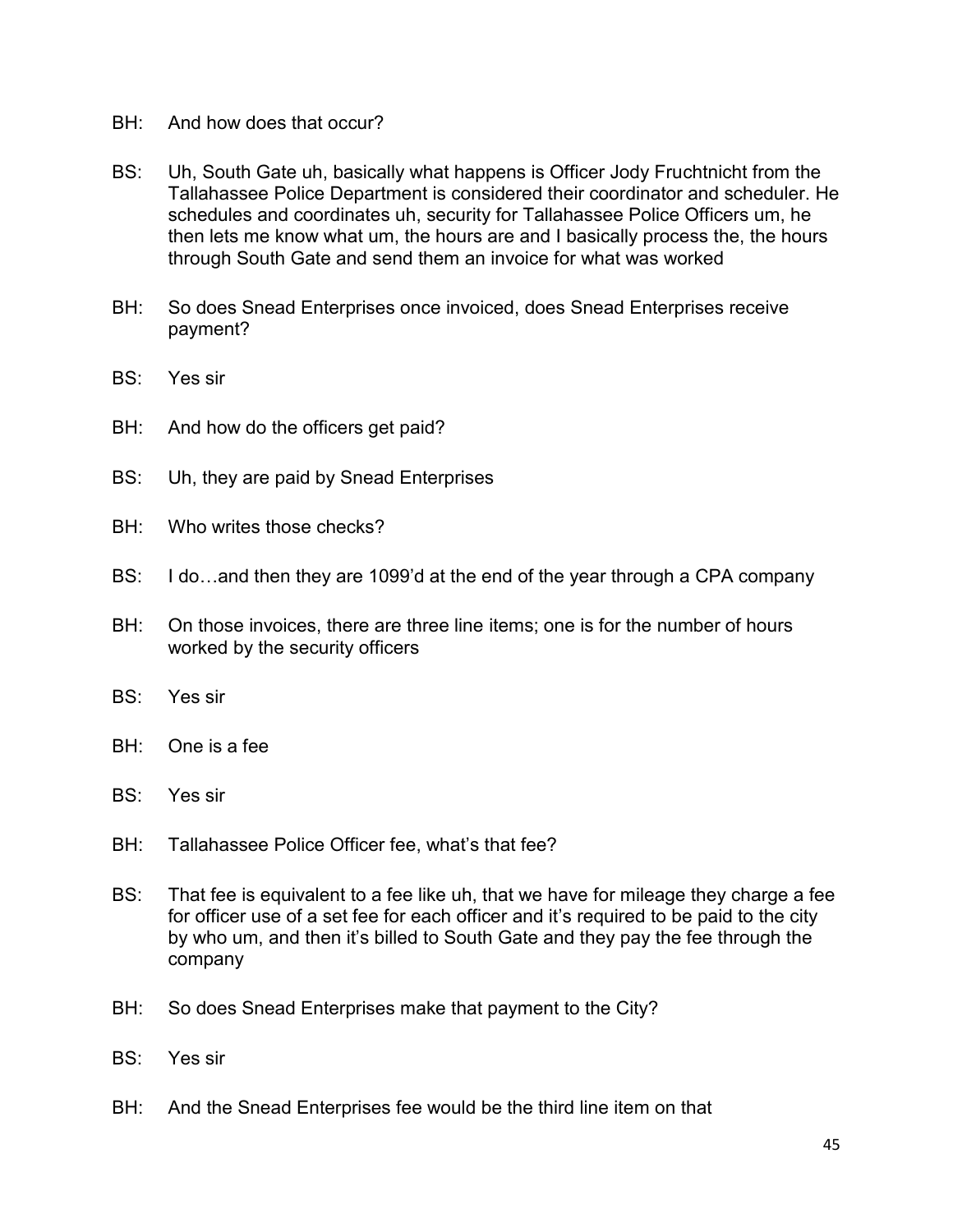- BS: Yes sir
- BH: Tell me about that fee. What, what does that encompass, how is that made up, how is that determined?
- BS: That fee was a fee that was determined by South Gate Campus Center in order for uh, for to provide that service it was something that they offered, something that they um, basically presented and it pays for everything from uh, insurance to preparation of 1099's, W2s anything that requires um, to cover expenses, paper, stamps uh, anything as of that nature
- BH: Are you aware of FHP policy and Department policy concerning secondary and off duty police employment?
- BS: Yes sir I am
- BH: As the CEO of Snead Enterprises have you been involved in secondary employment since your promotion to the rank of Major?
- BS: Yes sir
- BH: Have you violated policy as it relates to secondary employment by not notifying the Deputy Director as required by policy?
- BS: Yes sir
- BH: I'd like to go back uh, real quick to an answer that you previously gave when I was asking about uh, your…information technology resources use and please correct me if I'm wrong but I believe you mentioned that one of the reasons you were doing real estate searches was you were considering a transfer to Volusia **County**
- BS: No sir there's uh, considering the um, the anticipation of the next promotion to Chief which is in the Southern District the rumor is that it's between people in that area and what I was looking at is for residential places within that area
- BH: Okay
- BS: Potentially in that area and out of all the areas I find Volusia County was the one that was more feasible to what I wanted to be in and where I wanted to be and it was within the mileage so that I could work Orlando or anywhere else possibly close to there within the 40 miles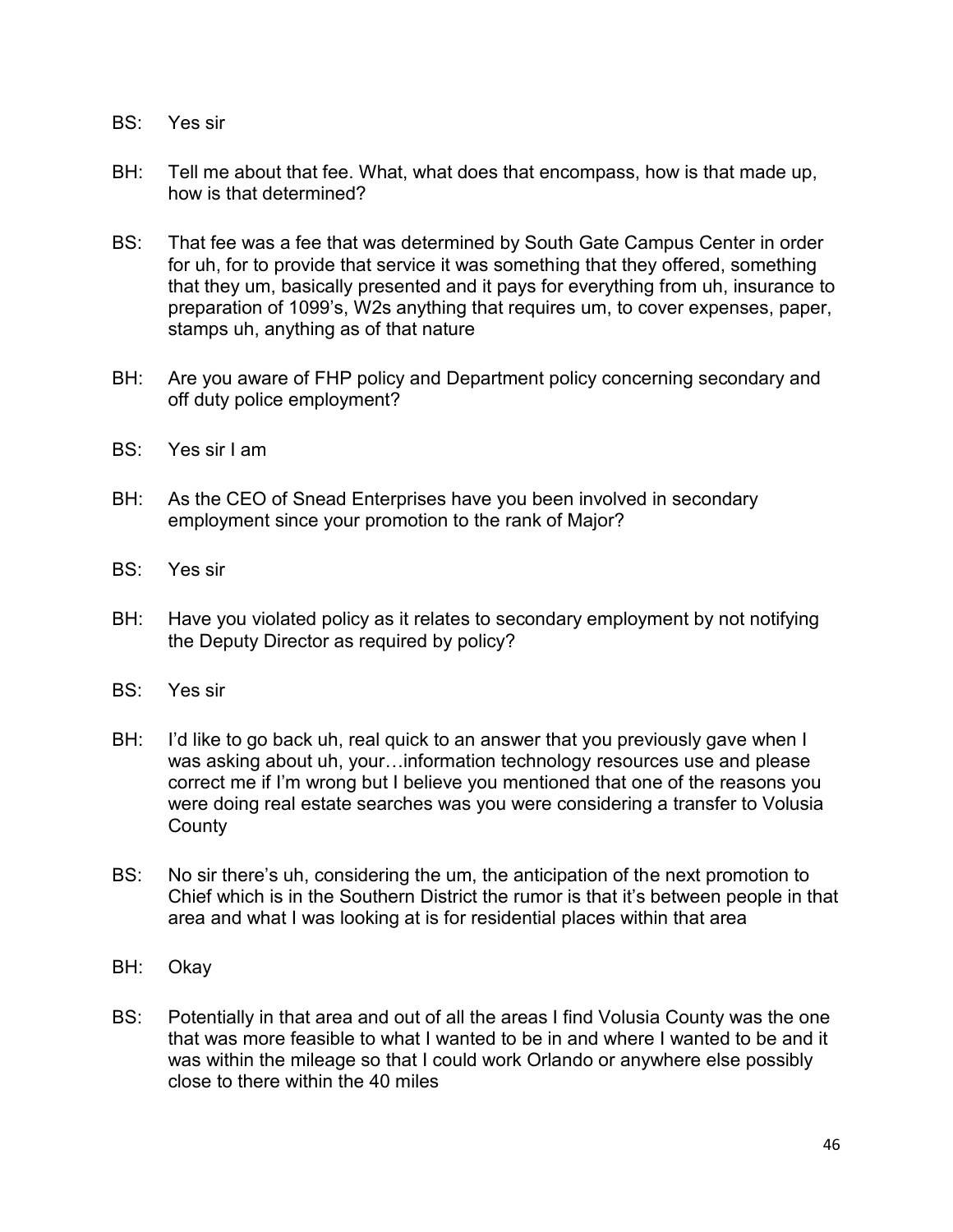- BH: Okay and one other question going back to the, the secondary employment type thing um, have you worked any ODPE Off Duty Police Employment since being promoted to the rank of Major?
- BS: No sir
- BH: Okay have you scheduled it?
- BS: No sir
- BH: Is there anything that I've failed to ask you that you would like to add to your statement?
- BS: May we take a break for a few minutes?
- BH: Absolutely

(BREAK)

- BH: Okay time is now 12:40 and we'll pick back up. Major Snead is there anything that I've failed to ask you that you would like to add to this statement?
- BS: Yes sir there is. I would like to present some documents on my defense. Go down this book right here um, exhibit 1 is a disbarret treatment case and what is shows is it shows uh, cases of similar nature and what the outcomes were. Um, exhibit 2 is a photo of Dana Green with other employees I would like to comment on that please. This was dated August 5, 2016 in a um…in an email that sent out by the Executive Director basically on Kudos to employees and it shows what I was dealing with in there as far as dress code goes. Reason why I was addressing issues like this um, as you can see in this picture DHSMV policy requires that you can't wear short skirts. Also in this right here it shows Ms. Green um, this right here is the BCII policy manual, the intel analysts have come up with and there should be a copy of it in here if not um, I'll provide it to you. Basically it talks about um, the extension of the dress and how it's permitted. Talks about the heels, hairstyles um, it says that hairstyles, color that's normally occurring is prohibited which mean it presents a professional appearance. The time when I was dealing with these issues and speaking about hair color Ms. Green had a hair color that was dark maroon, it's considered a power red which are referred to as strong, bold, intense, rebellious colors. I have pictures here of various hair colors that her hair color was and those were colors that I was addressing with Mr. Griggs during the time to deal with, with Ms. Green as well as other members of the appearance and their appearance was so, was so egregious that was the reason why they developed this dress code. This was created by Mr. Griggs and the rest of the staff and based upon this Ms. Green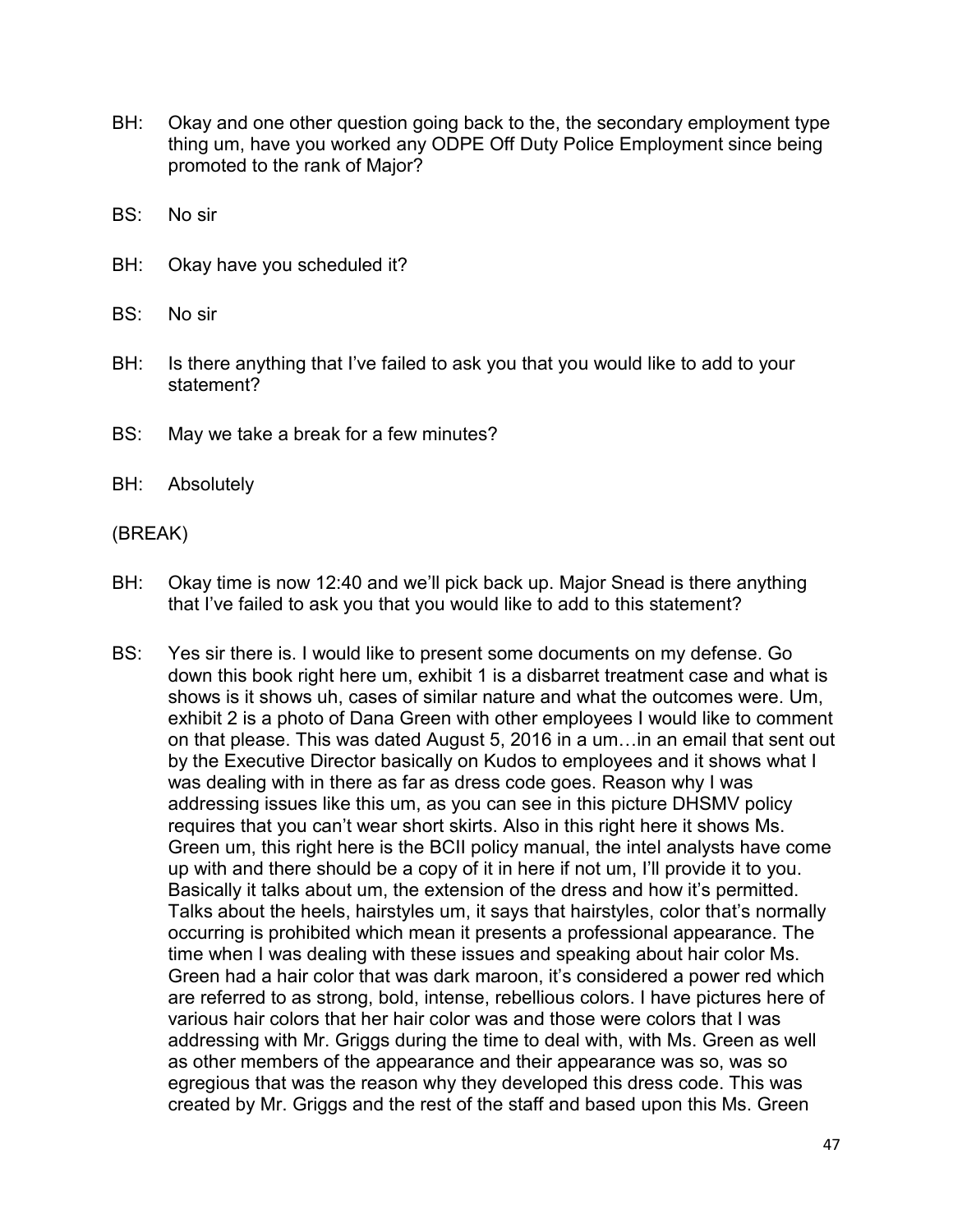changed her hair color. Um, these were conversations that I had with Mr. Griggs one on one, I don't know how he conveyed them to his personnel whether he said it was the Major doing it or whether it was him I wasn't prevue to those conversations but they were also according to Mr. Griggs gonna sign them and apparently based upon the email that he sent that I have right here that I'll present as well um, he didn't get them to sign that to hold them accountable for, to hold them accountable for um…the policy or any policy violations. As the Bureau Commander policy is very clear that I have to enforce policy and all I was trying to do here is just enforce policy that's right here. After going back through related correspondence I now remember that I didn't require everyone to sign it that was supervisor discretion for their teams. I made it applicable to the section as you'll see in the attached email but I never actually had Dana or Beth sign on. Um, it's, it's obvious to me that through this conversation that Mr. Griggs, Ms. Green, Ms. Srinivasan all of them have been speaking about this and keeping a running tally log based upon their statements and the comments that were made in there and they all have been conversing about this whole situation. Um, not once did any of them ever present their notes or anything they were taking and a lot of this is what's going on is, is hear say based upon what was presented by them. Um, also in here is the email from Griggs uh, about the Security detail which speaks about Ms. Bangel, she makes it very clear in her statement that she was upset about things that were being done. BCII policy is very clear about you going through the chain of command and them being required to inform me of any issues that were going on especially ones that pertained, it's well knowledge that they know that uh, we oversee the uh, dignitary protection team details of any cabinet member or aid to camp for Lieutenant Governor and basically what's not in here that was requested was Mr. Griggs lack to provide direction to Ms. Bangel and them to send to me what she did not provide in this email and what's happened with this is um, I had a conversation the week that this happened with Mr. Griggs about accountability and him being held accountable for everything that was gonna be going on and what I mean by everything is ensuring the dress codes followed, the chain of command um, his lack of providing supervisory oversight to the unit, he's kind of a lase faire supervisor, I'm very direct it gets immediate response uh, have to be like that in the way of the demand since I've came here and since amount of work load has been added to BCII including um, the reserve and auxiliary as well as the traffic homicide investigations so I have a lot of parts um, I also have in here access door cards to show that my access which is here into the BCII office is very limited. Which no member of, I mean when I say BCII I mean Intel analyst that none of them suffer from any type of distress none of them took any excessive absenteeism or took off. None of them were out of work due to anything that was supposedly or allegedly said and even Ms. Brinkley brings up the fact that after they allegedly or after they spoke to me in the parking lot that there hasn't been any comments that's she's heard been made aware to her attention since then and then it's apparent by looking at Ms. Green and Mr. Griggs statement that both of them were conversing about this and building something up against me. Um, a lot of what was said other people were there, they didn't hear what was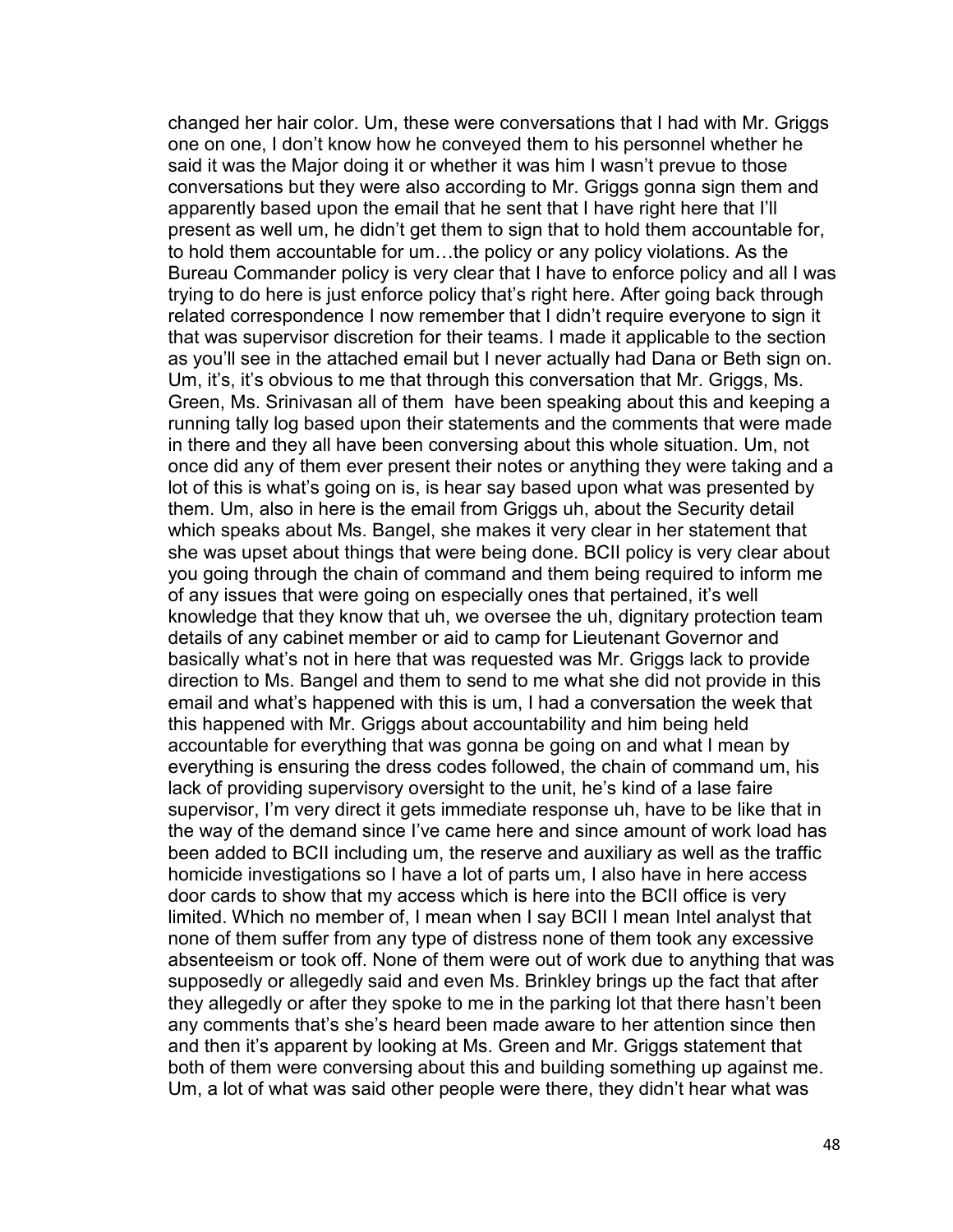said or they didn't recall it, they didn't hear it or they said I didn't say it um…and I'd just like to present this uh, as far as it goes as far as the um, exhibits go but I'd also like to make a uh, factor mitigation for the secondary employment. Um, no employment that was involved in I received uh, W2 or 1099 forms for the uh, payroll work that I did. I did work from um…from my own company uh, and I did work, I didn't work for any other company uh, the services I performed were those of payroll services through my CPA who, who worked for the company cause I hired her to do payroll services um, I performed no police services. I did not act as a LEO in uniform or out of uniform. I did not use a patrol vehicle or agency vehicle to conduct any of this. I was not involved in any hire-back program, provided no security protection for dignitaries and did not act as a manager or as an employee. Um, I provided no private security off duty LEO services and I did not act in any off duty police functions. Uh, the CPA of the company acted as an independent contractor and consultant and the off duty employment rule appears to be ambiguous and capable of several different meanings when you asked it to me. Um, as far as…hostile work environment goes… there was no severe persistent unwelcome comments or conduct based upon their age, race, color, gender, sexual harassment, religion, national origin, disability, veteran status, marital status or any other legally protected characteristic that reasonably interferes with the members or groups work performance. They never commented that any of this was interring with their work performance. Um, again I'd just like to reiterate that Ms. Brinkley basically said that after they had a conversation with me in the parking lot I explained to you what that conversation was that…that there wasn't any more issues or anything like that um…and the BCII….BCII policy manual regarding organizational structure requests contact supervisors for official purpose shall be transmitted up the chain of command through succeeding managerial levels, that wasn't happened, didn't happen in Ms. Bangel's case and cause that was addressed and it became an issue and concern to her um…Mindy had a conversation with Chris Griggs and I don't recall if Ms. Green or Ms. Brinkley was there about Mindy and her dress because she presents us at the, at the um, Human Trafficking as well as her hair that conversation was in private and if it wasn't an issue then why did they create this right here this before that and I just find it ironic that everybody who I've had to address issues with Chris, Mindy or Beth are the ones that are presenting statements against me. And this boils down to basically a…disagreement in my management style the way that I present things um…there's a lot of demand from the intel and analyst section, I have very limited contact with them and when I do have contact with them it's just very direct to get an immediate response because of things we need are time sensitive it has nothing to do with um, me trying to get a date or anything like that I can do that on my own and what it has to do with it has to do with the fact that we're giving the best repair military organization and we're giving the best presentation we can to the public based upon our appearance and the product that we're producing so yes it is a high stress, high demand job and it's dealing with a group of people of workers who are not used to being told, told that and I give them a lot of praise and I basically don't want to saw warn them but I talked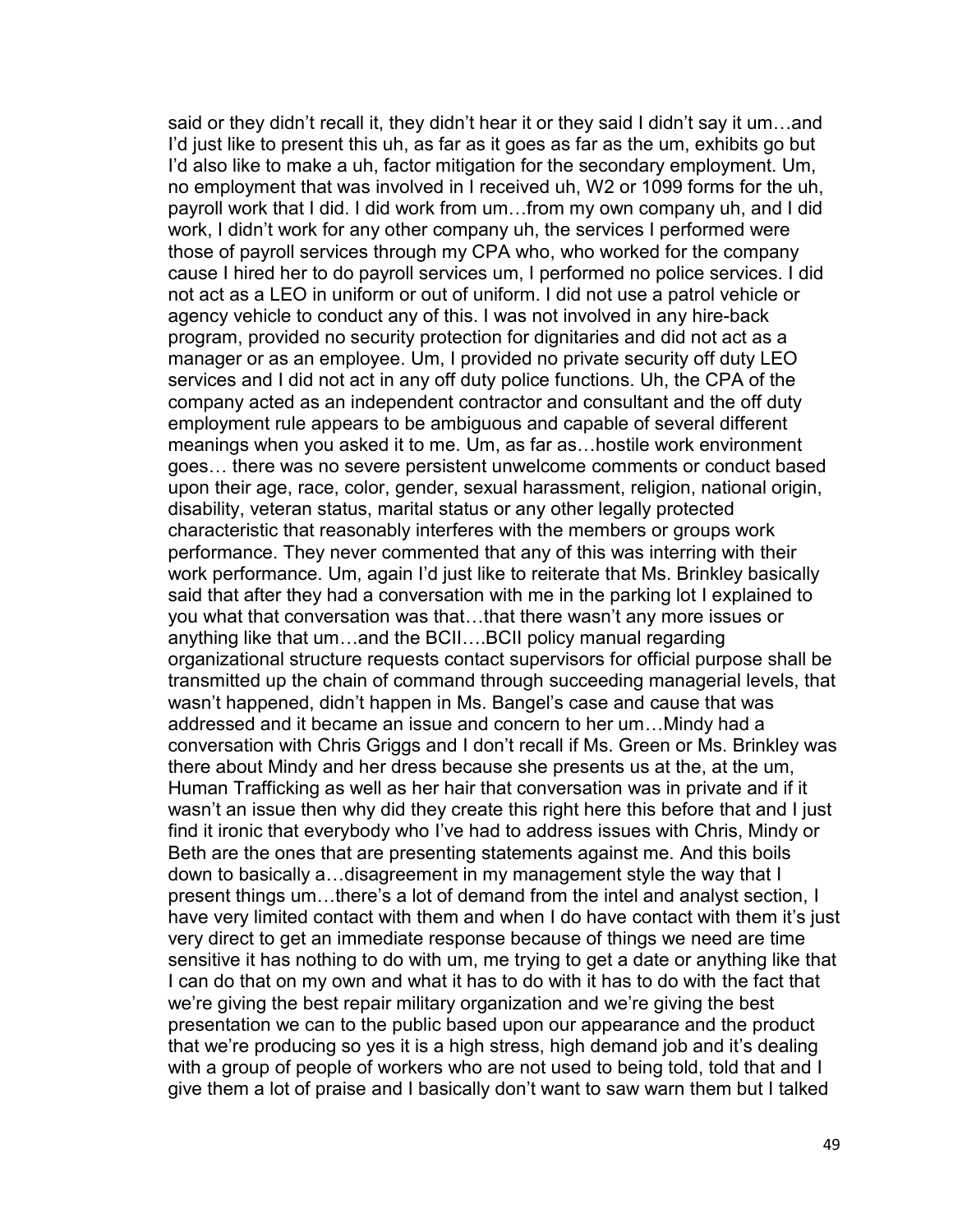to them about other things so that they are included and they don't feel like they are excluded from what goes on in the bureau. I've talked to them about things that go on in the CIU because each of them have a focus area and each of their focus areas cover across BCII so we do talk about other issues outside the intel and analyst section. Um, the difference between me and other people is I have a background in Homeland National Security so I do challenge Mr. Griggs with cases because Mr. Griggs can't snow ball me with things that are being said, he's very passive, he's not, he's not a direct supervisor, what I mean by that is he's not confrontational, and for him to address things it's drawn out, he's extremely intelligent, he does a great job in what he does but when dealing and managing people he's very lase faire and non-confrontational and unfortunately when dealing with situations like this he just needs to address the situations, therefore I've had to go back over and re-address situations with him and all this is based upon my management style, as far as the first two allegations go and that's all I would like to add to it and present to you to add today.

- BH: Is there anything that I have failed to ask you that is pertinent to this investigation that should be brought out other than what you've just brought out?
- BS: Um, there is one other thing I'd like to talk about is my, you mentioned the thing with the cancer and stuff like that look I, I, since I've had surgery I have low ambition um, and my primary goal is work um, I work a long extended amount of hours anybody who knows me cannot take away the fact that I'm committed to the Highway Patrol and I work. Um, and I don't have a drive that a person who did not suffer the type of cancer, testicular cancer because I had the removal of my left testicul I don't have the drive that I would have if I was doing this type of conduct and I have medical records to show that and prove that um, I suffer from what's considered low T which is low testosterone and I'm not receiving any type of therapy replacement right now or in 2016 to, to bring my testosterone up to levels where it needs to be. So I suffer from fatigue um, tired and issues like that that are convenient with having low T levels. My levels are equivalent according to my doctor to what a seventy to eighty year old man would have. So there's no aggression or I feel like I've been made out to be some sexual predator it's now been referred to from employees in the comments bringing up things that a womanizer you know I mean that's not the case, that's not the case here at all you know I mean uh, and having conversation with people and in bringing them into your circle and giving them direction this is all based upon my management leadership style and a disagreement in philosophies and way things should be handled because we are a pair of military organization no I'm not a touchy feely lase faire supervisor I'm very much involved and, and up on current events to address situations.
- BH: Anything else?